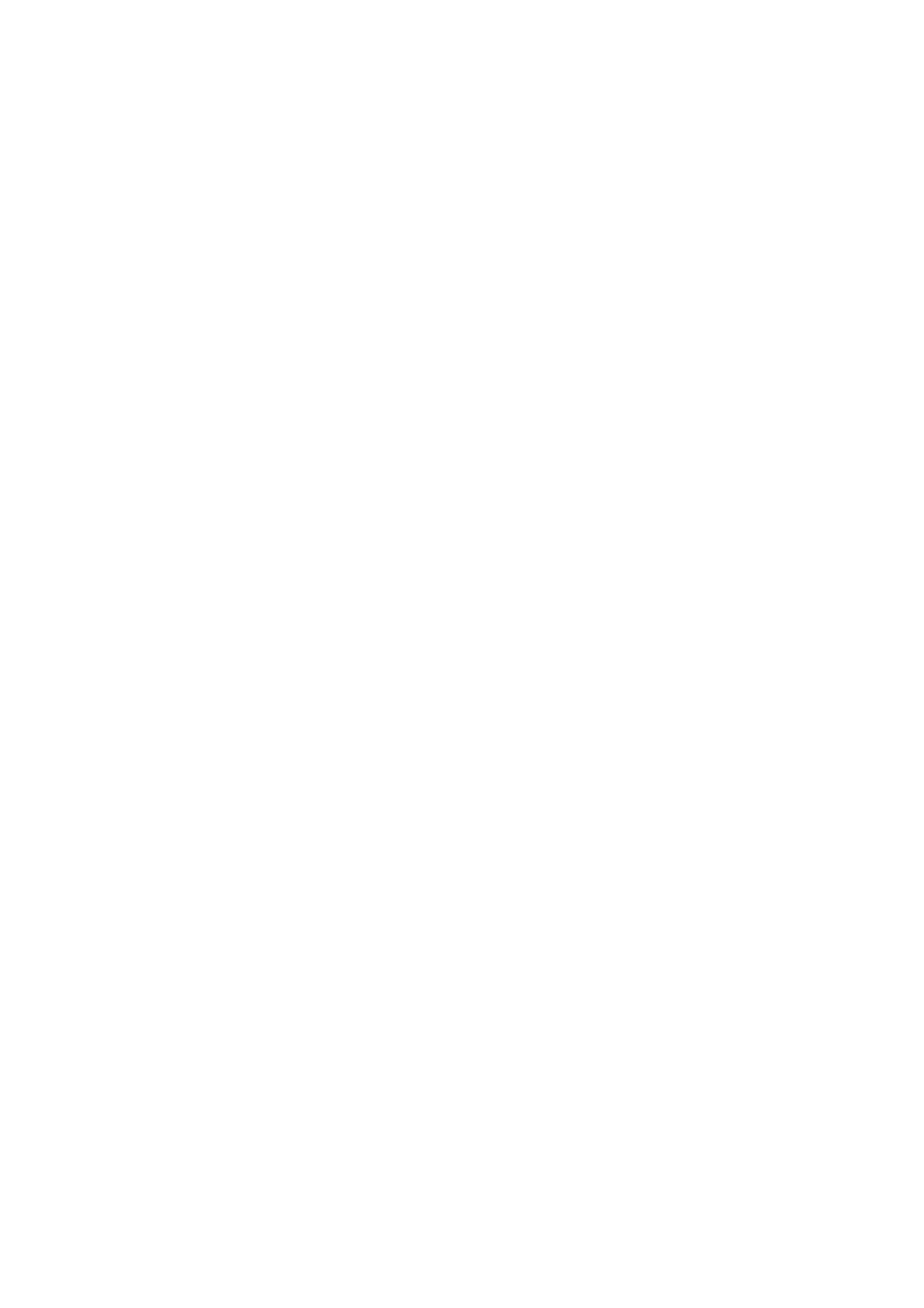Western Australia

## **Petroleum (Submerged Lands) (Management of Safety on Offshore Facilities) Regulations 2007**

#### **CONTENTS**

### **Part 1 — Preliminary**

- 1. Citation
- 2. Commencement
- 3. Terms used in these regulations

#### **Part 2 — Operators**

- 4. Meaning of facility
- 5. Facility to have an operator
- 6. Nomination of operator
- 7. Acceptance or rejection of person as operator
- 8. Register of operators, removal from the register

#### **Part 3 — Safety cases**

#### **Division 1 — Duties as to safety cases**

- 9. Meaning of facility
- 10. Safety case required for construction etc. of facility
- 11. New or increased risks
- 12. Compliance with safety case
- 13. Persons at facility to comply with safety case
- 14. Maintaining records for safety cases
- 15. Safety Authority may determine that safety case is not required for particular facilities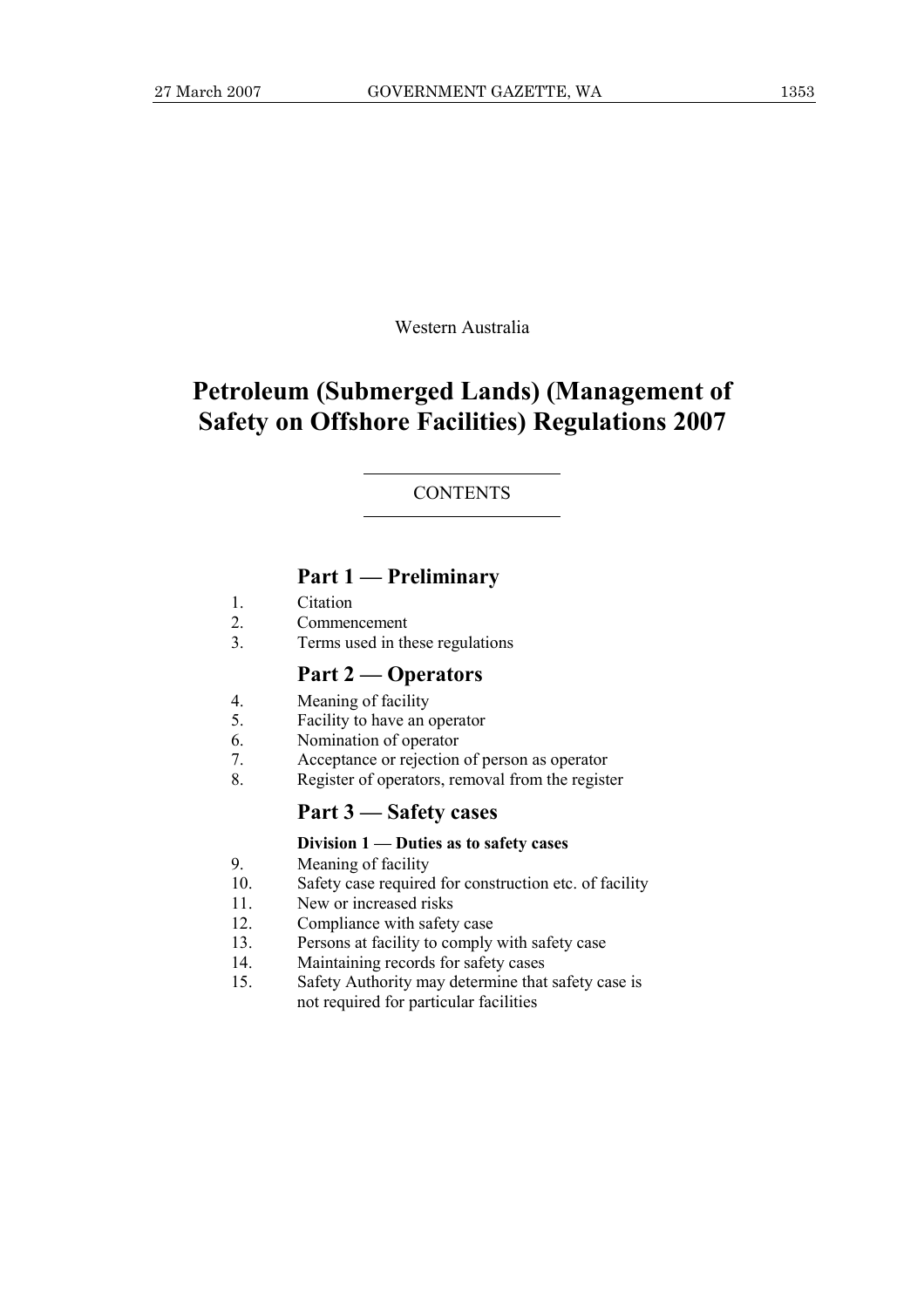#### **Contents**

|     | Division 2 – Contents of safety cases                                    |
|-----|--------------------------------------------------------------------------|
|     | Subdivision 1 - Contents of a safety case                                |
| 16. | Facility description, formal safety assessment and                       |
| 17. | safety management system<br>Implementation and improvement of the safety |
|     | management system                                                        |
|     | <b>Subdivision 2 - Safety measures</b>                                   |
| 18. | Standards to be applied                                                  |
| 19. | Command structure                                                        |
| 20. | Competence of members of the workforce                                   |
| 21. | Permit to work system for safe performance of<br>various activities      |
| 22. | Involvement of members of the workforce                                  |
| 23. | Adequacy of design etc.                                                  |
| 24. | Medical and pharmaceutical supplies and services                         |
| 25. | Machinery and equipment                                                  |
| 26. | Drugs and intoxicants                                                    |
|     | <b>Subdivision 3 – Emergencies</b>                                       |
| 27. | Evacuation, escape and rescue analysis                                   |
| 28. | Fire and explosion risk analysis                                         |
| 29. | Emergency communications systems                                         |
| 30. | Control systems                                                          |
| 31. | <b>Emergency preparedness</b>                                            |
| 32. | Pipelines                                                                |
| 33. | Vessel and aircraft control                                              |
|     | <b>Subdivision 4 - Record keeping</b>                                    |
| 34. | Arrangements for records                                                 |
|     | Division 3 – Submission and acceptance of                                |
|     | safety cases                                                             |
| 35. | Safety case to be submitted to Safety Authority                          |
| 36. | Safety Authority may request more information                            |
| 37. | Acceptance or rejection of a safety case                                 |
| 38. | Notice of decision on safety case                                        |
| 39. | Consent to undertake activities in a manner                              |
|     | different from safety case requirements                                  |
|     |                                                                          |
|     |                                                                          |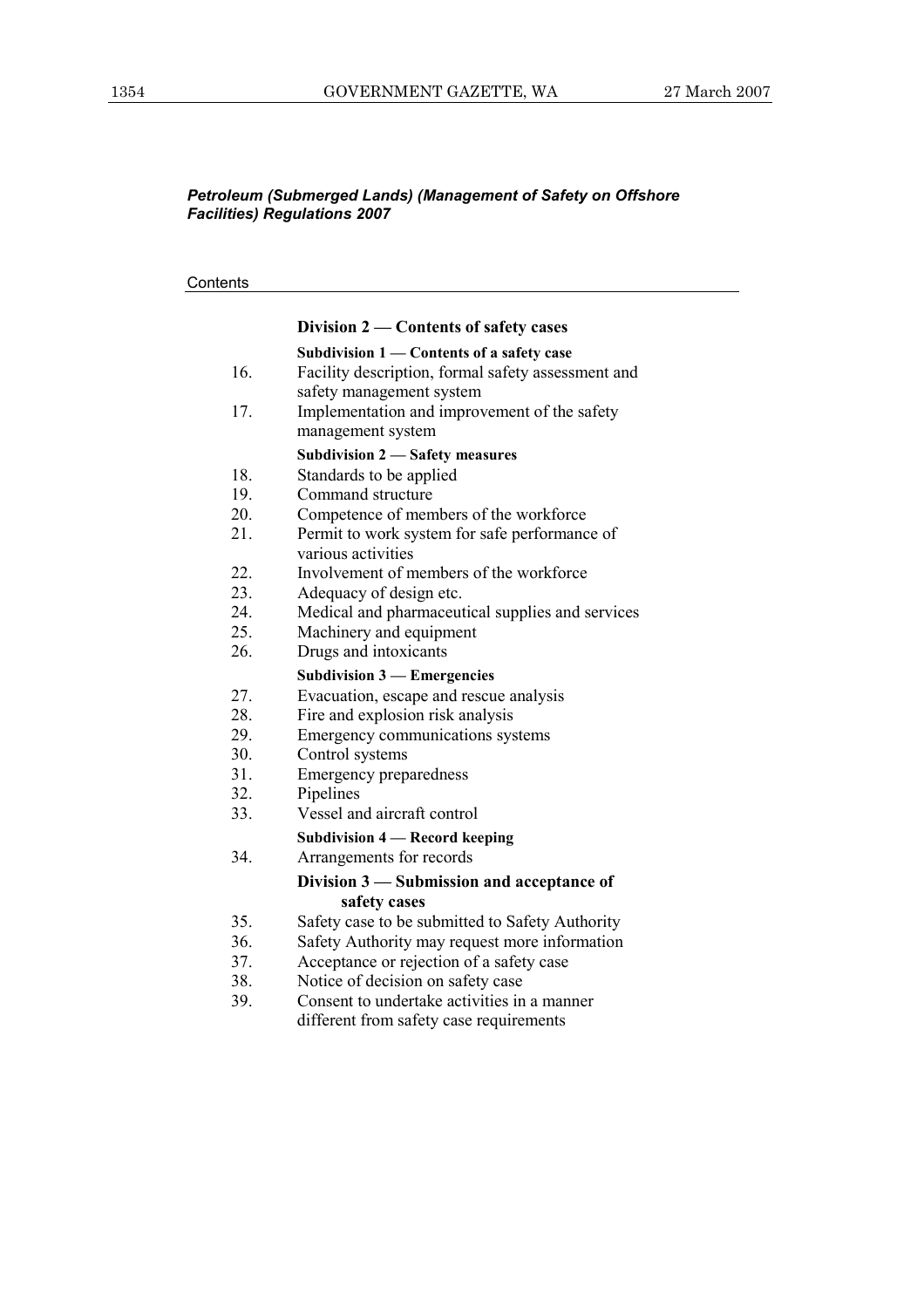**Contents** 

#### **Division 4 — Revision of safety cases**

- 40. Revision because of a change of circumstances or operations
- 41. Revision on Safety Authority's request
- 42. Revision after 5 years
- 43. Safety Authority may request more information
- 44. Acceptance or rejection of revised safety case
- 45. Notice of decision on revised safety case
- 46. Effect of rejection of revised safety case

#### **Division 5 — Withdrawal of acceptance of a safety case**

- 47. Grounds for withdrawal of acceptance
- 48. Notice before withdrawal of acceptance

#### **Part 4 — Validation**

49. Validation of proposed facilities and proposed significant changes to existing facilities

### **Part 5 — Accidents and dangerous occurrences at or near facilities**

- 50. Dangerous occurrence
- 51. Period of incapacity for work caused by accident at a facility
- 52. Notices of accidents and dangerous occurrences
- 53. Reports of accidents and dangerous occurrences
- 54. Interference with accident sites

#### **Part 6 — Miscellaneous**

55. Details in applications or submissions

#### **Part 7 — Transitional provisions**

- 56. Terms used in this Part
- 57. Requests for information
- 58. Existing safety cases remain in force
- 59. Safety case submitted before commencement day
- 60. Revised safety case submitted before commencement day
- 61. Transitional provisions for certain facilities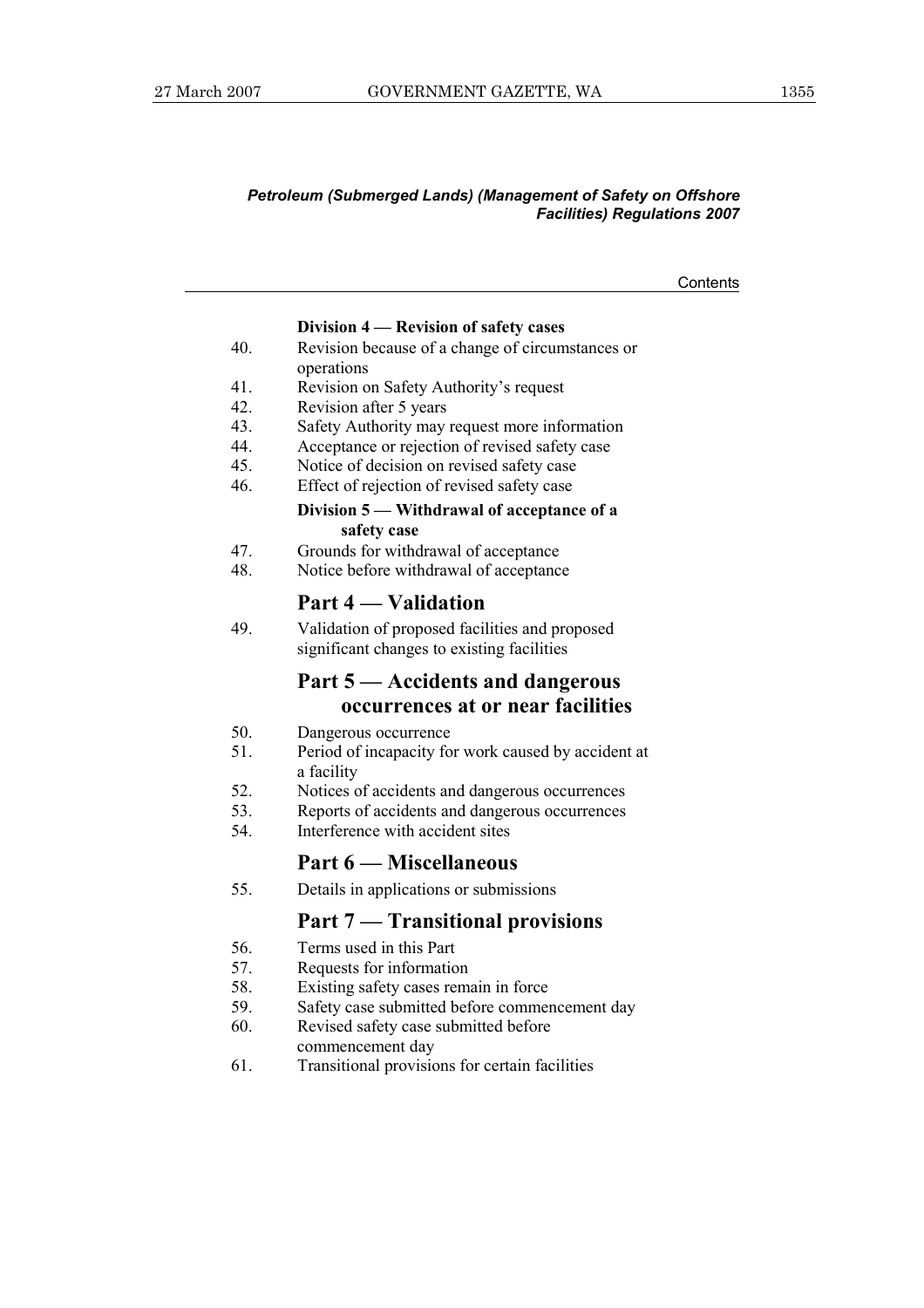**Contents** 

**Defined Terms**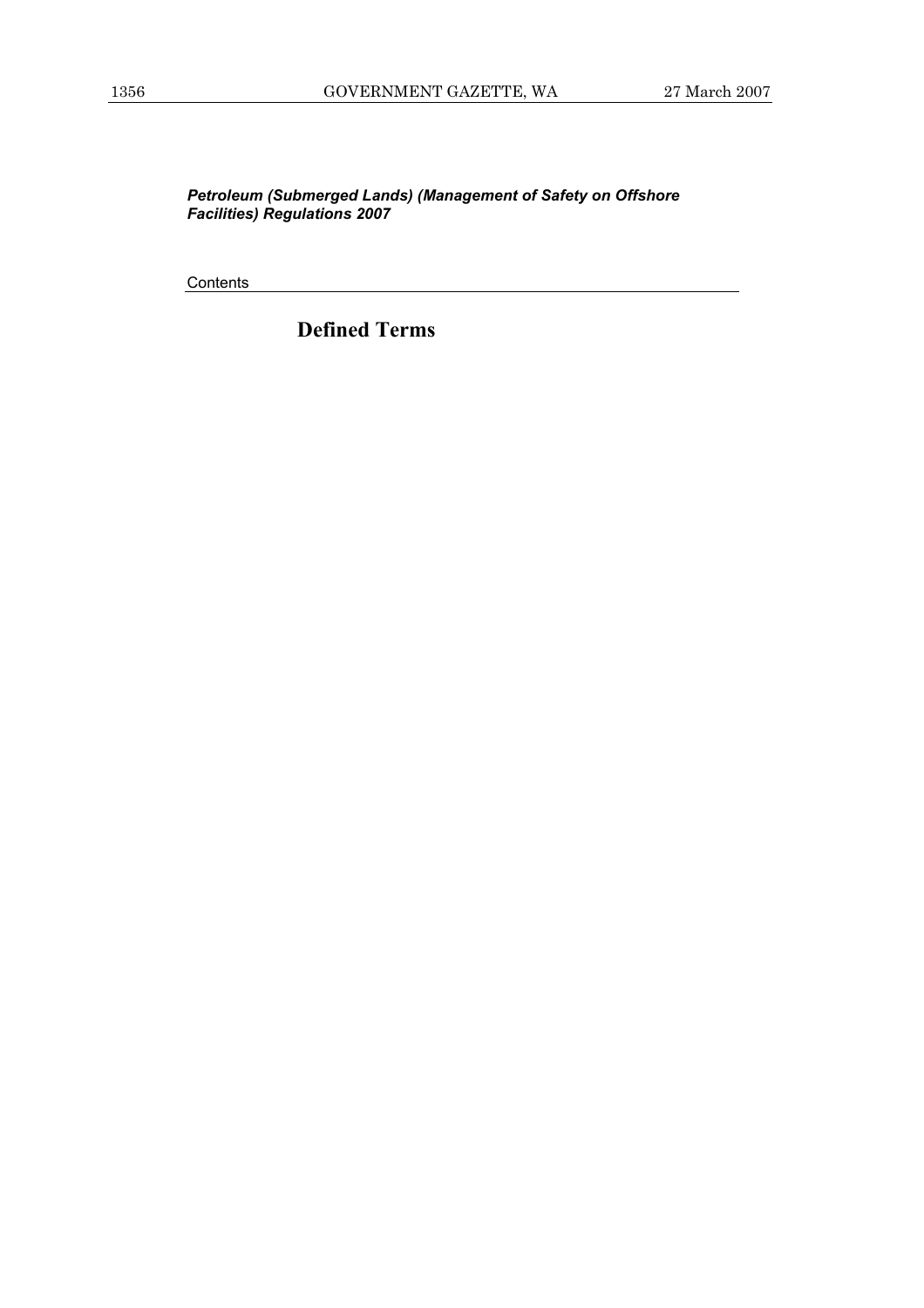Petroleum (Submerged Lands) Act 1982

### **Petroleum (Submerged Lands) (Management of Safety on Offshore Facilities) Regulations 2007**

Made by the Governor in Executive Council.

### **Part 1 — Preliminary**

#### **1. Citation**

 These regulations are the *Petroleum (Submerged Lands) (Management of Safety on Offshore Facilities) Regulations 2007*.

#### **2. Commencement**

 These regulations come into operation on the day on which the *Petroleum Legislation Amendment and Repeal Act 2005* Part 4 comes into operation.

#### **3. Terms used in these regulations**

In these regulations —

 **"emergency"**, in relation to a facility, means an urgent situation that presents, or may present, a risk of death or serious injury to persons at the facility;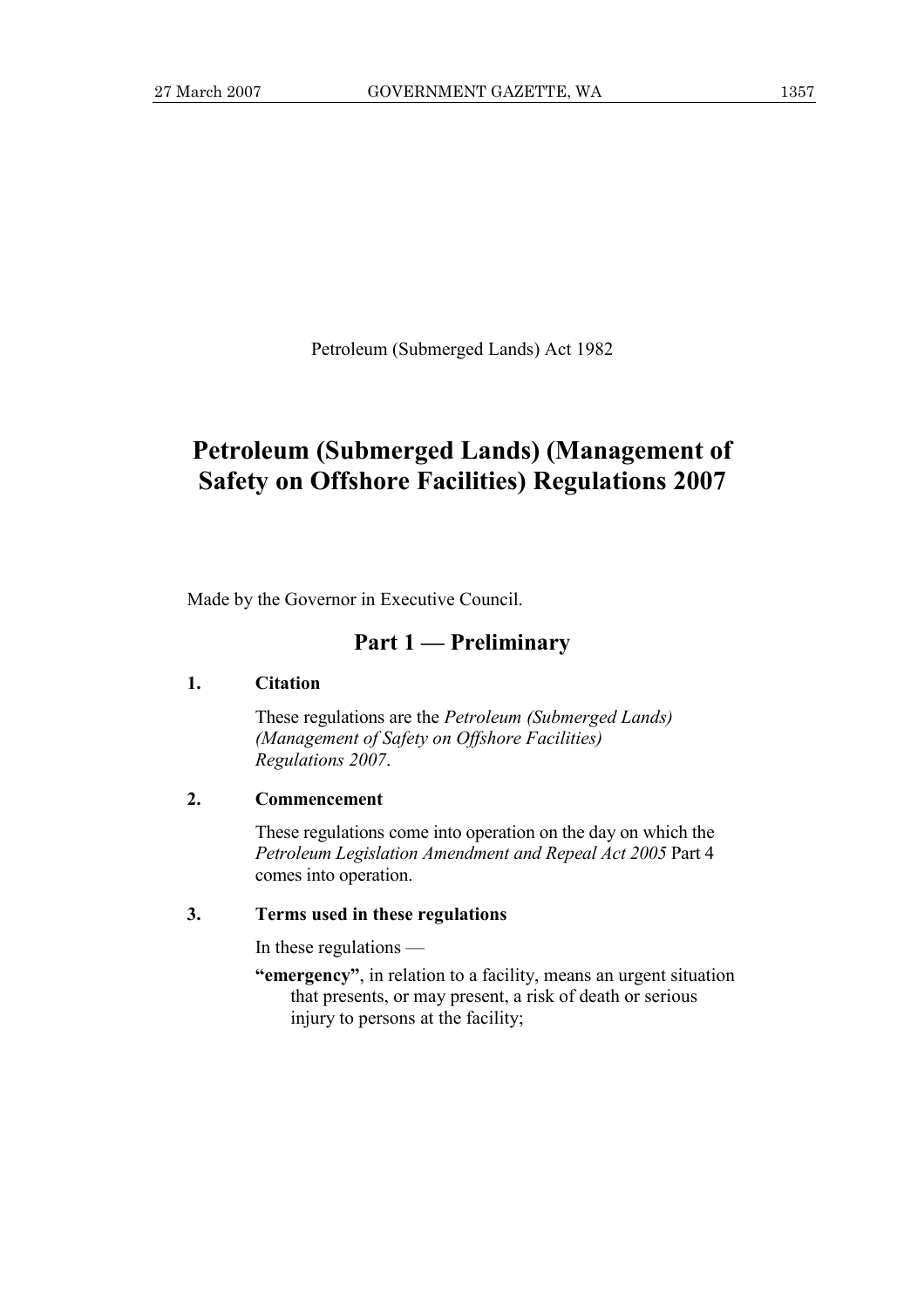|      | Preliminary                                                                                                                                                                                                                              |
|------|------------------------------------------------------------------------------------------------------------------------------------------------------------------------------------------------------------------------------------------|
| r. 3 |                                                                                                                                                                                                                                          |
|      | "facility" means a facility as that term is defined in clause 3 of<br>Schedule 5 to the Act but does not include a pipeline of a<br>kind mentioned in clause 4(8) of that Schedule;                                                      |
|      | "major accident event" means an event connected with a<br>facility, including a natural event, having the potential to<br>cause multiple fatalities of persons at or near the facility;                                                  |
|      | "operator", in relation to a facility or proposed facility, means<br>a person who is registered under regulation $7(3)$ as the<br>operator of the facility or proposed facility;                                                         |
|      | "performance standard" means a standard, established by the<br>operator, of the performance required of a system, item of<br>equipment, person or procedure which is used as a basis for<br>managing the risk of a major accident event; |
|      | " <b>prescribed activity</b> ", in relation to a facility, means any of the<br>following activities $-$                                                                                                                                  |
|      | the construction or installation of the facility;<br>(a)                                                                                                                                                                                 |
|      | (b)<br>the operation of the facility;                                                                                                                                                                                                    |
|      | the modification of the facility;<br>(c)                                                                                                                                                                                                 |
|      | (d)<br>the maintenance of the facility;                                                                                                                                                                                                  |
|      | the decommissioning of the facility;<br>(e)                                                                                                                                                                                              |
|      | (f)<br>any other work at the facility;                                                                                                                                                                                                   |
|      | "revise", in relation to a safety case, includes extend or modify;                                                                                                                                                                       |
|      | "safety case in force" means a safety case or a revised safety<br>$case -$                                                                                                                                                               |
|      | that has been accepted by the Safety Authority in<br>(a)<br>relation to a facility; and                                                                                                                                                  |
|      | the acceptance of which has not been withdrawn,<br>(b)                                                                                                                                                                                   |
|      | and includes each condition imposed under<br>regulation $37(5)$ or $44(5)$ in respect of the facility or<br>activities at the facility;                                                                                                  |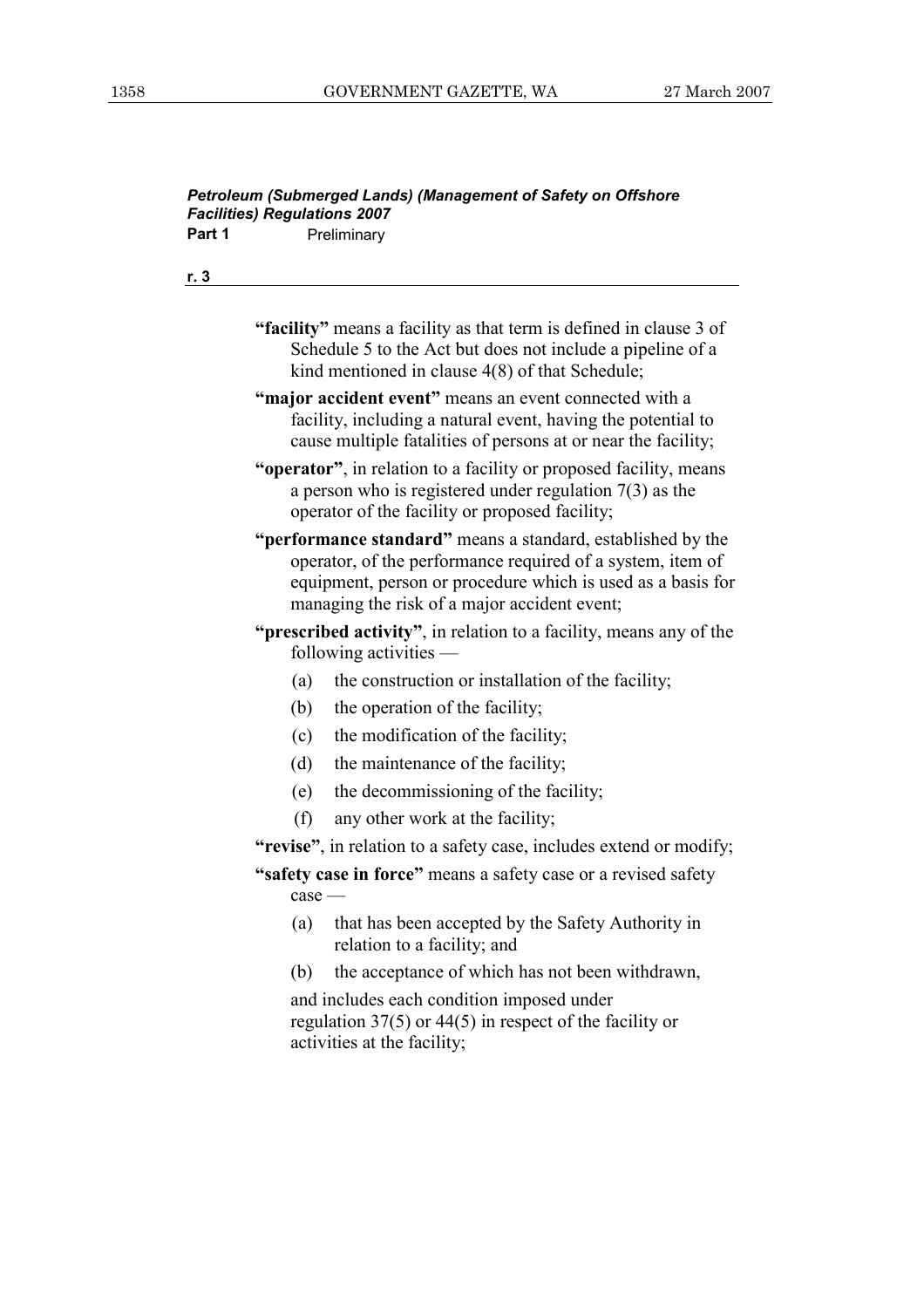| Petroleum (Submerged Lands) (Management of Safety on Offshore |        |
|---------------------------------------------------------------|--------|
| <b>Facilities) Regulations 2007</b>                           |        |
| Preliminary                                                   | Part 1 |

**"safety management system"**, for a facility, means a system for managing occupational safety and health at the facility;

 **"validation"** means a validation under regulation 49.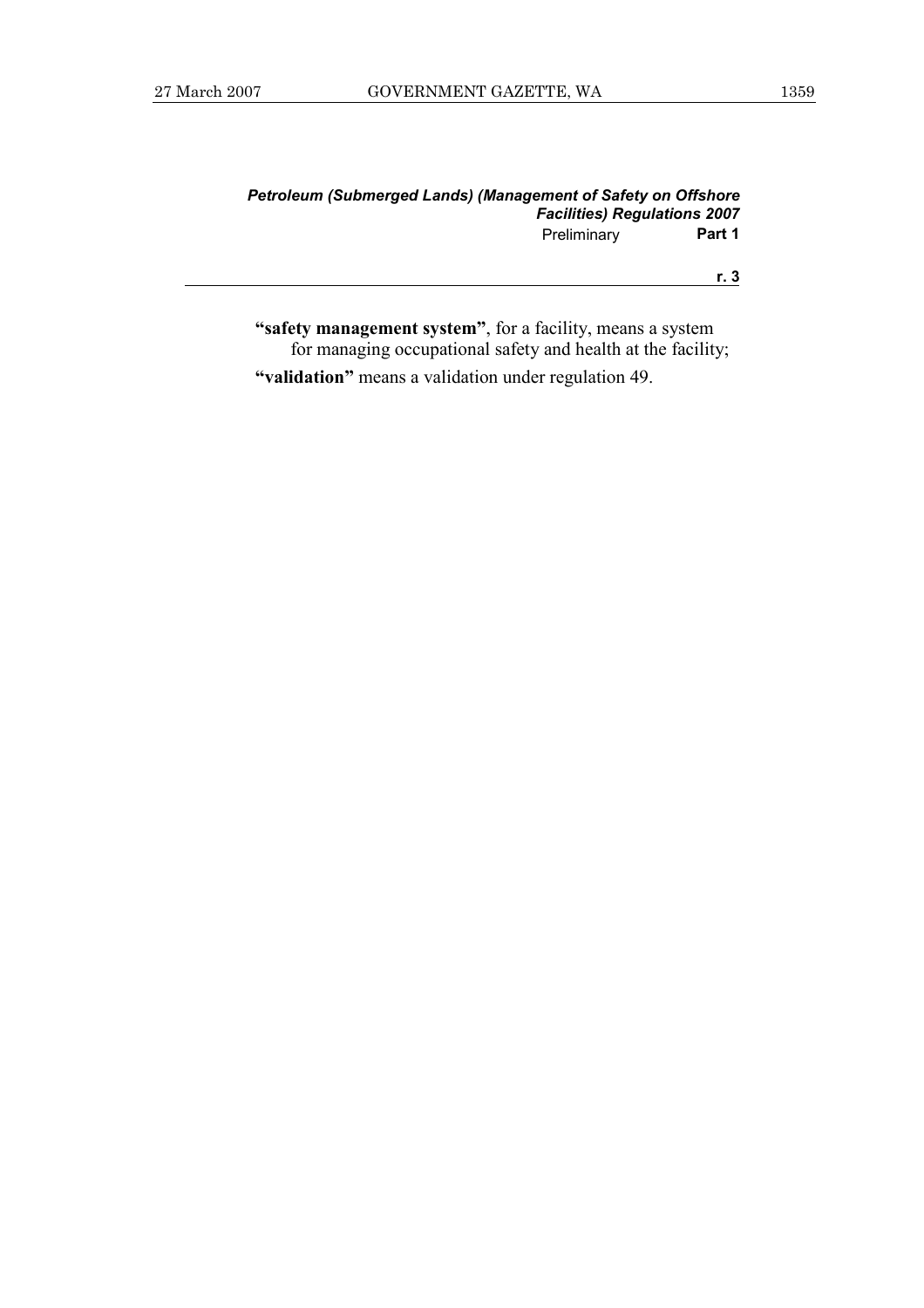### **Part 2 — Operators**

#### **4. Meaning of facility**

 In this Part —  **"facility"** includes a proposed facility.

#### **5. Facility to have an operator**

 A person must not, in the adjacent area, engage in a prescribed activity in relation to a facility unless the facility has an operator.

Penalty: a fine of \$8 800.

#### **6. Nomination of operator**

- (1) A person may be nominated to be the operator of a facility by —
	- (a) a person who is an owner, charterer or a lessee of the facility; or
	- (b) a person who is a permittee, lessee, licensee or pipeline licensee.
- (2) A nomination must be in writing sent to the Safety Authority and include —
	- (a) the nominee's name; and
	- (b) the nominee's contact details, including
		- (i) a business address for the nominee; and
		- (ii) telephone and facsimile numbers for the nominee during business hours; and
		- (iii) telephone and facsimile numbers for the nominee outside business hours;

and

 (c) the nominee's Australian Company Number (ACN), if applicable; and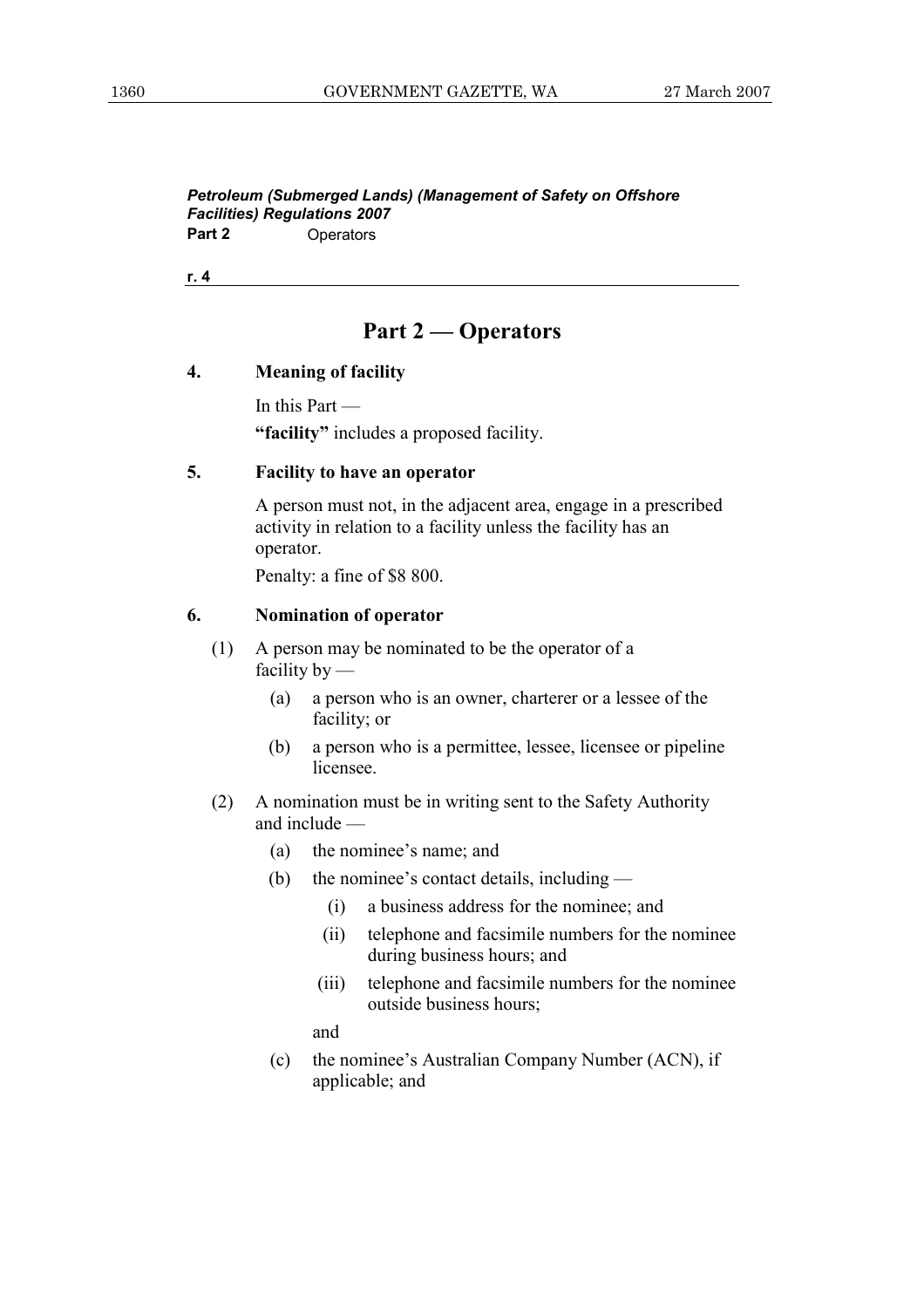(d) the nominee's written consent to the nomination.

#### **7. Acceptance or rejection of person as operator**

- (1) The Safety Authority must accept the nomination of a person as an operator of a facility if it is satisfied that the person has, or will have, the day-to-day management and control of —
	- (a) the facility; and
	- (b) operations at the facility.
- (2) The Safety Authority must reject the nomination of a person as an operator of a facility if it is not satisfied as to the matters mentioned in subregulation (1)(a) and (b).
- (3) If the Safety Authority accepts the nomination of a person as an operator of a facility, it must register the nominee as the operator of the facility.
- (4) The Safety Authority must notify the nominator and the nominee —
	- (a) of the decision to accept or reject the nomination; and
	- (b) if the Safety Authority decides to reject the nomination, of the reasons for the rejection.

#### **8. Register of operators, removal from the register**

- (1) The Safety Authority must maintain a register of operators of **facilities**
- (2) A person who nominated a person to be the operator of a facility, or the person currently registered as the operator of the facility, may notify the Safety Authority, in writing, that the person currently registered as the operator of the facility has ceased to be the person who has, or will have, the day-to-day management and control of the facility and operations at the facility.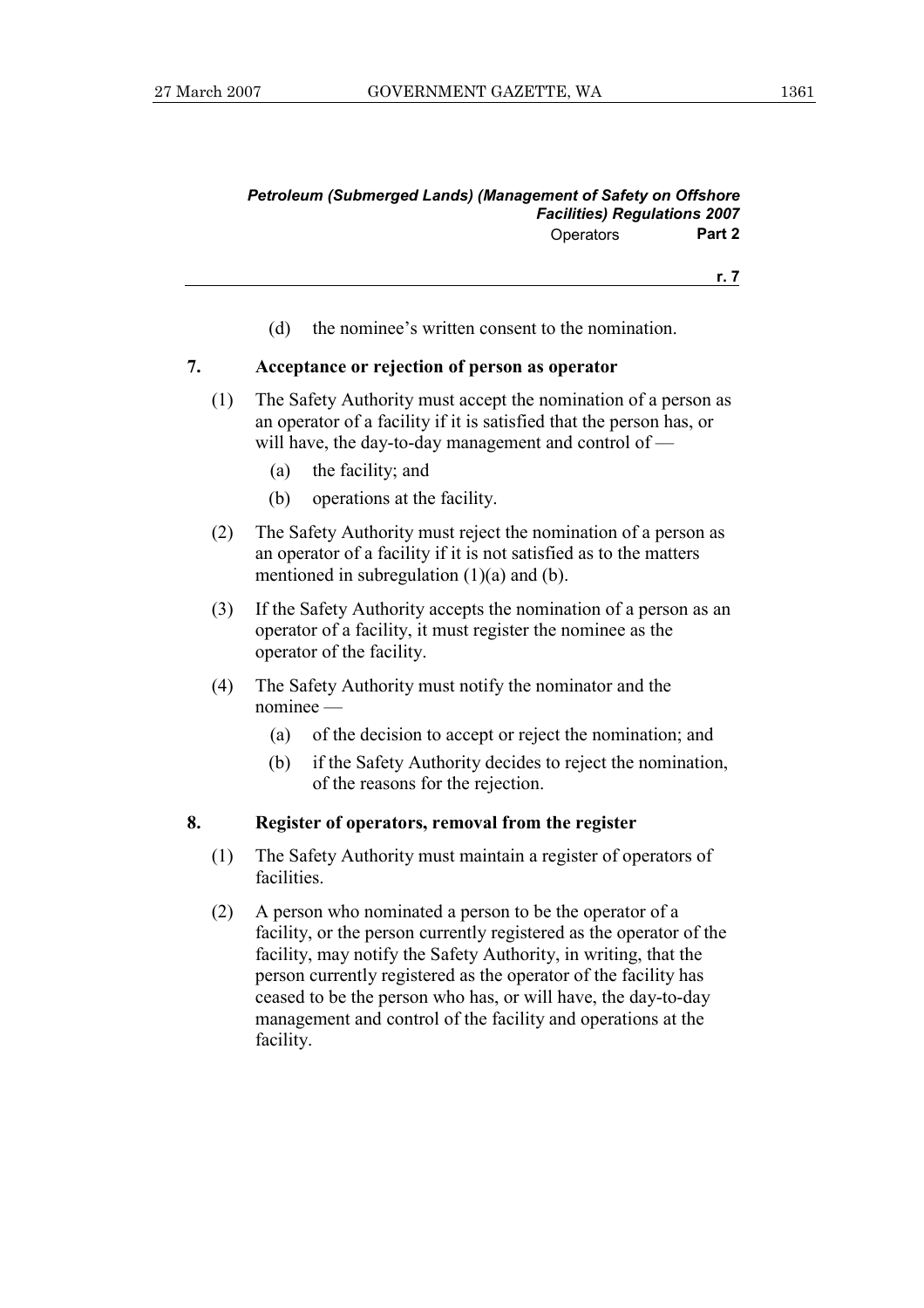#### *Petroleum (Submerged Lands) (Management of Safety on Offshore Facilities) Regulations 2007*  Part 2 **Operators**

**r. 8**

- (3) On receipt of a notice under subregulation (2), the Safety Authority must remove the operator's name from the register.
- (4) The Safety Authority may remove an operator's name from the register if —
	- (a) the Safety Authority believes, on reasonable grounds, that the operator does not or will not have day-to-day control of the facility and operations at the facility; and
	- (b) the Safety Authority has given notice of intention to remove the operator from the register to —
		- (i) the person who nominated the operator; and
		- (ii) the operator;

and

- (c) the Safety Authority has allowed a period of 30 days for the nominator and the operator to make submissions; and
- (d) the Safety Authority has considered submissions received and continues to believe on reasonable grounds that the operator does not, or will not, have day-to-day management and control of the facility and operations at the facility.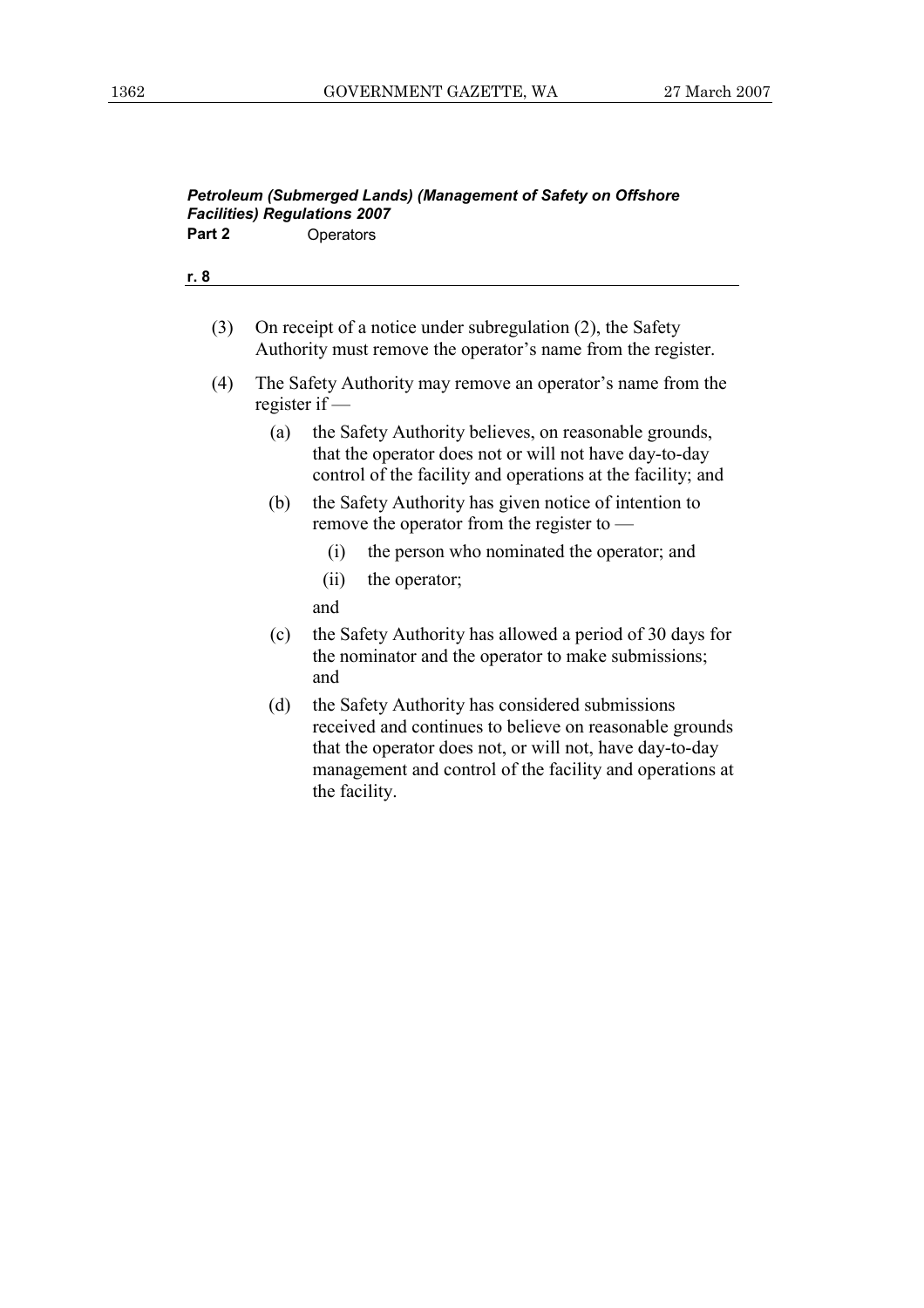|                   | Petroleum (Submerged Lands) (Management of Safety on Offshore |
|-------------------|---------------------------------------------------------------|
|                   | <b>Facilities) Regulations 2007</b>                           |
| Part 3            | Safety cases                                                  |
| <b>Division 1</b> | Duties as to safety cases                                     |
| r. 9              |                                                               |

### **Part 3 — Safety cases**

#### **Division 1 — Duties as to safety cases**

#### **9. Meaning of facility**

In this Part —

 **"facility"** includes a part of a facility.

#### **10. Safety case required for construction etc. of facility**

- (1) A person must not, in the adjacent area, engage in a prescribed activity in relation to a facility unless —
	- (a) there is a safety case in force for the facility; and
	- (b) the safety case provides for the activity.

Penalty: a fine of \$8 800.

 (2) Subregulation (1) does not apply to a person who engages in a prescribed activity in relation to a facility without there being a safety case in force for the facility if the Safety Authority has determined under regulation 15 that a safety case is not required to be in force for the facility.

#### **11. New or increased risks**

- (1) A person must not, in the adjacent area, engage in a prescribed activity in relation to a facility if —
	- (a) a significant new risk to safety or health, or a significant increase in an existing risk to safety or health, arises or is likely to arise from the activity; and
	- (b) the new risk or increased risk is not provided for in the safety case in force for the facility.

Penalty: a fine of \$8 800.

 (2) Subregulation (1) does not apply to a person who engages in a prescribed activity in relation to a facility in the circumstances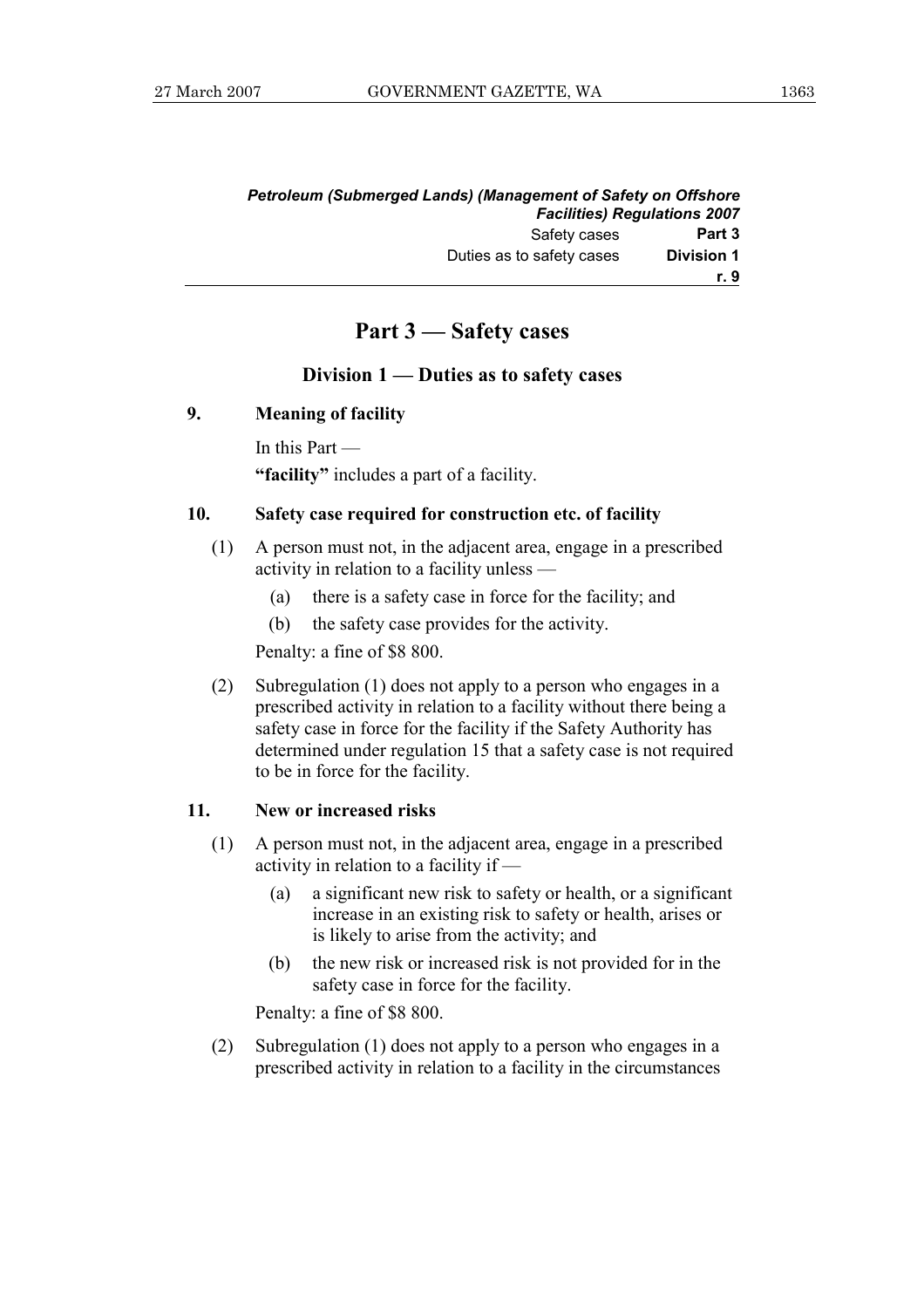| Petroleum (Submerged Lands) (Management of Safety on Offshore |                           |  |
|---------------------------------------------------------------|---------------------------|--|
| <b>Facilities) Regulations 2007</b>                           |                           |  |
| Part 3                                                        | Safety cases              |  |
| <b>Division 1</b>                                             | Duties as to safety cases |  |
| r. 12                                                         |                           |  |

mentioned in subregulation (1)(a) and (b) if the Safety Authority has determined under regulation 15 that a safety case is not required to be in force for the facility.

#### **12. Compliance with safety case**

 (1) A person who engages in a prescribed activity in relation to a facility must do so in accordance with the safety case in force for the facility.

Penalty: a fine of \$8 800.

 (2) Subregulation (1) does not apply to a person who engages in a prescribed activity in relation to a facility in accordance with the consent given under regulation 39 for the activity to be carried out in a manner that is different from the requirements of the safety case in force for the facility.

#### **13. Persons at facility to comply with safety case**

 A person at or near a facility must comply with each provision of the safety case in force for the facility that applies to the person.

Penalty: a fine of \$1 100.

#### **14. Maintaining records for safety cases**

 The operator of a facility must keep all documents required by the safety case in force for the facility in the manner set out in the safety case.

Penalty: a fine of \$3 300.

#### **15. Safety Authority may determine that safety case is not required for particular facilities**

- (1) The Safety Authority may, by notice in writing, determine that a safety case is not required to be in force for —
	- (a) a facility that is specified in the notice; or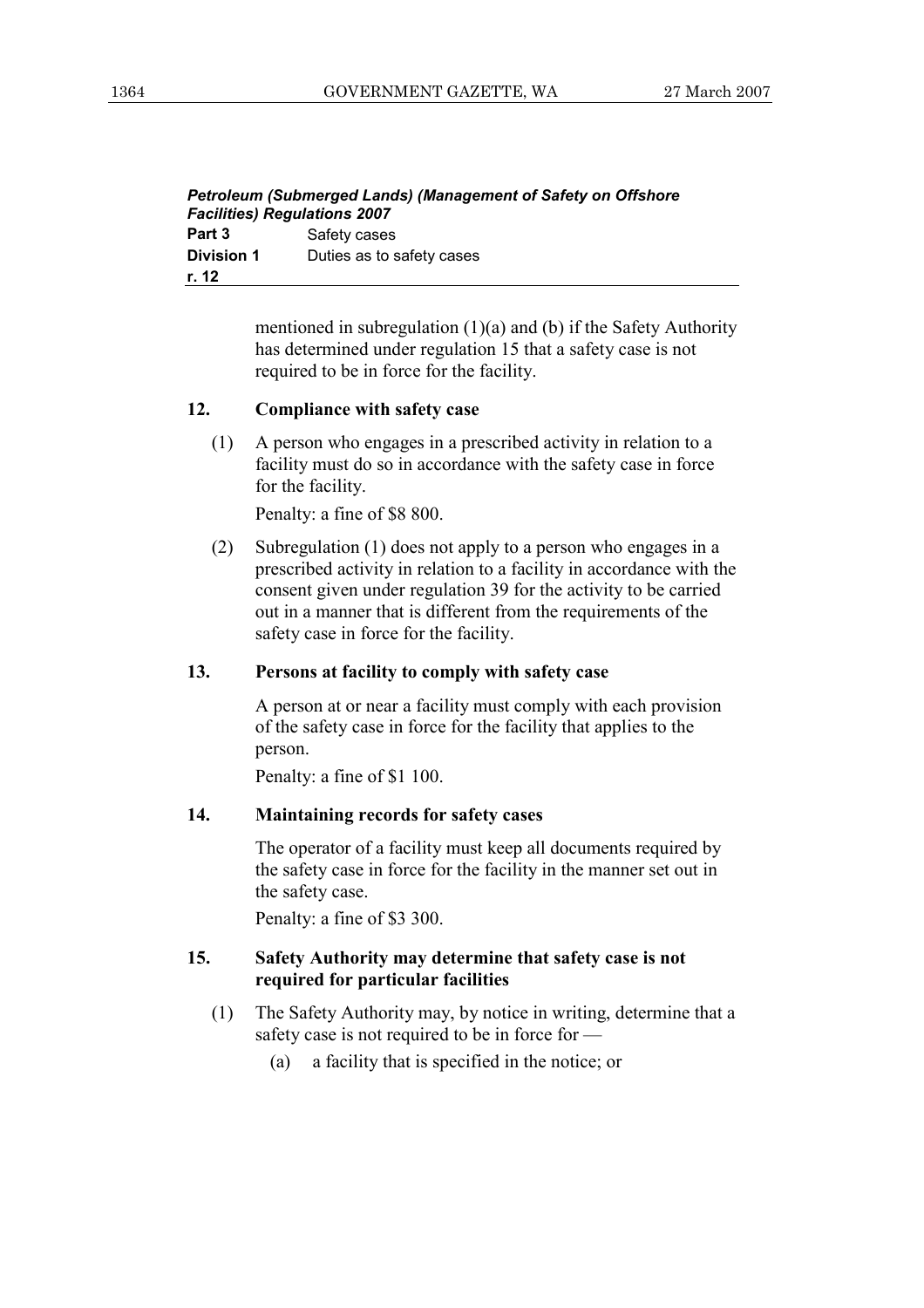|                   | <b>Petroleum (Submerged Lands) (Management of Safety on Offshore</b> |  |
|-------------------|----------------------------------------------------------------------|--|
|                   | <b>Facilities) Regulations 2007</b>                                  |  |
| Part 3            | Safety cases                                                         |  |
| <b>Division 2</b> | Contents of safety cases                                             |  |
| r. 16             |                                                                      |  |

- (b) a class of facility that is specified in the notice.
- (2) An application for a determination under subregulation (1) can be made only by the operator of a facility.
- (3) The Safety Authority must, when deciding whether to make a determination under subregulation (1), have regard to —
	- (a) the nature of the facility or class of facility; and
	- (b) the activities that will, or are likely to, take place at, or in connection with, the facility or facilities in that class of facility.

#### **Division 2 — Contents of safety cases**

#### **Subdivision 1 — Contents of a safety case**

#### **16. Facility description, formal safety assessment and safety management system**

- (1) The safety case for a facility must contain
	- (a) a description of the facility that complies with subregulation (2); and
	- (b) a detailed description of the formal safety assessment for the facility that provides evidence that the formal safety assessment complies with subregulation (3); and
	- (c) a detailed description of the safety management system that provides evidence that the system complies with subregulation (4).
- (2) The description of the facility must give details of
	- (a) the layout of the relevant facility; and
	- (b) the technical and other control measures identified as a result of the formal safety assessment; and
	- (c) the activities that will, or are likely to, take place at, or in connection with, the facility; and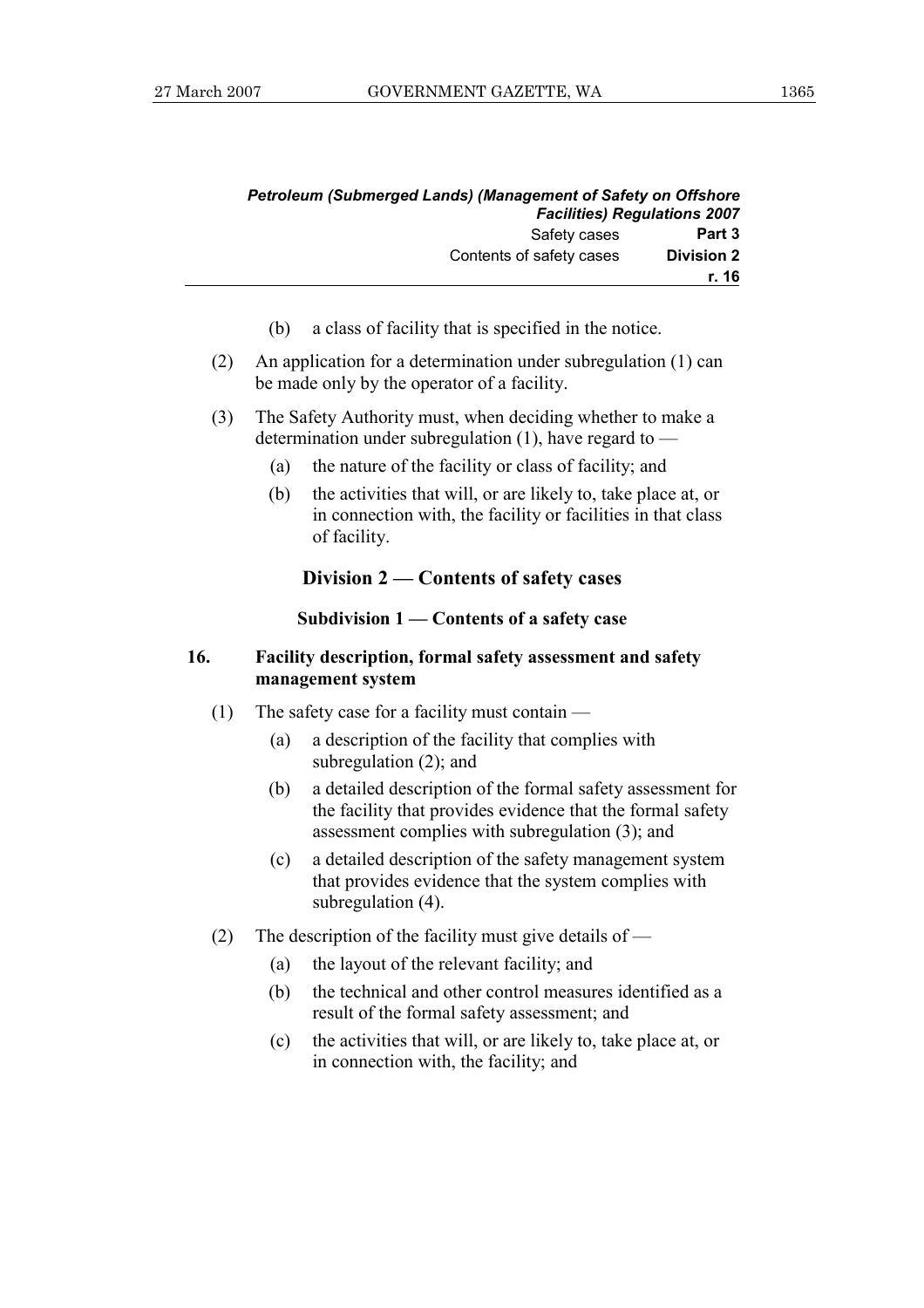| <b>Petroleum (Submerged Lands) (Management of Safety on Offshore</b> |                          |  |
|----------------------------------------------------------------------|--------------------------|--|
| <b>Facilities) Regulations 2007</b>                                  |                          |  |
| Part 3                                                               | Safety cases             |  |
| <b>Division 2</b>                                                    | Contents of safety cases |  |
| r. 16                                                                |                          |  |

- (d) any other relevant matters.
- (3) The formal safety assessment for the facility is an assessment, or series of assessments, conducted by the operator that —
	- (a) identifies all hazards to the safety and health of persons at or near the facility that have the potential to cause a major accident event; and
	- (b) is a detailed and systematic assessment of the risk associated with each of those hazards, including the likelihood and consequences of each potential major accident event; and
	- (c) identifies the technical and other control measures that are necessary to reduce that risk to a level that is as low as is reasonably practicable.
- (4) The safety management system for a facility must
	- (a) be comprehensive and integrated; and
	- (b) provide for all activities that will, or are likely to, take place at, or in connection with, the facility; and
	- (c) provide for the continual and systematic identification of hazards to safety and health of persons at or near the facility; and
	- (d) provide for the continual and systematic assessment  $of$  —
		- (i) the likelihood of the occurrence, during normal or emergency situations, of injury or occupational illness associated with those hazards; and
		- (ii) the likely nature of such injury or occupational illness;

and

 (e) provide for the reduction to a level that is as low as is reasonably practicable of risks to safety and health of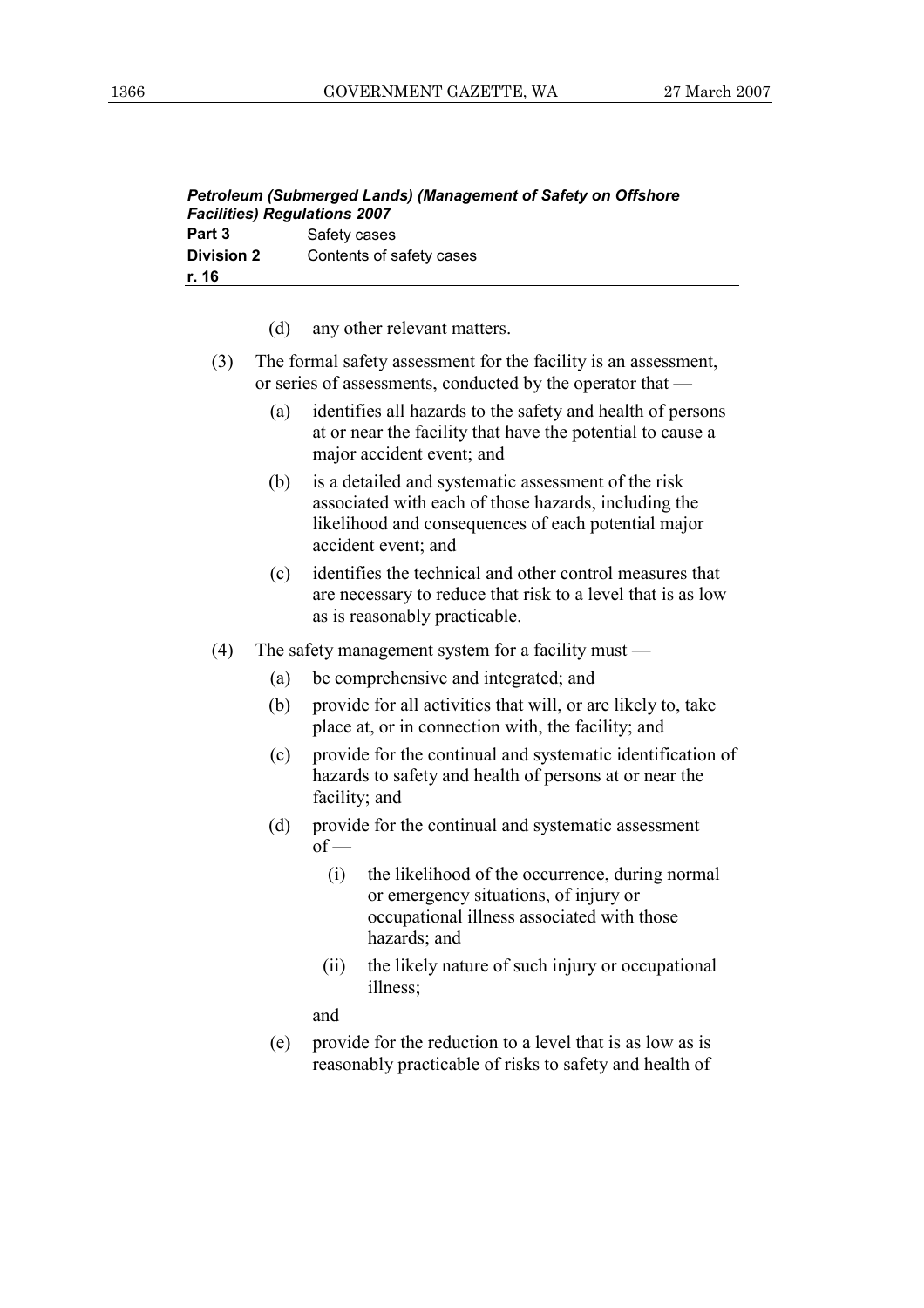|                   | Petroleum (Submerged Lands) (Management of Safety on Offshore |  |
|-------------------|---------------------------------------------------------------|--|
|                   | <b>Facilities) Regulations 2007</b>                           |  |
| Part 3            | Safety cases                                                  |  |
| <b>Division 2</b> | Contents of safety cases                                      |  |
| r. 16             |                                                               |  |

persons at or near the facility including, but not limited  $to -$ 

- (i) risks arising during evacuation, escape and rescue in case of emergency; and
- (ii) risks arising from equipment and hardware; and
- (f) provide for inspection, testing and maintenance of the equipment and hardware that are the physical control measures for those risks; and
- (g) provide for adequate communications between the facility and any relevant —
	- (i) facility; or
	- (ii) vessel; or
	- (iii) aircraft; or
	- (iv) on-shore installation;
	- and
- (h) provide for any other matter that is necessary to ensure that the safety management system meets the requirements and purposes of these regulations; and
- (i) specify the performance standards that apply.
- (5) If an operator of a facility submits to the Safety Authority a safety case for the construction or installation of the facility, the safety case must contain the matters mentioned in subregulation  $(1)$  in relation to —
	- (a) the facility during its construction or installation; and
	- (b) the activities that will, or are likely to, take place at, or in connection with, the facility during its construction or installation; and
	- (c) to the extent that it is practicable the facility and the activities that will, or are likely to, take place when the facility is in operation.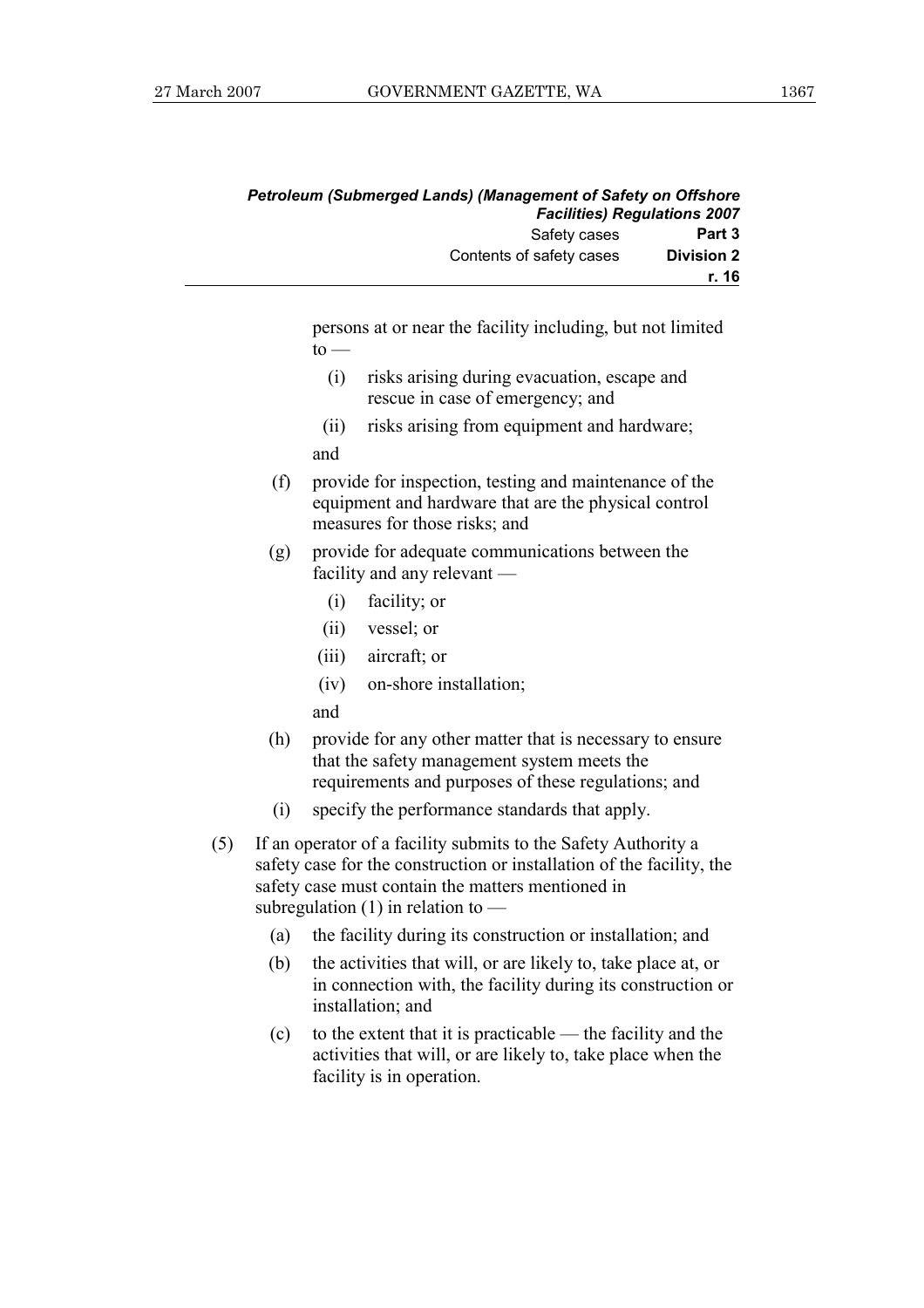| <b>Petroleum (Submerged Lands) (Management of Safety on Offshore</b><br><b>Facilities) Regulations 2007</b> |                          |  |
|-------------------------------------------------------------------------------------------------------------|--------------------------|--|
| Part 3                                                                                                      | Safety cases             |  |
| <b>Division 2</b>                                                                                           | Contents of safety cases |  |
| r. 17                                                                                                       |                          |  |

#### **17. Implementation and improvement of the safety management system**

 The safety case for a facility must contain evidence showing that there are effective means of ensuring —

- (a) the implementation of the safety management system; and
- (b) continual and systematic identification of deficiencies in the safety management system; and
- (c) continual and systematic improvement of the safety management system.

#### **Subdivision 2 — Safety measures**

#### **18. Standards to be applied**

 The safety case for a facility must specify all Australian and international standards that have been applied, or will be applied, in relation to the facility or plant used on or in connection with the facility.

#### **19. Command structure**

- (1) The safety case for a facility must specify
	- (a) an office or position at the facility, the holder of which is in command of the facility and responsible for its safe operation when on duty; and
	- (b) an office or position at the facility, the holder of which is responsible for implementing and supervising procedures in the event of an emergency at the facility; and
	- (c) the command structure that applies in the event of an emergency at the facility.
- (2) Subregulation (1) does not imply that one person cannot hold both of the offices or positions mentioned in it.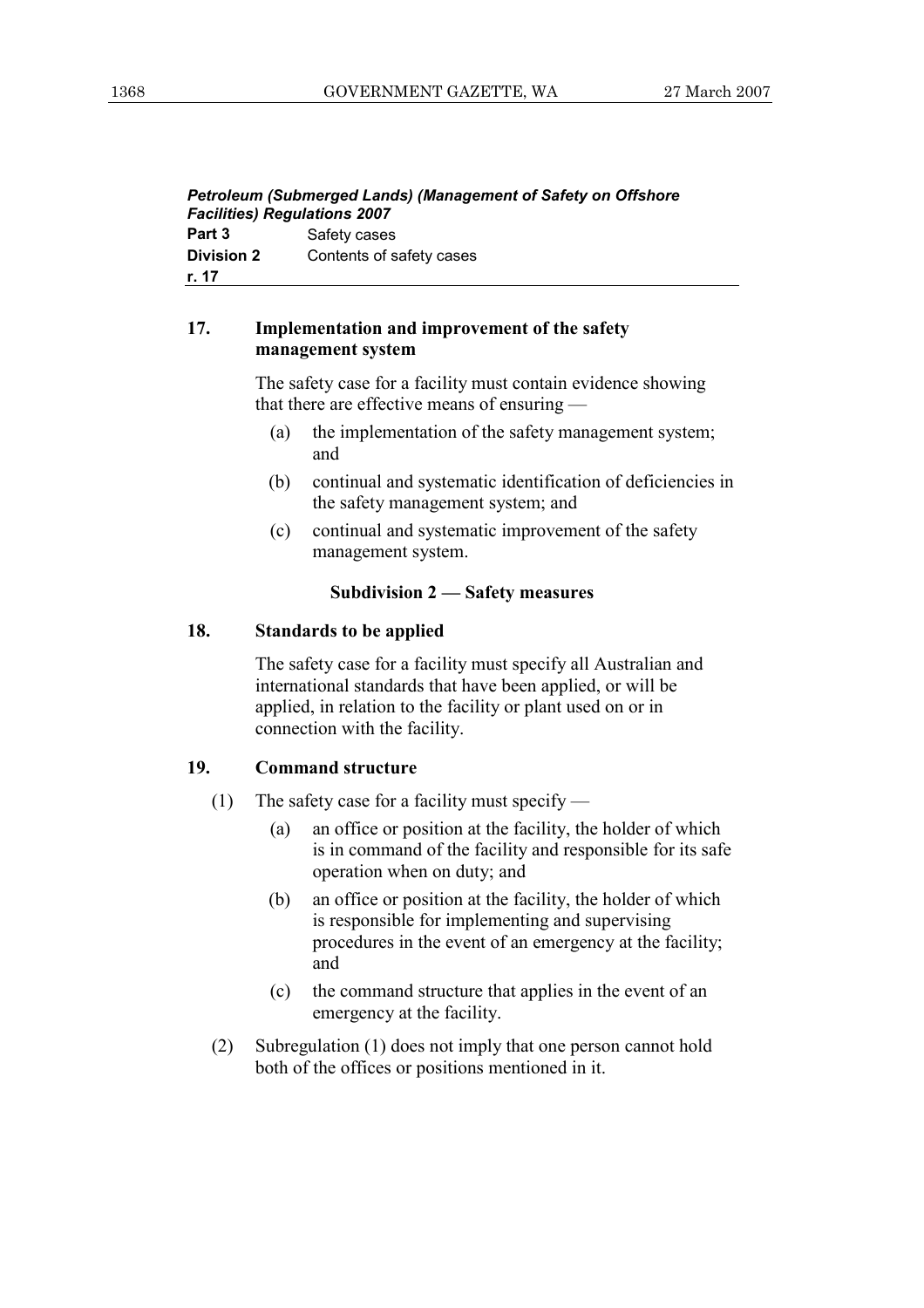|                   | <b>Petroleum (Submerged Lands) (Management of Safety on Offshore</b><br><b>Facilities) Regulations 2007</b> |  |
|-------------------|-------------------------------------------------------------------------------------------------------------|--|
| Part 3            | Safety cases                                                                                                |  |
| <b>Division 2</b> | Contents of safety cases                                                                                    |  |
| r. 20             |                                                                                                             |  |

- (3) The safety case for a facility must describe, in detail, the means by which the operator of the facility will ensure that, as far as is reasonably practicable —
	- (a) the offices or positions mentioned in subregulation (1) are continuously held while the facility is in operation; and
	- (b) the person who holds each office or position mentioned in subregulation (1) has the necessary skills, training and ability to perform the functions of the office or position; and
	- (c) the identity of the persons who hold each office or position, and the command structure can, at all times, be readily ascertained by any person at the facility.

#### **20. Competence of members of the workforce**

 The safety case for a facility must describe the means by which the operator of the facility will ensure that each member of the workforce at the facility has the necessary skills, training and ability —

- (a) to undertake routine and non-routine tasks that might reasonably be given to him or her —
	- (i) in normal operating conditions; and
	- (ii) in abnormal or emergency conditions; and
	- (iii) during any changes to the facility;

and

 (b) to respond and react appropriately, and at the level that might be reasonably required of him or her, during an emergency.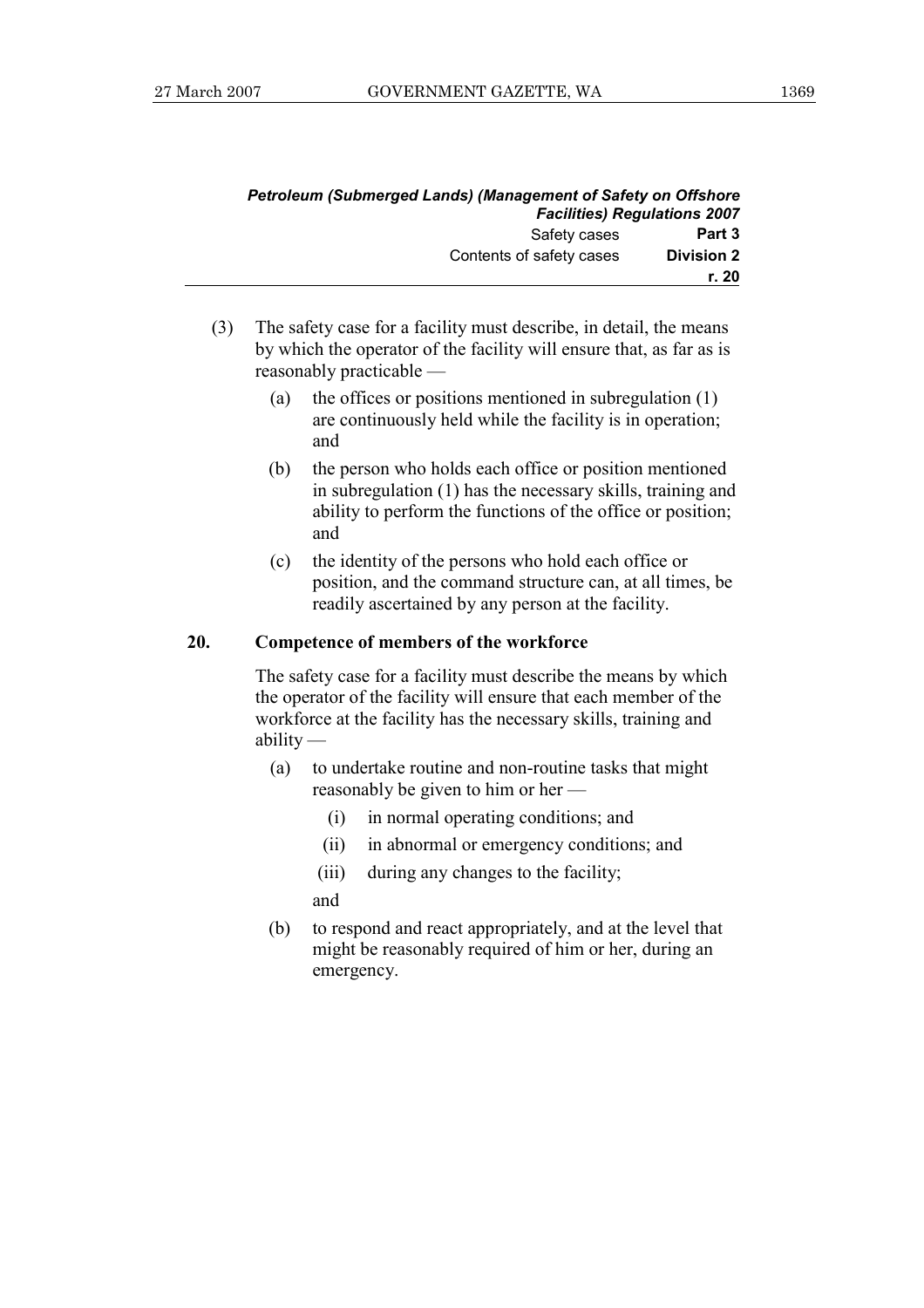| <b>Facilities) Regulations 2007</b> | Petroleum (Submerged Lands) (Management of Safety on Offshore |
|-------------------------------------|---------------------------------------------------------------|
| Part 3                              | Safety cases                                                  |
| Division 2                          | Contents of safety cases                                      |
| r. 21                               |                                                               |

#### **21. Permit to work system for safe performance of various activities**

- (1) The safety case for a facility must provide for the operator of the facility to establish and maintain, in accordance with subregulation (2), a documented system of coordinating and controlling the safe performance of all work activities of members of the workforce at the facility including in particular —
	- (a) welding and other hot work; and
	- (b) cold work (including physical isolation); and
	- (c) electrical work (including electrical isolation); and
	- (d) entry into, and working in a confined space; and
	- (e) procedures for working over water; and
	- (f) diving operations.
- (2) In subregulation  $(1)$  —

 **"confined space"** means an enclosed, or partially enclosed, space that —

- (a) is not used or intended for use as a regular workplace; and
- (b) has restricted means of entry and exit; and
- (c) has, or may have, inadequate ventilation, contaminated atmosphere or oxygen deficiency; and
- (d) is at atmospheric pressure when occupied.
- (3) The system must
	- (a) form part of the safety management system described in the safety case in force for the facility; and
	- (b) identify the persons having responsibility to authorise and supervise work; and
	- (c) ensure that members of the workforce are competent in the application of the permit to work system.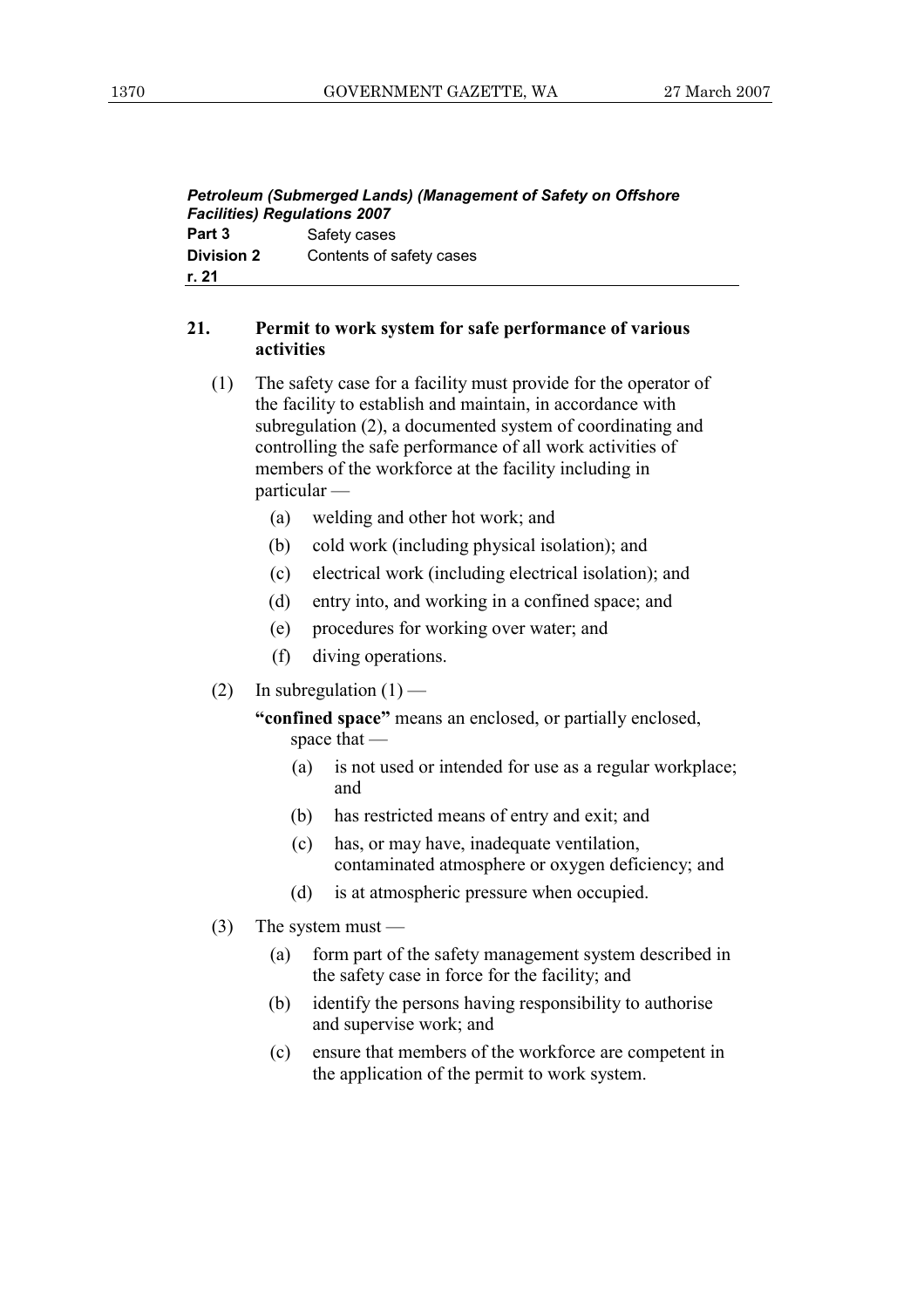| <b>Petroleum (Submerged Lands) (Management of Safety on Offshore</b> |                                     |  |
|----------------------------------------------------------------------|-------------------------------------|--|
|                                                                      | <b>Facilities) Regulations 2007</b> |  |
| Safety cases                                                         | Part 3                              |  |
| Contents of safety cases                                             | <b>Division 2</b>                   |  |
|                                                                      | r. 22                               |  |

#### **22. Involvement of members of the workforce**

- (1) The operator of a facility must demonstrate to the Safety Authority, to the reasonable satisfaction of the Safety Authority,  $that -$ 
	- (a) in the development or revision of the safety case for the facility, there has been effective consultation with, and participation of, members of the workforce; and
	- (b) the safety case provides adequately for effective consultation with, and the effective participation of, the members of the workforce, so that they are able to arrive at informed opinions about the risks and hazards to which they may be exposed at the facility.
- (2) In subregulation  $(1)$  —

 **"members of the workforce"** includes members of the workforce who are —

- (a) identifiable before the safety case is developed; and
- (b) working, or likely to be working, at the relevant facility.
- (3) A demonstration for the purposes of subregulation (1) must be supported by adequate documentation.

#### **23. Adequacy of design etc.**

 (1) The safety case for a facility must describe the means by which the operator of the facility will ensure the adequacy of such of the design, construction, installation, modification or maintenance of the facility as are relevant to the activities that will, or are likely to, take place at, or in connection with, the facility.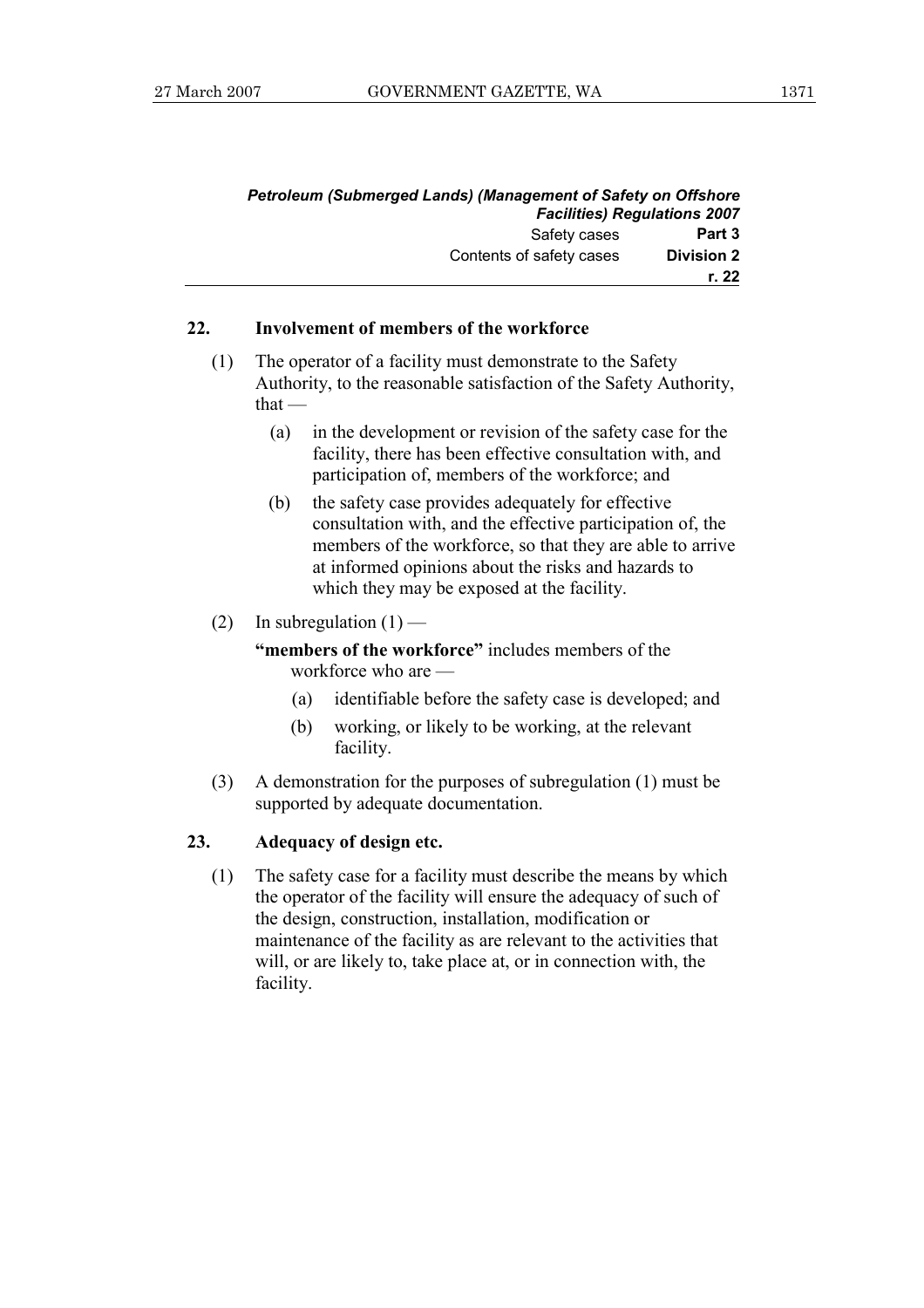| Petroleum (Submerged Lands) (Management of Safety on Offshore |                          |
|---------------------------------------------------------------|--------------------------|
| <b>Facilities) Regulations 2007</b>                           |                          |
| Part 3                                                        | Safety cases             |
| <b>Division 2</b>                                             | Contents of safety cases |
| r. 24                                                         |                          |

- (2) Without limiting subregulation (1), the safety case for a facility must describe how each of the following matters is provided  $for -$ 
	- (a) adequate means of inventory isolation and pressure relief in the event of an emergency;
	- (b) adequate means of gaining access for servicing and maintenance of the facility and machinery and other equipment at the facility;
	- (c) adequate means of maintaining the structural integrity of a facility;
	- (d) implementation of the technical and other control measures identified as a result of the formal safety assessment.

#### **24. Medical and pharmaceutical supplies and services**

 The safety case for a facility must specify the medical and pharmaceutical supplies and services, sufficient for an emergency situation, that must be maintained at, or in respect of, the facility.

#### **25. Machinery and equipment**

- (1) The safety case for a facility must specify the equipment required at the facility (including process equipment, machinery and electrical and instrumentation systems) that relates to, or may affect, the safety or health of persons at the facility.
- (2) Without limiting subregulation (1), the safety case for a facility must contain evidence showing that the required equipment is fit for its function or use —
	- (a) in normal operating conditions; and
	- (b) in an emergency (to the extent that it is intended to function, or be used, in an emergency).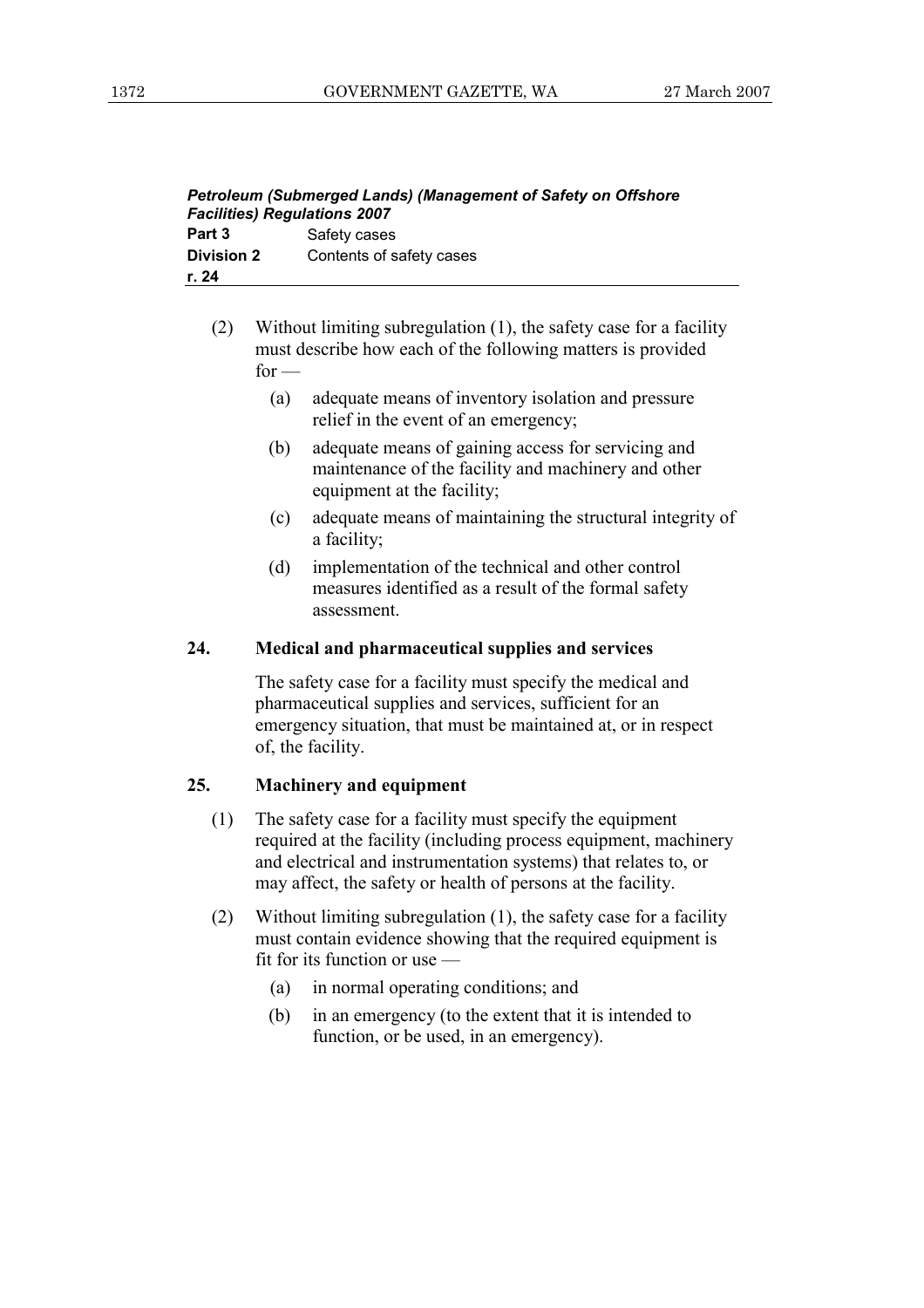| <b>Petroleum (Submerged Lands) (Management of Safety on Offshore</b> |                   |
|----------------------------------------------------------------------|-------------------|
| <b>Facilities) Regulations 2007</b>                                  |                   |
| Safety cases                                                         | Part 3            |
| Contents of safety cases                                             | <b>Division 2</b> |
|                                                                      | r. 26             |

#### **26. Drugs and intoxicants**

 $(1)$  In this regulation —

 **"controlled substance"** means a substance mentioned in —

- (a) the Commonwealth *Customs (Prohibited Exports) Regulations 1958* Schedule 8; or
- (b) the Commonwealth *Customs (Prohibited Imports) Regulations 1956* Schedule 4;

 **"intoxicant"** means a beverage or other substance for human consumption that contains alcohol but does not include a substance for medical or pharmaceutical use;

 **"therapeutic use"** has the meaning given to that term in the *Health Act 1911* section 3(1).

- (2) The safety case for a facility must describe the means by which the operator of the facility will ensure that there is in place, or will be put in place, a method of —
	- (a) securing, supplying, and monitoring the use of, at the facility, drugs that have a therapeutic use; and
	- (b) preventing the use, at the facility, of  $-$ 
		- (i) controlled substances (other than drugs that have a therapeutic use); and
		- (ii) intoxicants.

#### **Subdivision 3 — Emergencies**

#### **27. Evacuation, escape and rescue analysis**

- (1) The safety case for a facility must contain a detailed description of an evacuation, escape and rescue analysis.
- (2) The description of the evacuation, escape and rescue analysis in a safety case for a facility must —
	- (a) identify the types of emergency that could arise at the facility; and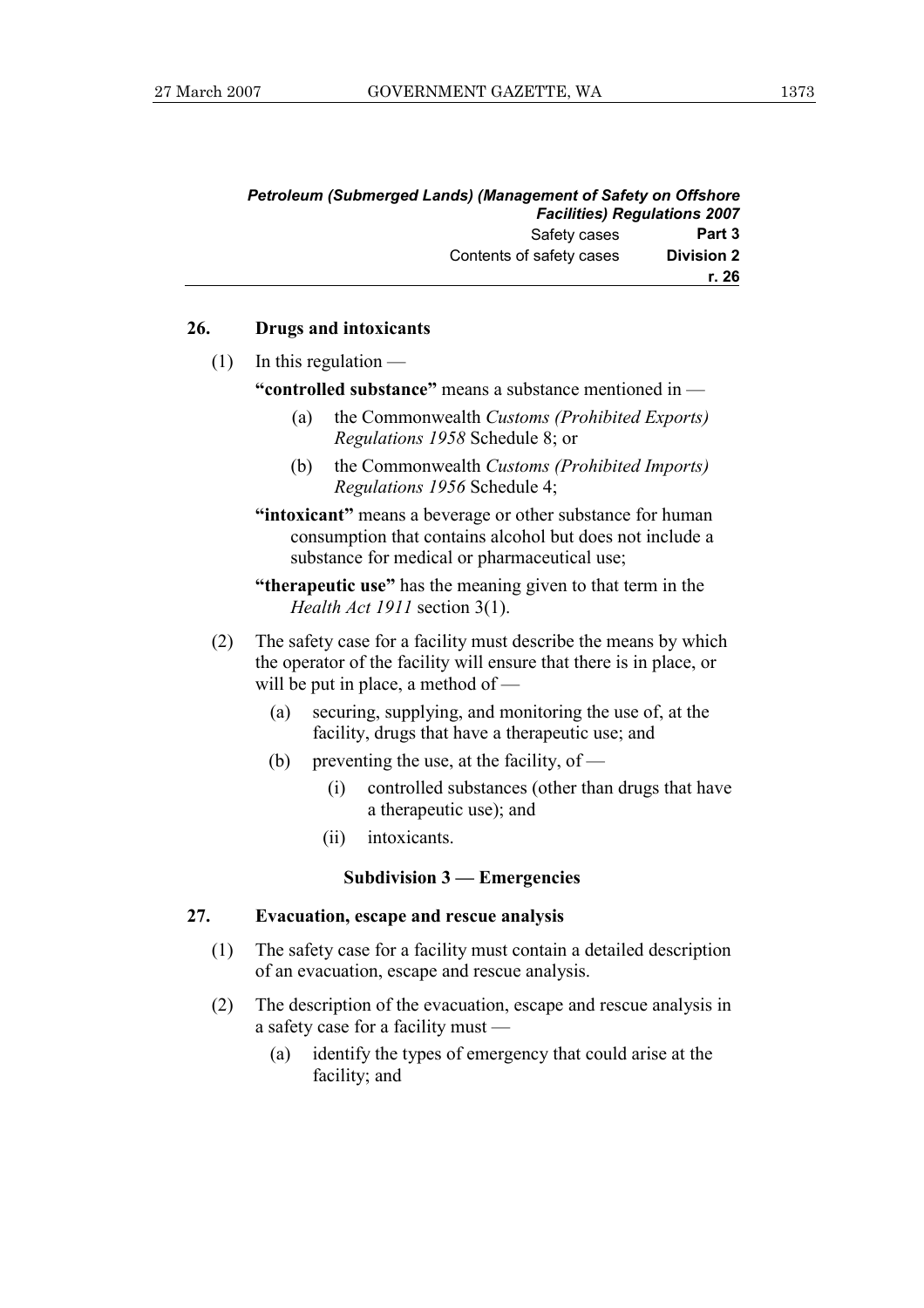| Petroleum (Submerged Lands) (Management of Safety on Offshore<br><b>Facilities) Regulations 2007</b> |                          |
|------------------------------------------------------------------------------------------------------|--------------------------|
| Part 3                                                                                               | Safety cases             |
| <b>Division 2</b>                                                                                    | Contents of safety cases |
| r. 28                                                                                                |                          |

| consider a range of routes for evacuation and escape of   |
|-----------------------------------------------------------|
| persons at the facility in the event of an emergency; and |

- (c) consider alternative routes for evacuation and escape if a primary route is not freely passable; and
- (d) consider different possible procedures for managing evacuation, escape and rescue in the event of an emergency; and
- (e) consider a range of means of, and equipment for, evacuation, escape and rescue; and
- (f) consider a range of amenities and means of emergency communication to be provided in a temporary refuge; and
- (g) consider a range of life saving equipment, including
	- (i) life rafts to accommodate safely the maximum number of persons that are likely to be at the facility at any time; and
	- (ii) equipment to enable that number of persons to obtain access to the life rafts after launching and deployment; and
	- (iii) in the case of a floating facility, suitable equipment to provide a float-free capability and a means of launching;

and

 (h) identify, as a result of the above considerations, the technical and other control measures necessary to reduce the risks associated with emergencies to a level that is as low as is reasonably practicable.

#### **28. Fire and explosion risk analysis**

 (1) The safety case for a facility must contain a detailed description of a fire and explosion risk analysis.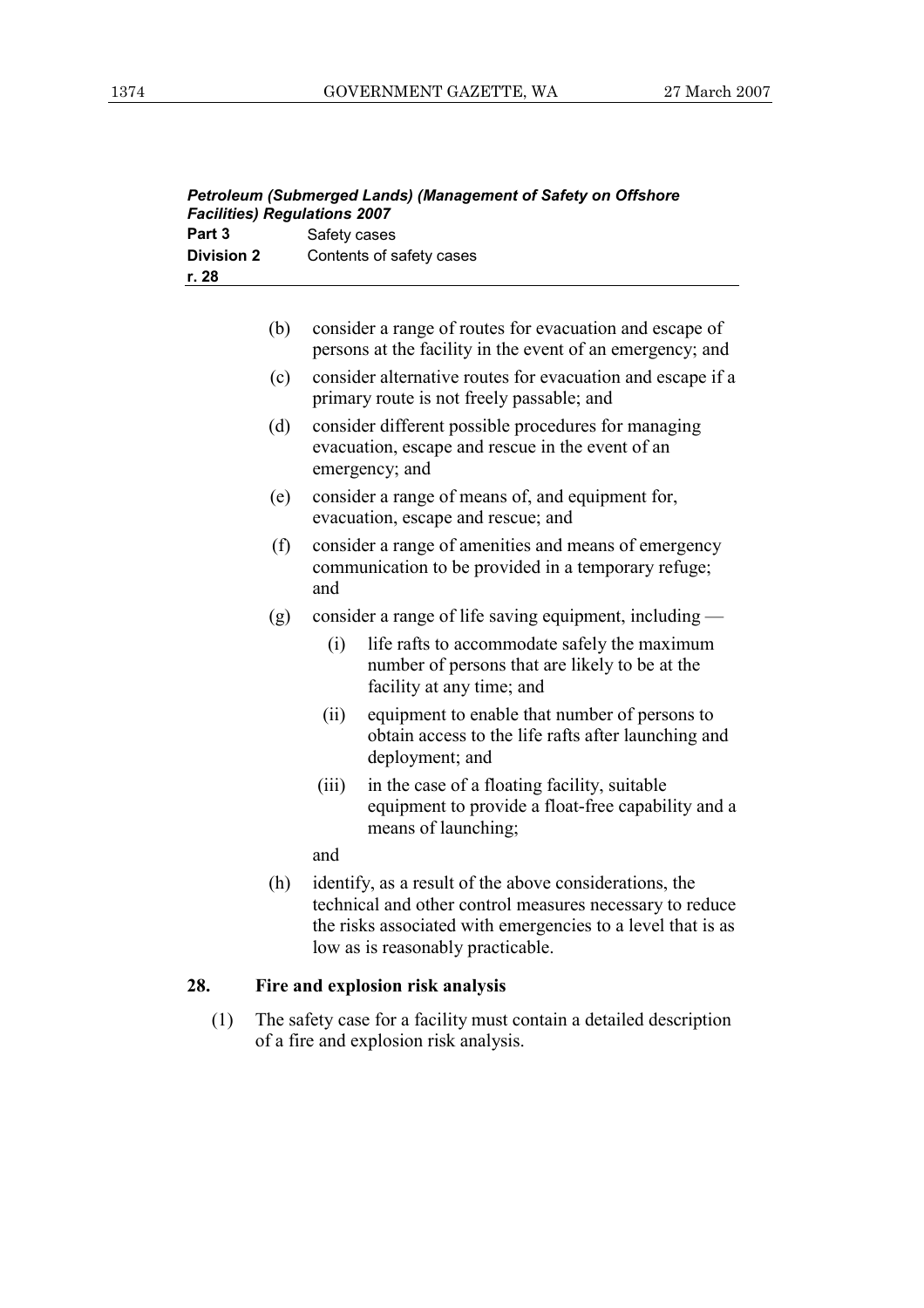| Petroleum (Submerged Lands) (Management of Safety on Offshore<br><b>Facilities) Regulations 2007</b> |  |
|------------------------------------------------------------------------------------------------------|--|
| Safety cases<br>Part 3                                                                               |  |
| <b>Division 2</b><br>Contents of safety cases                                                        |  |
| r. 29                                                                                                |  |

- (2) The description of a fire and explosion risk analysis in a safety case for a facility must —
	- (a) identify the types of fires and explosions that could occur at the facility; and
	- (b) consider a range of measures for detecting those fires and explosions in the event that they do occur; and
	- (c) consider a range of measures for eliminating those potential fires and explosions, or for otherwise reducing the risk arising from fires and explosions; and
	- (d) consider the incorporation into the facility of both automatic and manual systems for the detection, control and extinguishment of —
		- (i) outbreaks of fire; and
		- (ii) leaks or escapes of petroleum;
	- (e) consider a range of means of isolating and safely storing hazardous substances, such as fuel, explosives and chemicals, that are used or stored at the facility; and
	- (f) consider the evacuation, escape and rescue analysis, in so far as it relates to fires and explosions; and
	- (g) identify, as a result of the above considerations, the technical and other control measures necessary to reduce the risks associated with fires and explosions to a level that is as low as is reasonably practicable.

#### **29. Emergency communications systems**

- (1) The safety case for a facility must provide for communications systems that, in the event of an emergency in connection with the facility, are adequate for communication —
	- (a) within the facility; and
	- (b) between the facility and
		- (i) appropriate on-shore installations; and
		- (ii) appropriate vessels and aircraft; and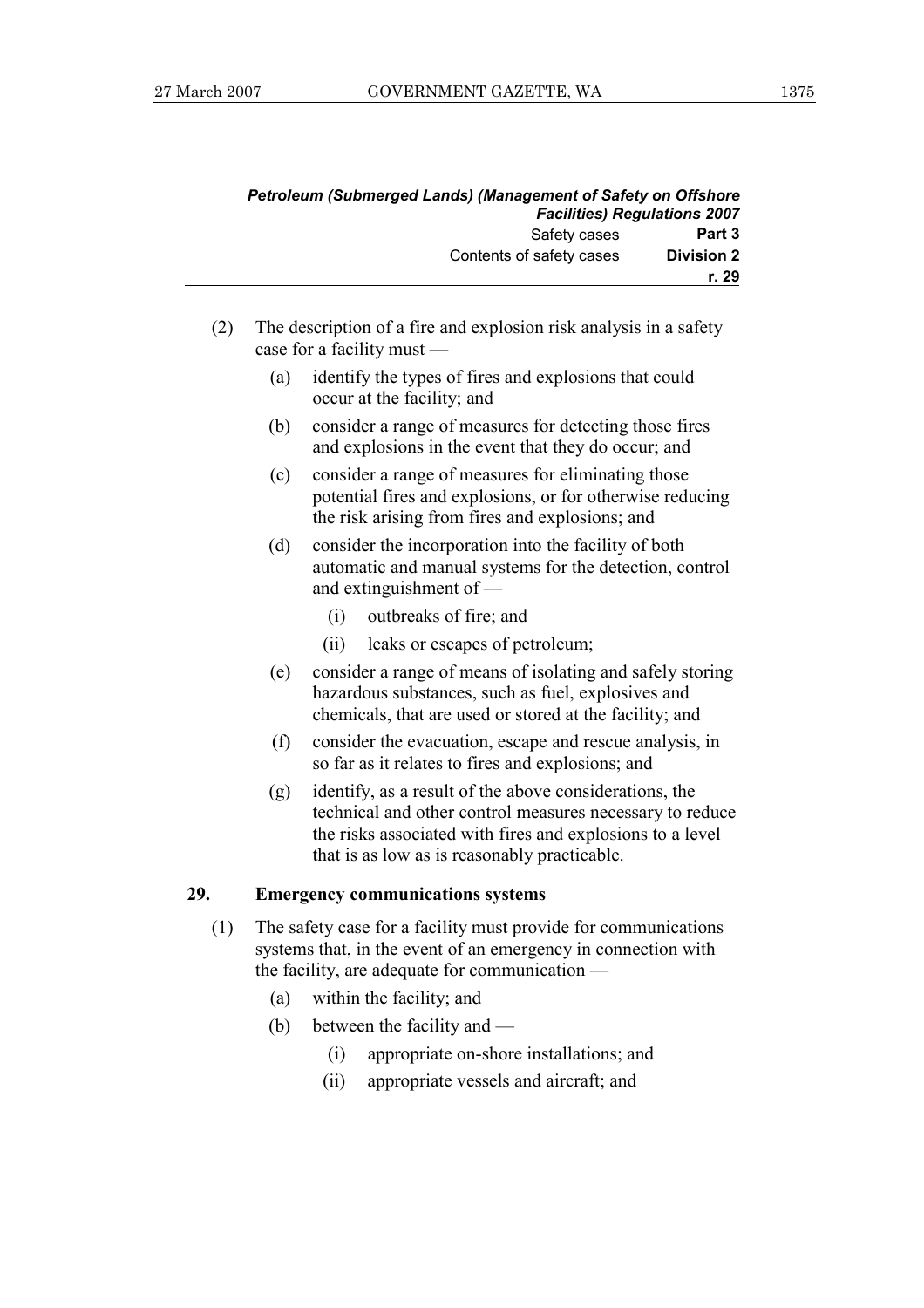| Petroleum (Submerged Lands) (Management of Safety on Offshore<br><b>Facilities) Regulations 2007</b> |                          |
|------------------------------------------------------------------------------------------------------|--------------------------|
| Part 3                                                                                               | Safety cases             |
| <b>Division 2</b>                                                                                    | Contents of safety cases |
| r. 30                                                                                                |                          |

- (iii) other appropriate facilities.
- (2) In particular, the safety case for a facility must provide for the communications systems of the facility to be —
	- (a) adequate to handle
		- (i) a likely emergency at or relating to the facility; and
		- (ii) the operation requirements of the facility; and
	- (b) protected so as to be capable of operation in an emergency to the extent specified by the formal safety assessment for the facility.

#### **30. Control systems**

 The safety case for a facility must make adequate provision for the facility in the event of an emergency, in respect of —

- (a) back-up power supply; and
- (b) lighting; and
- (c) alarm systems; and
- (d) ballast control; and
- (e) emergency shut-down systems.

#### **31. Emergency preparedness**

- (1) The safety case for a facility must
	- (a) describe a response plan designed to deal with possible emergencies, the risk of which has been identified in the formal safety assessment for the facility; and
	- (b) provide for the implementation of that plan.
- (2) The plan must
	- (a) specify all reasonably practicable steps to ensure the facility is safe and without risk to the health of persons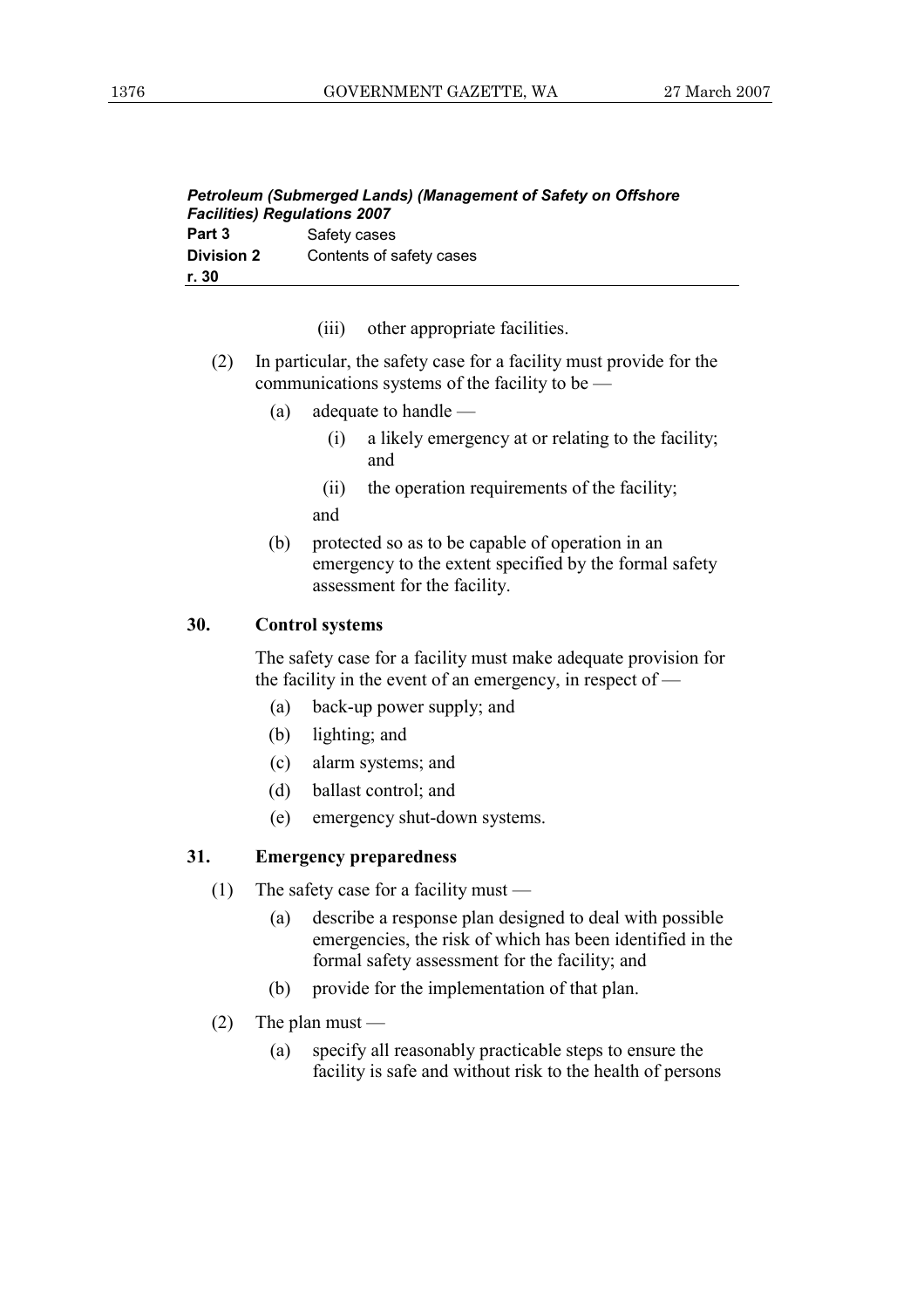| <b>Facilities) Regulations 2007</b> | <b>Petroleum (Submerged Lands) (Management of Safety on Offshore</b> |
|-------------------------------------|----------------------------------------------------------------------|
| Part 3                              | Safety cases                                                         |
| <b>Division 2</b>                   | Contents of safety cases                                             |
| r. 32                               |                                                                      |

likely to be at the facility at the time of the emergency; and

- (b) specify the performance standards that it applies.
- (3) The safety case must make adequate provision for
	- (a) escape drill exercises and fire drill exercises by persons at the facility; and
	- (b) those exercises to train persons to function in the event of emergency with an adequate degree of knowledge, preparedness and confidence concerning the relevant emergency procedures.
- (4) The safety case for a facility must provide for the operator of the facility to ensure, as far as is reasonably practicable, that escape drill exercises and fire drill exercises are held in accordance with the safety case.
- (5) The safety case for a mobile facility must also specify systems that are adequate to —
	- (a) shut down or disconnect, in the event of emergency, all operations at the facility that could adversely affect the safety or health of persons at the facility; and
	- (b) give appropriate audible and visible warnings of the shutting down or disconnecting of those operations.

#### **32. Pipelines**

- (1) The safety case for a facility that is  $-$ 
	- (a) connected to one or more operational pipelines; or
	- (b) proposed to be connected to one or more operational pipelines,

 must specify adequate procedures for shutting down or isolating, in the event of emergency, each pipeline connected to the facility, so as to stop the flow of hazardous substances through the pipeline.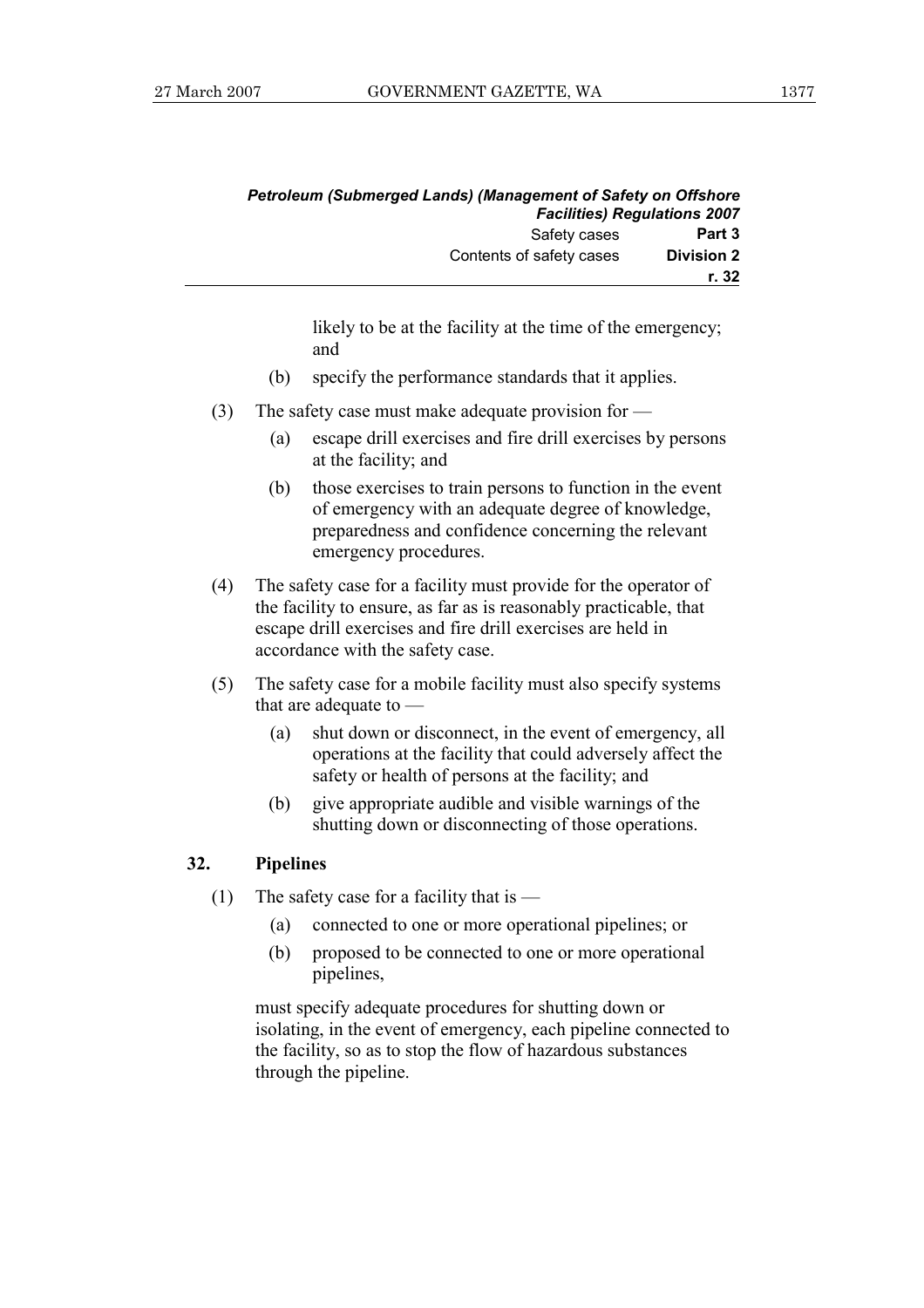| Petroleum (Submerged Lands) (Management of Safety on Offshore<br><b>Facilities) Regulations 2007</b> |                          |
|------------------------------------------------------------------------------------------------------|--------------------------|
| Part 3                                                                                               | Safety cases             |
| <b>Division 2</b>                                                                                    | Contents of safety cases |
| r. 33                                                                                                |                          |

- (2) The procedures specified in the safety case must include
	- (a) effective means of controlling and operating all relevant emergency shut-down valves for a pipeline; and
	- (b) a fail-safe system of isolating a pipeline in the event of failure of other safety devices for the pipeline.
- (3) The safety case for a facility must also specify
	- (a) adequate means of mitigating, in the event of emergency, the risks associated with each pipeline connected to the facility; and
	- (b) a frequency of periodic inspection and testing of pipeline emergency shut-down valves that can reasonably be expected to ensure that they will operate correctly in an emergency.

#### **33. Vessel and aircraft control**

- (1) The safety case for a facility must describe a system, that is implemented or will be implemented, as part of the operation of the facility —
	- (a) that ensures, as far as is reasonably practicable, the safe performance of operations that involve vessels or aircraft; and
	- (b) that is able to meet the emergency response requirements identified in the formal safety assessment in relation to the facility and described in the safety management system for the facility.
- (2) Without limiting subregulation (1), the safety case for a facility must contain evidence showing that —
	- (a) there are procedures for ensuring the safe operation of vessels and aircraft; and
	- (b) the equipment for the safe operation of vessels and aircraft is fit for its function or use.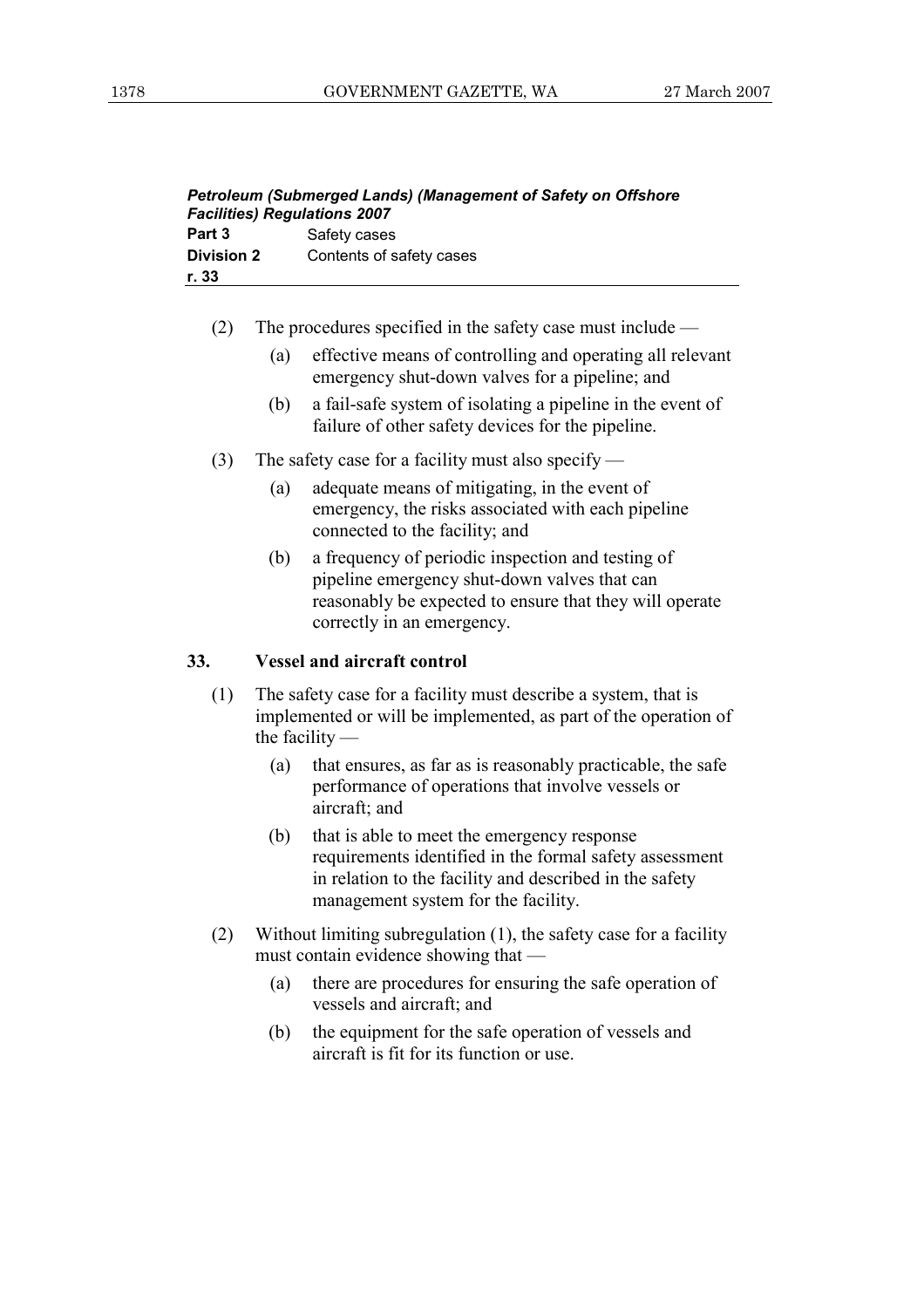| <b>Petroleum (Submerged Lands) (Management of Safety on Offshore</b> |                   |
|----------------------------------------------------------------------|-------------------|
| <b>Facilities) Regulations 2007</b>                                  |                   |
| Safety cases                                                         | Part 3            |
| Contents of safety cases                                             | <b>Division 2</b> |
|                                                                      | r. 34             |

#### **Subdivision 4 — Record keeping**

#### **34. Arrangements for records**

- (1) The safety case for a facility must include arrangements for
	- (a) making a record of
		- (i) the safety case in force for the facility at any particular time; and
		- (ii) each revision of the safety case; and
		- (iii) each written audit report for the safety case; and
		- (iv) a copy of each report given to the Safety Authority under clause 71 of Schedule 5 to the Act;

and

- (b) making those documents and records available to persons who need to be aware of the contents; and
- (c) securely storing those documents and records
	- (i) at an address nominated for the facility; and
	- (ii) in a manner that facilitates their retrieval as soon as practicable.
- (2) A safety case in force for a facility must be kept for 5 years after the date of acceptance of the document by the Safety Authority.
- (3) A written audit report for a safety case must be kept for a period of 5 years after the date of receipt by the operator.
- (4) A copy of each report given to the Safety Authority under clause 71 of Schedule 5 to the Act must be kept for 5 years after the date the report was given to the Safety Authority.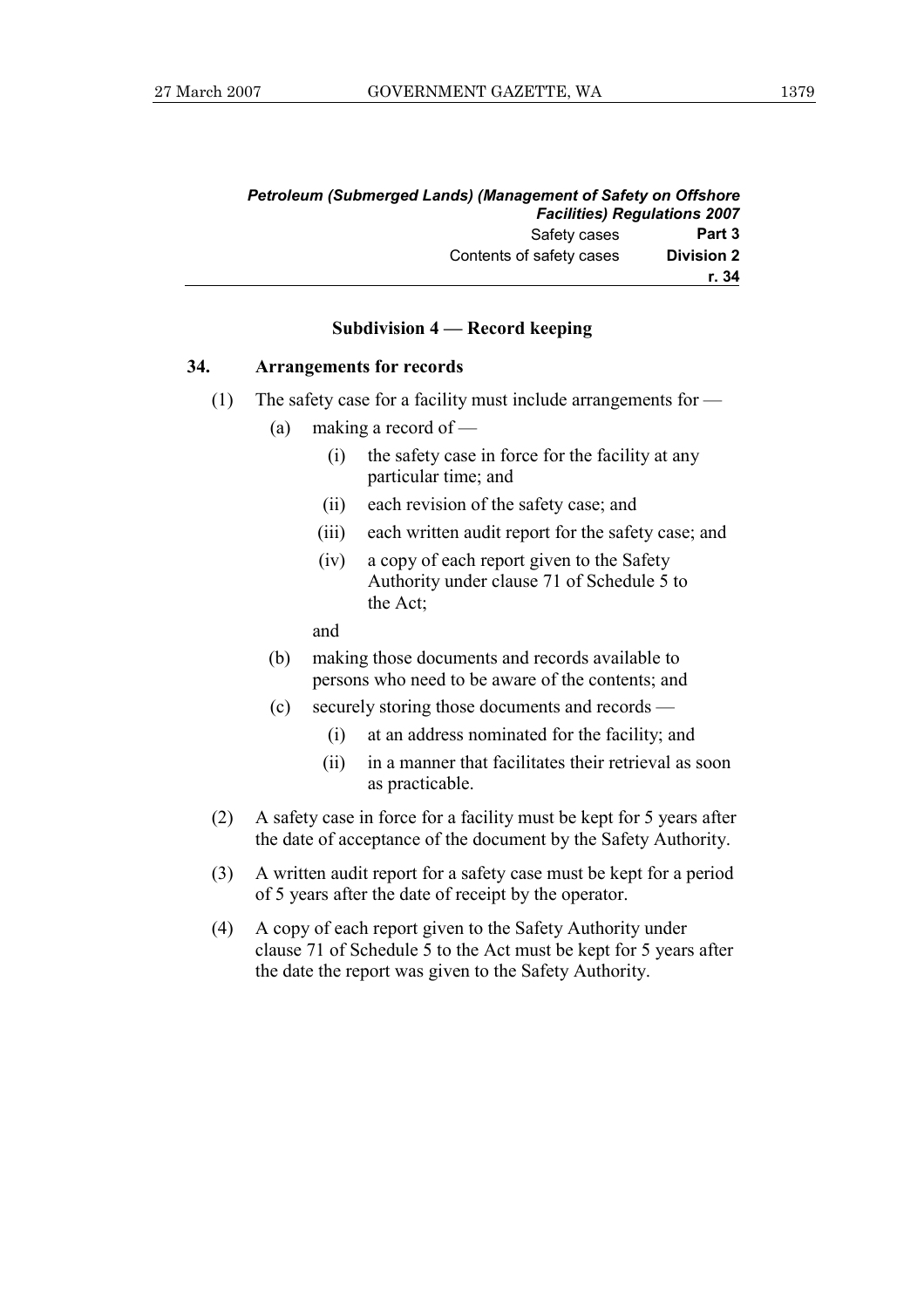| Petroleum (Submerged Lands) (Management of Safety on Offshore |                                           |
|---------------------------------------------------------------|-------------------------------------------|
| <b>Facilities) Regulations 2007</b>                           |                                           |
| Part 3                                                        | Safety cases                              |
| <b>Division 3</b>                                             | Submission and acceptance of safety cases |
| r. 35                                                         |                                           |

#### **Division 3 — Submission and acceptance of safety cases**

#### **35. Safety case to be submitted to Safety Authority**

- (1) If the operator of a facility wants to have a safety case accepted for the facility, the operator must submit the safety case to the Safety Authority.
- (2) A safety case may relate to one or more prescribed activities.
- (3) A safety case may relate to more than one facility.
- (4) The operator must not submit a safety case before the operator and the Safety Authority have agreed on the scope of any validation required to be provided in respect of the facility.

#### **36. Safety Authority may request more information**

- (1) If an operator submits a safety case to the Safety Authority, the Safety Authority may request the operator to provide further written information about any matter required by these regulations to be included in a safety case.
- (2) A request under subregulation (1) must
	- (a) be in writing; and
	- (b) set out each matter for which information is requested; and
	- (c) specify a period of at least 30 days within which the information is to be provided.
- (3) If an operator receives a request, and provides all information requested by the Safety Authority within the period specified —
	- (a) the information becomes part of the safety case as if it had been included with the safety case as it was submitted to the Safety Authority; and
	- (b) the Safety Authority must have regard to the information as if it had been so included.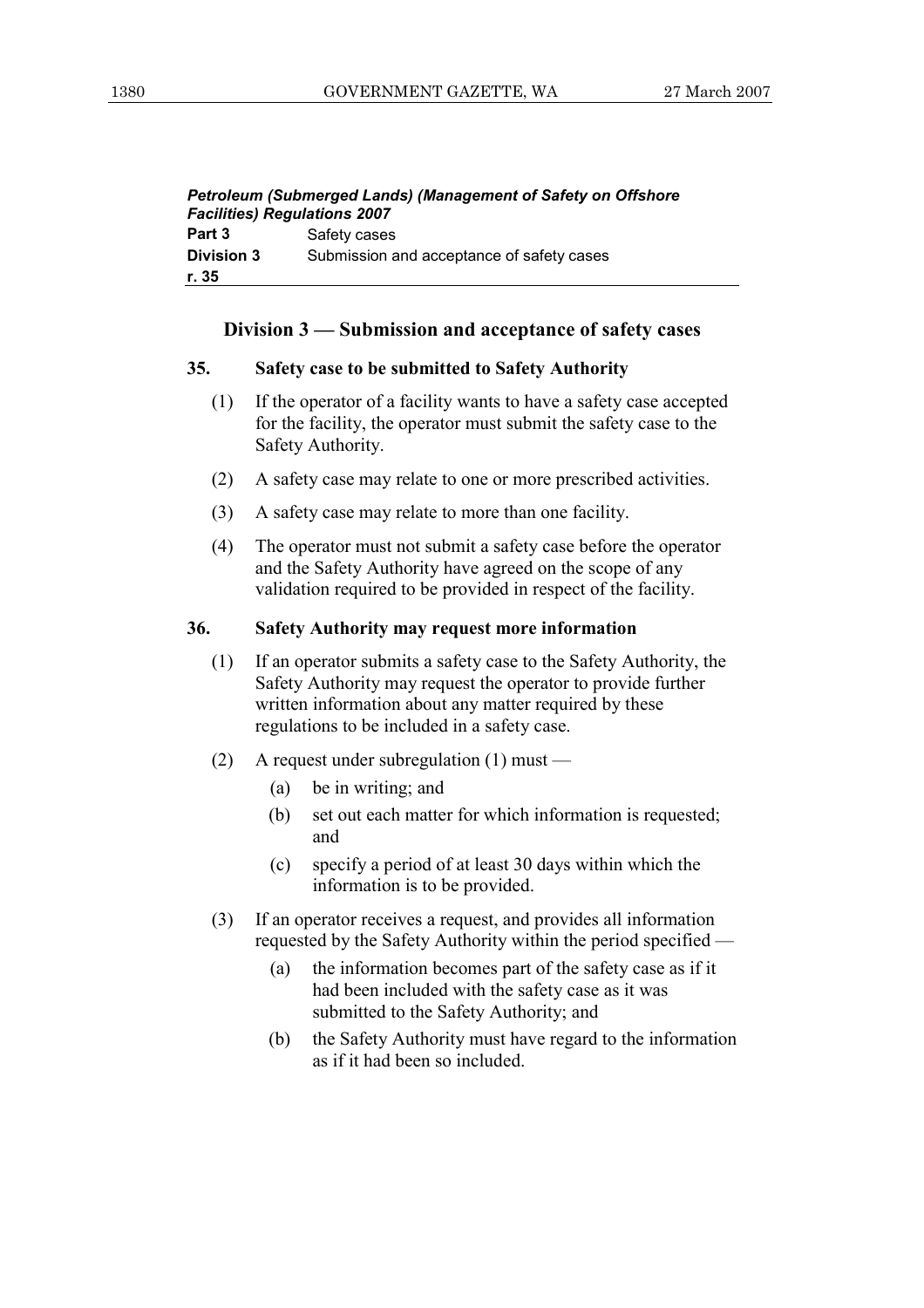| <b>Facilities) Regulations 2007</b> | Petroleum (Submerged Lands) (Management of Safety on Offshore |
|-------------------------------------|---------------------------------------------------------------|
| Safety cases<br>Part 3              |                                                               |
| <b>Division 3</b>                   | Submission and acceptance of safety cases                     |
| r. 37                               |                                                               |

#### **37. Acceptance or rejection of a safety case**

- (1) The Safety Authority must accept a safety case if
	- (a) the safety case is appropriate to the facility and to the activities that will, or are likely to, take place at, or in connection with, the facility; and
	- (b) the safety case complies with Division 2 Subdivisions 1, 2 and 3 for each prescribed activity in respect of which the safety case is submitted; and
	- (c) the safety case complies with Division 2 Subdivision 4; and
	- (d) in a case in which the Safety Authority has requested a validation to be provided in respect of the facility —
		- (i) the person, or each person, undertaking the validation meets the criteria specified in regulation 49(6); and
		- (ii) the validation complies with regulation 49.
- (2) If a safety case is submitted in relation to more than one prescribed activity, the Safety Authority may accept the safety case in relation to one or more prescribed activities or reject the safety case for one or more prescribed activities.
- (3) If the Safety Authority rejects a safety case because the Safety Authority is not satisfied with any of the matters mentioned in subregulation (1), the Safety Authority must give the operator a reasonable opportunity to change and resubmit the safety case.
- (4) The Safety Authority must reject a safety case if
	- (a) the Safety Authority has given an operator a reasonable opportunity to change and resubmit the safety case; and
	- (b) the operator resubmits the safety case; and
	- (c) the Safety Authority is not satisfied that there is compliance with subregulation (1).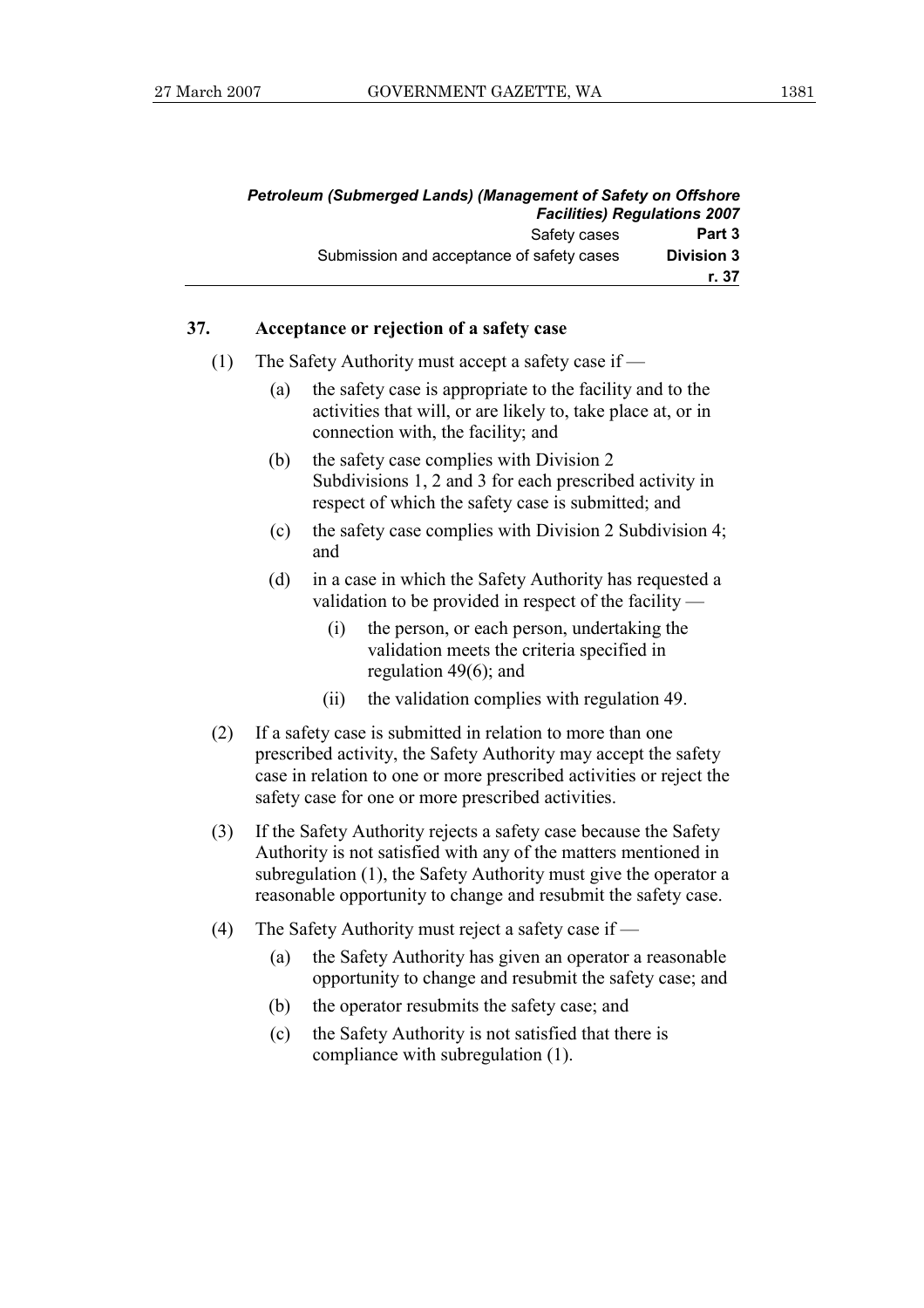| Petroleum (Submerged Lands) (Management of Safety on Offshore<br><b>Facilities) Regulations 2007</b> |                                           |  |
|------------------------------------------------------------------------------------------------------|-------------------------------------------|--|
| Part 3                                                                                               | Safety cases                              |  |
| <b>Division 3</b>                                                                                    | Submission and acceptance of safety cases |  |
| r. 38                                                                                                |                                           |  |

 (5) When accepting a safety case for a facility, the Safety Authority may impose conditions on the acceptance in respect of the facility or activities at the facility.

#### **38. Notice of decision on safety case**

- (1) Within 90 days after receiving a safety case submitted under regulation 35, or resubmitted under regulation 37(3), the Safety Authority must —
	- (a) notify the operator, in writing, that the Safety Authority has decided to —
		- (i) accept the safety case; or
		- (ii) reject the safety case; or
		- (iii) accept the safety case in relation to one or more, but not all, prescribed activities and reject the rest of the safety case; or
		- (iv) accept the safety case subject to conditions;
		- or
	- (b) notify the operator, in writing, that the Safety Authority is unable to make a decision about the safety case within the period of 90 days, and set out a proposed timetable for its consideration of the safety case.
- (2) A failure by the Safety Authority to comply with subregulation (1) in relation to a safety case does not affect the validity of a decision by the Safety Authority to accept or reject the safety case.
- (3) A notice of a decision under subregulation  $(1)(a)(ii)$ ,  $(iii)$  or  $(iv)$ must include the terms of the decision (including a decision to impose conditions) and the reasons for it.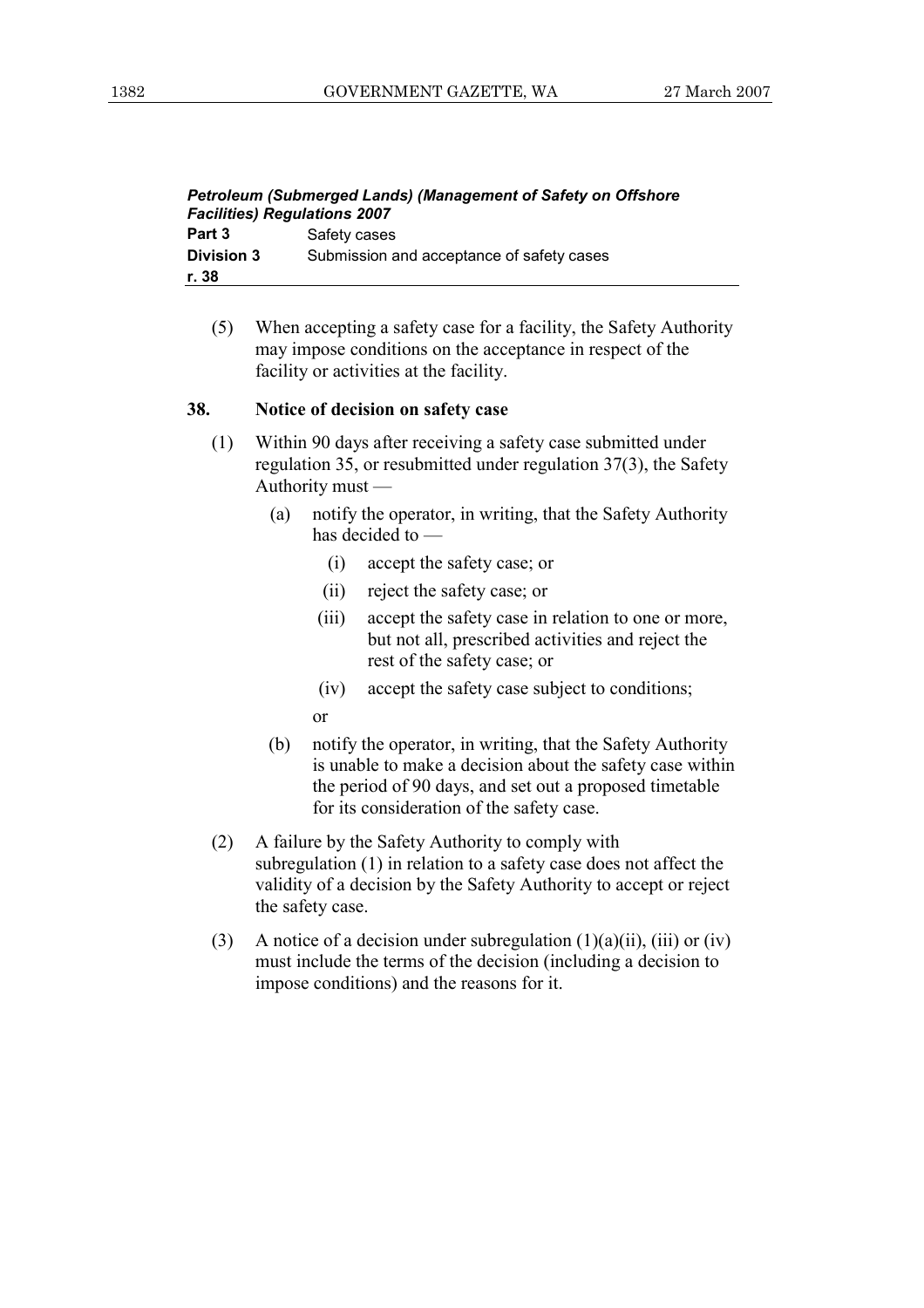| Petroleum (Submerged Lands) (Management of Safety on Offshore |                   |
|---------------------------------------------------------------|-------------------|
| <b>Facilities) Regulations 2007</b>                           |                   |
| Safety cases                                                  | Part 3            |
| Revision of safety cases                                      | <b>Division 4</b> |
|                                                               | r. 39             |

#### **39. Consent to undertake activities in a manner different from safety case requirements**

- (1) The Safety Authority may, by notice in writing given to the operator of a facility, consent to the carrying out of a prescribed activity in relation to the facility in a manner that is different from the requirements of the safety case in force for the facility.
- (2) The Safety Authority must not give a consent under subregulation (1) unless it is satisfied that a significant new risk to safety or health, or a significant increase in an existing risk to safety or health, is not likely to arise from the activity being carried out in the proposed manner.

#### **Division 4 — Revision of safety cases**

#### **40. Revision because of a change of circumstances or operations**

- (1) Subject to subregulation (2), the operator of a facility for which a safety case is in force must submit a revised safety case to the Safety Authority as soon as practicable after the occurrence of any of the following circumstances —
	- (a) the technical knowledge relied upon to formulate the safety case, including the knowledge of systems for identifying hazards and evaluating risks of major accident events, is outdated so that the safety case no longer adequately provides for the matters mentioned in Division 2 Subdivisions 1, 2 and 3;
	- (b) the operator proposes to modify or decommission the facility and the safety case does not provide, or adequately provide, for the proposed modification or decommissioning of the facility;
	- (c) there are reasonable grounds for believing that a series of proposed modifications to the facility would result in a significant cumulative change in the overall level of risk of major accident events;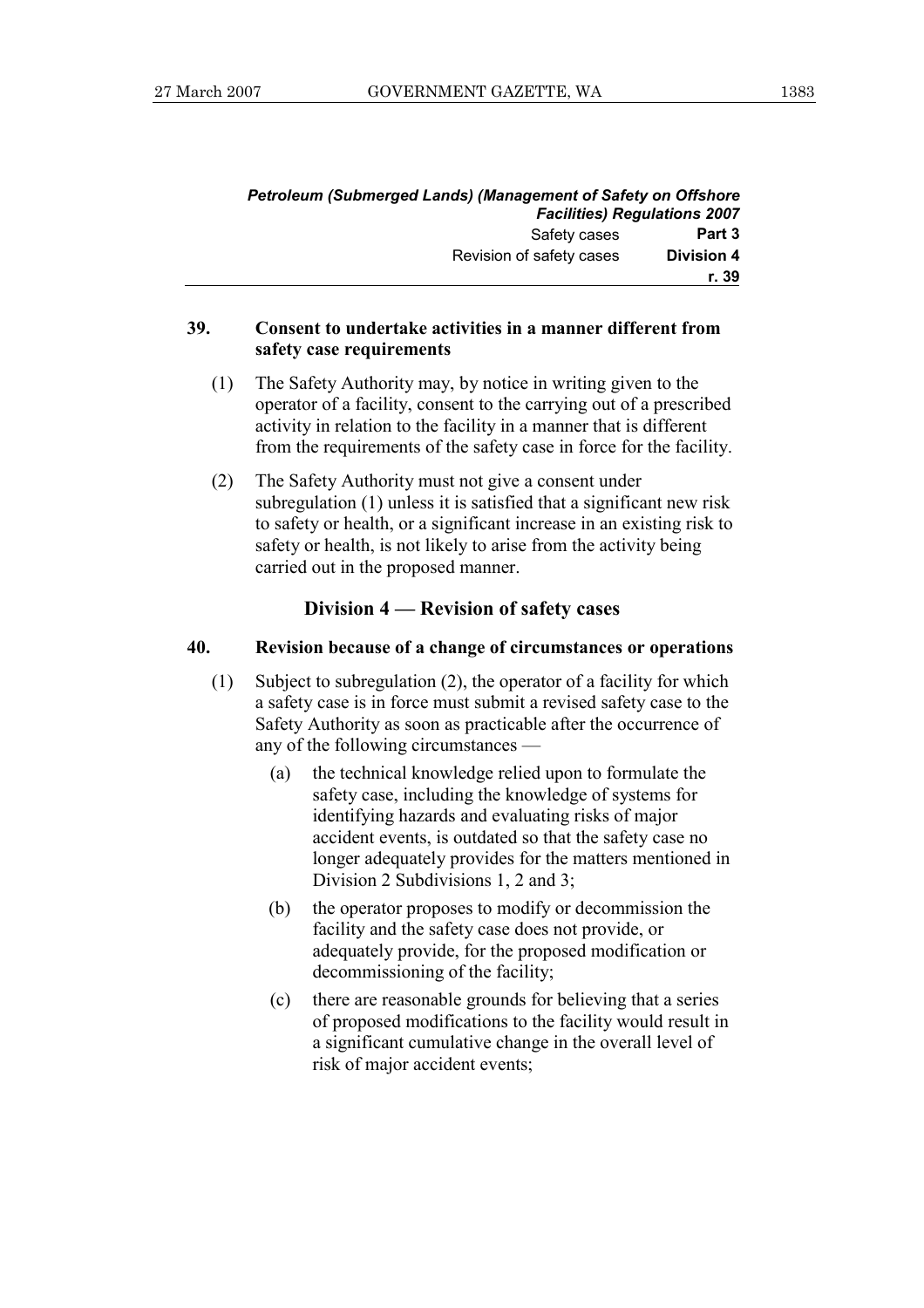| Petroleum (Submerged Lands) (Management of Safety on Offshore<br><b>Facilities) Regulations 2007</b> |                          |  |  |  |
|------------------------------------------------------------------------------------------------------|--------------------------|--|--|--|
| Part 3                                                                                               | Safety cases             |  |  |  |
| <b>Division 4</b>                                                                                    | Revision of safety cases |  |  |  |
| r. 41                                                                                                |                          |  |  |  |

- (d) the operator proposes to significantly change the safety management system for the facility;
- (e) the activities to be carried out at the facility are different from the activities contemplated in the safety case.
- (2) If an operator of a facility is required under subregulation (1) to submit a revised safety case because there is proposed a significant change to, or decommissioning of, the facility the operator must not submit the revised safety case before the operator and the Safety Authority have agreed on the scope of any validation required to be provided in respect of the proposal.
- (3) If the Safety Authority agrees, the operator of a facility may submit a revised safety case under subregulation (1) in the form of a revision of part of the safety case in force for the facility.

#### **41. Revision on Safety Authority's request**

- (1) The Safety Authority may, by written notice (a **"revision notice"**) request the operator of a facility for which a safety case is in force to submit a revised safety case to the Safety Authority.
- (2) A revision notice must set out
	- (a) the matters to be revised; and
	- (b) the time within which the revision must be completed; and
	- (c) the reasons for the request.
- (3) An operator who receives a revision notice may, if the Safety Authority agrees, submit a revised safety case under subregulation (1) in the form of a revision of part of the safety case.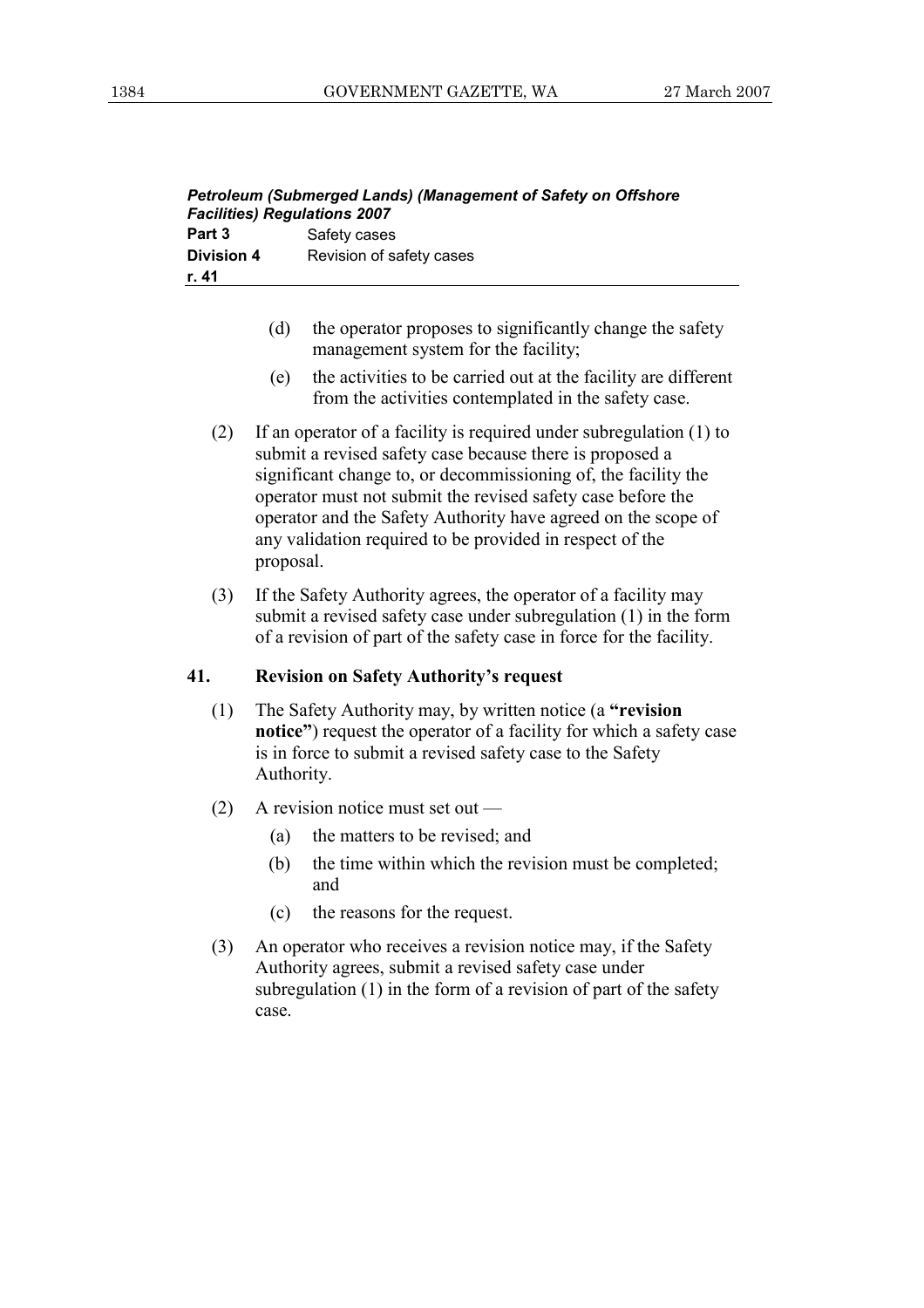|                   | Petroleum (Submerged Lands) (Management of Safety on Offshore |
|-------------------|---------------------------------------------------------------|
|                   | <b>Facilities) Regulations 2007</b>                           |
| Part 3            | Safety cases                                                  |
| <b>Division 4</b> | Revision of safety cases                                      |
| r. 42             |                                                               |

- (4) An operator who receives a revision notice may, in writing, inform the Safety Authority of the operator's opinion that —
	- (a) it is not necessary to revise the safety case; or
	- (b) if a revision of the safety case is to occur the revision should be in terms different from those proposed by the Safety Authority; or
	- (c) the revision should be completed by a time later than that set out in the notice.
- (5) A submission under subregulation (4) must
	- (a) contain the operator's reasons in support of the operator's opinion; and
	- (b) be given to the Safety Authority within 21 days after receiving a revision notice or any longer period that the Safety Authority allows in writing.
- (6) The Safety Authority must, within 28 days after receiving a submission under subregulation  $(4)$  —
	- (a) consider the submission; and
	- (b) give the operator notice in writing affirming, varying or withdrawing the revision notice, setting out its reasons for not accepting the submission or any part of the submission if relevant.
- (7) The operator must revise the safety case in accordance with the revision notice as originally given or as varied under subregulation (6).

#### **42. Revision after 5 years**

- (1) The operator of a facility for which a safety case is in force must submit a revised safety case to the Safety Authority —
	- (a) 5 years after the date that the safety case was first accepted under regulation 37; and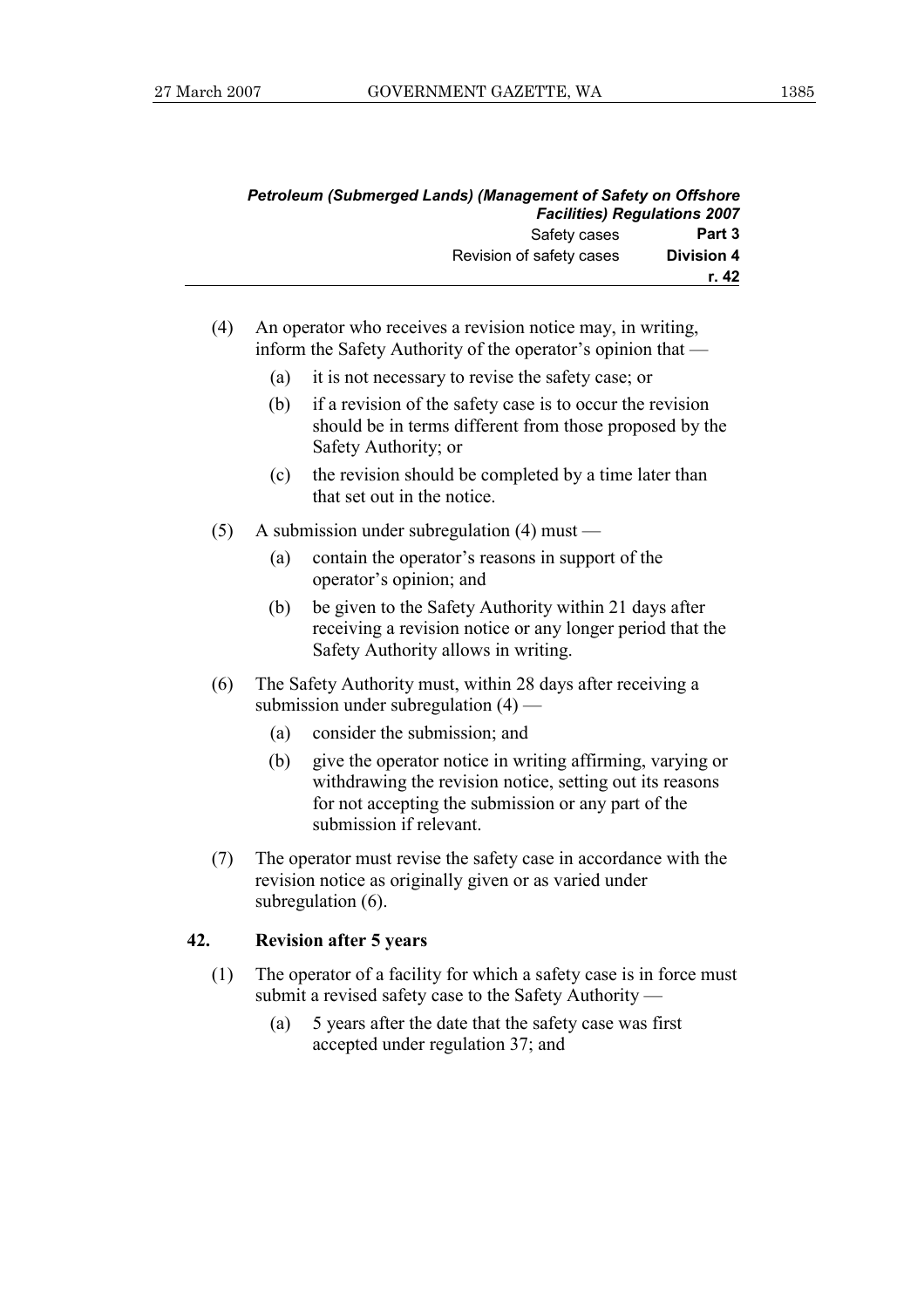| <b>Petroleum (Submerged Lands) (Management of Safety on Offshore</b><br><b>Facilities) Regulations 2007</b> |                          |  |  |  |
|-------------------------------------------------------------------------------------------------------------|--------------------------|--|--|--|
| Part 3                                                                                                      | Safety cases             |  |  |  |
| <b>Division 4</b>                                                                                           | Revision of safety cases |  |  |  |
| r. 43                                                                                                       |                          |  |  |  |

 (b) 5 years after the date of each acceptance of a revised safety case under regulation 44,

 whether or not a revision under regulation 40 or 41 has been accepted within the 5 year period.

 (2) A revised safety case submitted under this regulation must describe the means by which the operator will ensure the ongoing integrity of the technical and other control measures identified by the formal safety assessment for the facility.

#### **43. Safety Authority may request more information**

- (1) If an operator submits a revised safety case to the Safety Authority, the Safety Authority may request the operator to provide further written information about any matter required by these regulations to be included in a safety case.
- (2) A request under subregulation (1) must
	- (a) be in writing; and
	- (b) set out each matter for which information is requested; and
	- (c) specify a period of not less than 10 days within which the information is to be provided.
- (3) If an operator receives a request and provides all information requested by the Safety Authority within the period specified —
	- (a) the information becomes part of the revised safety case as if it had been included with the revised safety case as it was submitted to the Safety Authority; and
	- (b) the Safety Authority must have regard to the information as if it had been so included.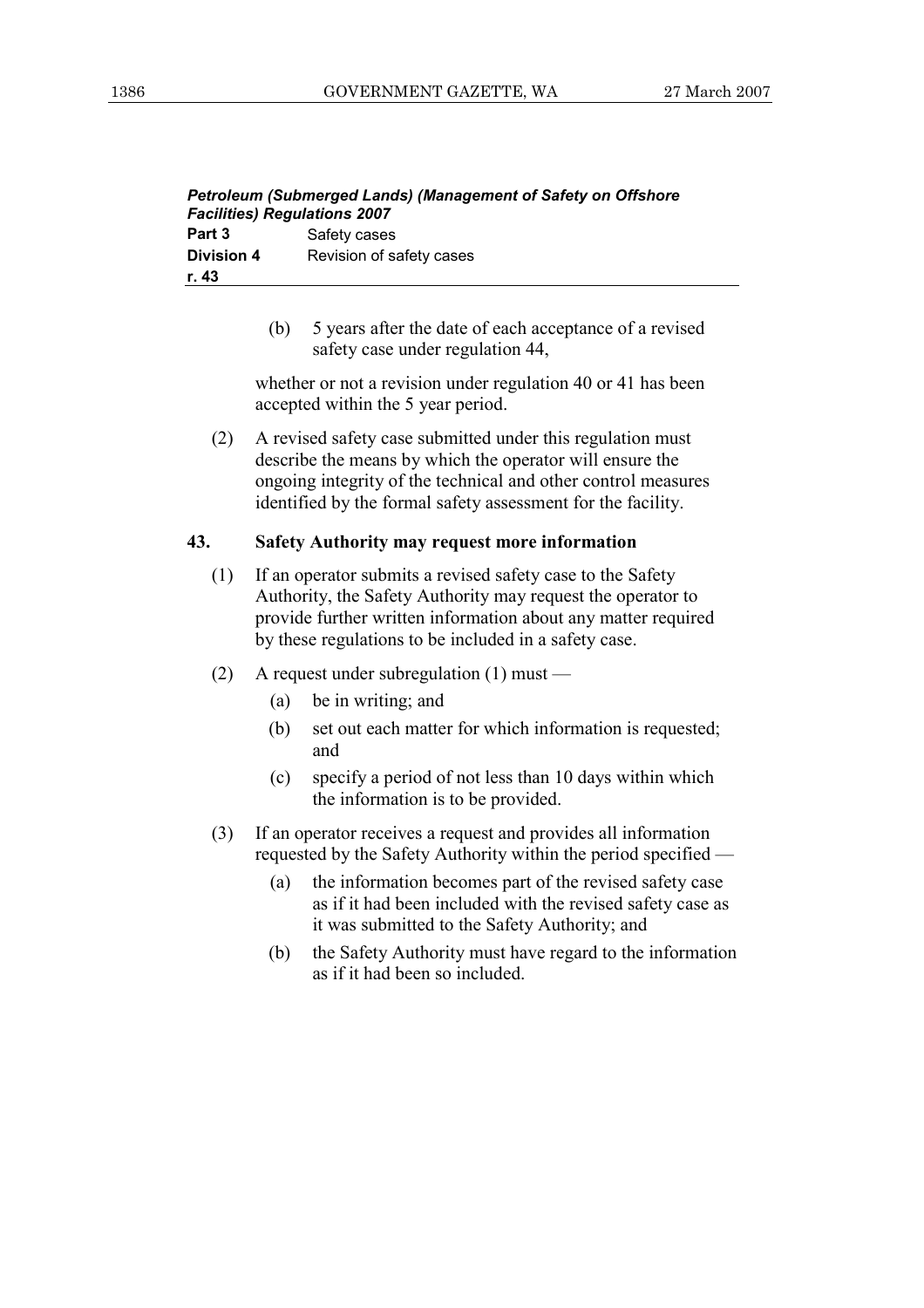| <b>Petroleum (Submerged Lands) (Management of Safety on Offshore</b> |                   |
|----------------------------------------------------------------------|-------------------|
| <b>Facilities) Regulations 2007</b>                                  |                   |
| Safety cases                                                         | Part 3            |
| Revision of safety cases                                             | <b>Division 4</b> |
|                                                                      | r. 44             |

#### **44. Acceptance or rejection of revised safety case**

- (1) The Safety Authority must accept a revised safety case if
	- (a) the revised safety case is appropriate to the facility and to the activities that will, or are likely to, take place at, or in connection with, the facility; and
	- (b) the revised safety case complies with Division 2 Subdivisions 1, 2 and 3 for each prescribed activity in respect of which the safety case is submitted; and
	- (c) the revised safety case complies with Division 2 Subdivision 4; and
	- (d) in a case in which the Safety Authority has requested a validation in respect of a proposed significant change to an existing facility —
		- (i) the person, or each person, undertaking the validation meets the criteria specified in regulation 49(6); and
		- (ii) the validation complies with regulation 49.
- (2) If a safety case is revised in relation to more than one prescribed activity, the Safety Authority may accept the revised safety case in relation to one or more prescribed activities or reject the revised safety case for one or more prescribed activities.
- (3) If the Safety Authority rejects a revised safety case because the Safety Authority is not satisfied that there is compliance with subregulation (1), the Safety Authority must give the operator a reasonable opportunity to change and resubmit the safety case.
- (4) The Safety Authority must reject the revised safety case if
	- (a) the Safety Authority has given an operator a reasonable opportunity to change and resubmit a revised safety case or a revised part of a safety case; and
	- (b) the operator resubmits the revised safety case or revised part of the safety case; and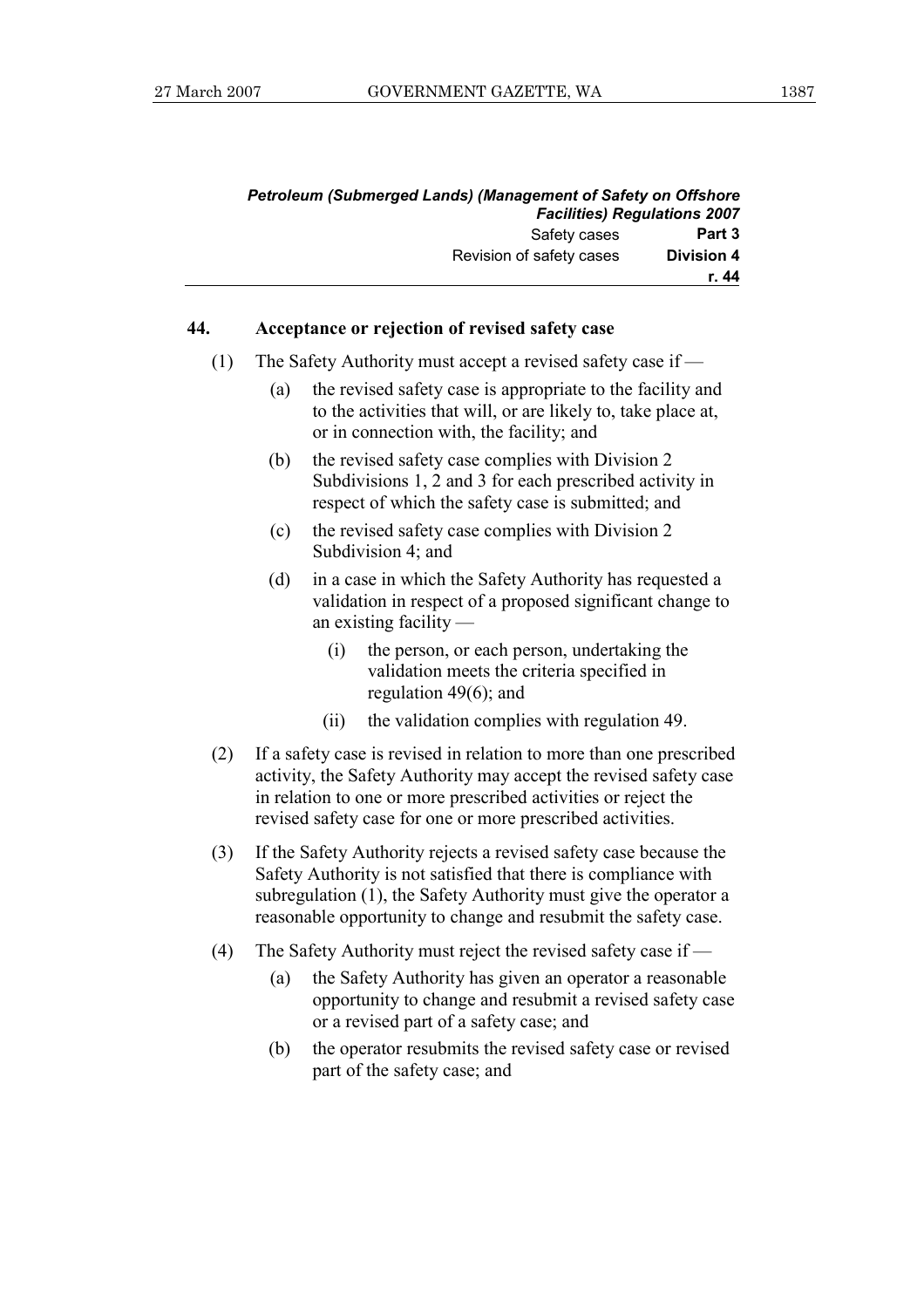| <b>Petroleum (Submerged Lands) (Management of Safety on Offshore</b><br><b>Facilities) Regulations 2007</b> |                          |  |  |  |
|-------------------------------------------------------------------------------------------------------------|--------------------------|--|--|--|
| Part 3                                                                                                      | Safety cases             |  |  |  |
| <b>Division 4</b>                                                                                           | Revision of safety cases |  |  |  |
| r. 45                                                                                                       |                          |  |  |  |

- (c) the Safety Authority is not satisfied that there is compliance with subregulation (1).
- (5) When accepting a revised safety case for a facility, the Safety Authority may impose conditions on the acceptance in respect of the facility or activities at the facility.

#### **45. Notice of decision on revised safety case**

- (1) Within 30 days after receiving a revised safety case, or a revised part of a safety case, the Safety Authority must —
	- (a) notify the operator, in writing, that the Safety Authority has decided to —
		- (i) accept the revised safety case; or
		- (ii) reject the revised safety case; or
		- (iii) accept the revised safety case in relation to one or more, but not all, prescribed activities and reject the rest of the revised safety case; or
		- (iv) accept the revised safety case subject to conditions;
		- or
	- (b) notify the operator, in writing, that the Safety Authority is unable to make a decision about the revised safety case within the period of 30 days, and set out a proposed timetable for its consideration of the revised safety case.
- (2) A failure by the Safety Authority to comply with subregulation (1) in relation to a revised safety case does not affect the validity of a decision by the Safety Authority to accept or reject the revision.

#### **46. Effect of rejection of revised safety case**

 If a revised safety case is not accepted, the safety case in force in relation to the facility immediately before the revised safety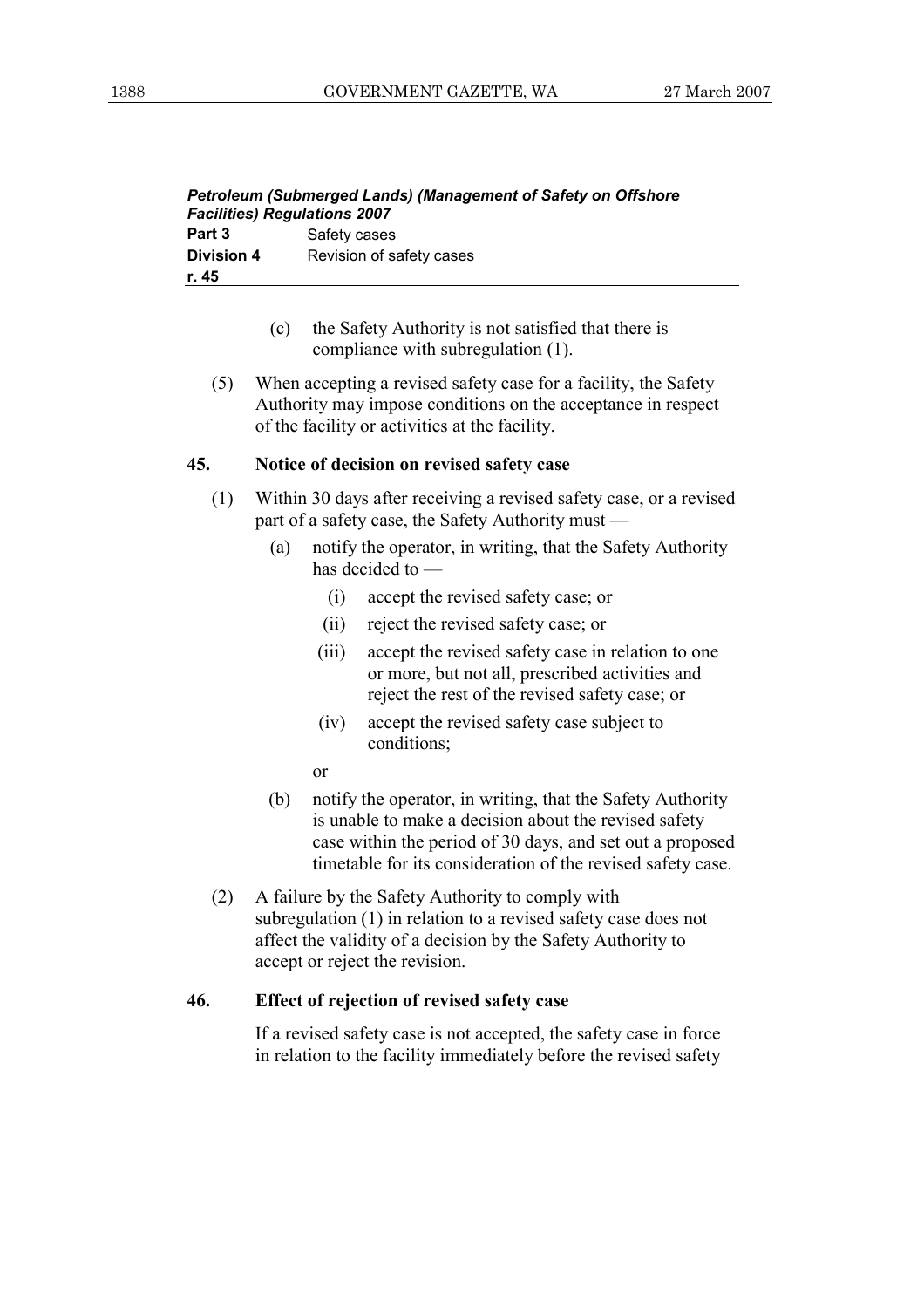|                   | <b>Petroleum (Submerged Lands) (Management of Safety on Offshore</b><br><b>Facilities) Regulations 2007</b> |  |  |
|-------------------|-------------------------------------------------------------------------------------------------------------|--|--|
| Part 3            | Safety cases                                                                                                |  |  |
| <b>Division 5</b> | Withdrawal of acceptance of a safety case                                                                   |  |  |
| r. 47             |                                                                                                             |  |  |

case was submitted remains in force subject to the Act and these regulations, as if the revised safety case had not been submitted.

#### **Division 5 — Withdrawal of acceptance of a safety case**

#### **47. Grounds for withdrawal of acceptance**

- (1) The Safety Authority may, by written notice to the operator of a facility*,* withdraw the acceptance of the safety case for the facility on any of the following grounds —
	- (a) the operator has not complied with
		- (i) Schedule 5 to the Act; or
		- (ii) a notice issued by an OHS inspector under Schedule 5 to the Act; or
		- (iii) regulation 40, 41(7) or 42;

or

- (b) the Safety Authority has rejected a revised safety case.
- (2) A notice under subregulation (1) must contain a statement of the reasons for the decision.

#### **48. Notice before withdrawal of acceptance**

- (1) Before withdrawing the acceptance of a safety case for a facility, the Safety Authority must give the operator at least 30 days notice, in writing, of its intention to withdraw the acceptance.
- (2) The Safety Authority may give a copy of the notice to such other persons as it thinks fit.
- (3) The Safety Authority must specify, in the notice, a date on or before which the operator (or other person to whom a copy of the notice has been given) may submit to the Safety Authority in writing, matters that the Safety Authority should take into account when deciding whether to withdraw the acceptance.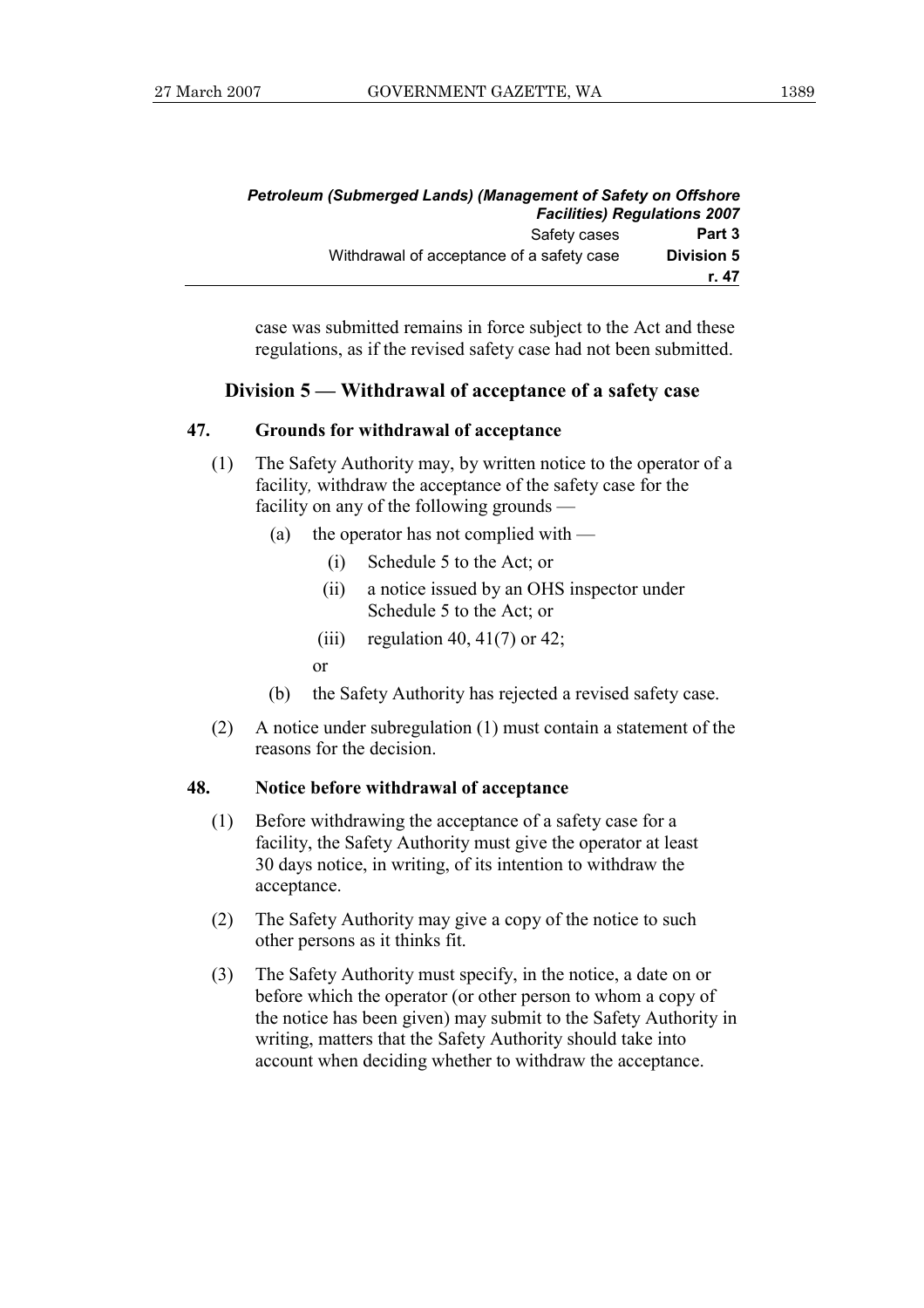| <b>Petroleum (Submerged Lands) (Management of Safety on Offshore</b><br><b>Facilities) Regulations 2007</b> |                                           |  |  |
|-------------------------------------------------------------------------------------------------------------|-------------------------------------------|--|--|
| Part 3                                                                                                      | Safety cases                              |  |  |
| <b>Division 5</b>                                                                                           | Withdrawal of acceptance of a safety case |  |  |
| r. 48                                                                                                       |                                           |  |  |

- (4) The Safety Authority must take into account
	- (a) any action taken by the operator
		- (i) to comply with the provision or notice mentioned in regulation  $47(1)(a)$  in respect of which non-compliance is alleged; and
		- (ii) to prevent any further non-compliance with that provision or notice;

and

 (b) the submissions of persons mentioned in subregulation (3) made before the date mentioned in that subregulation.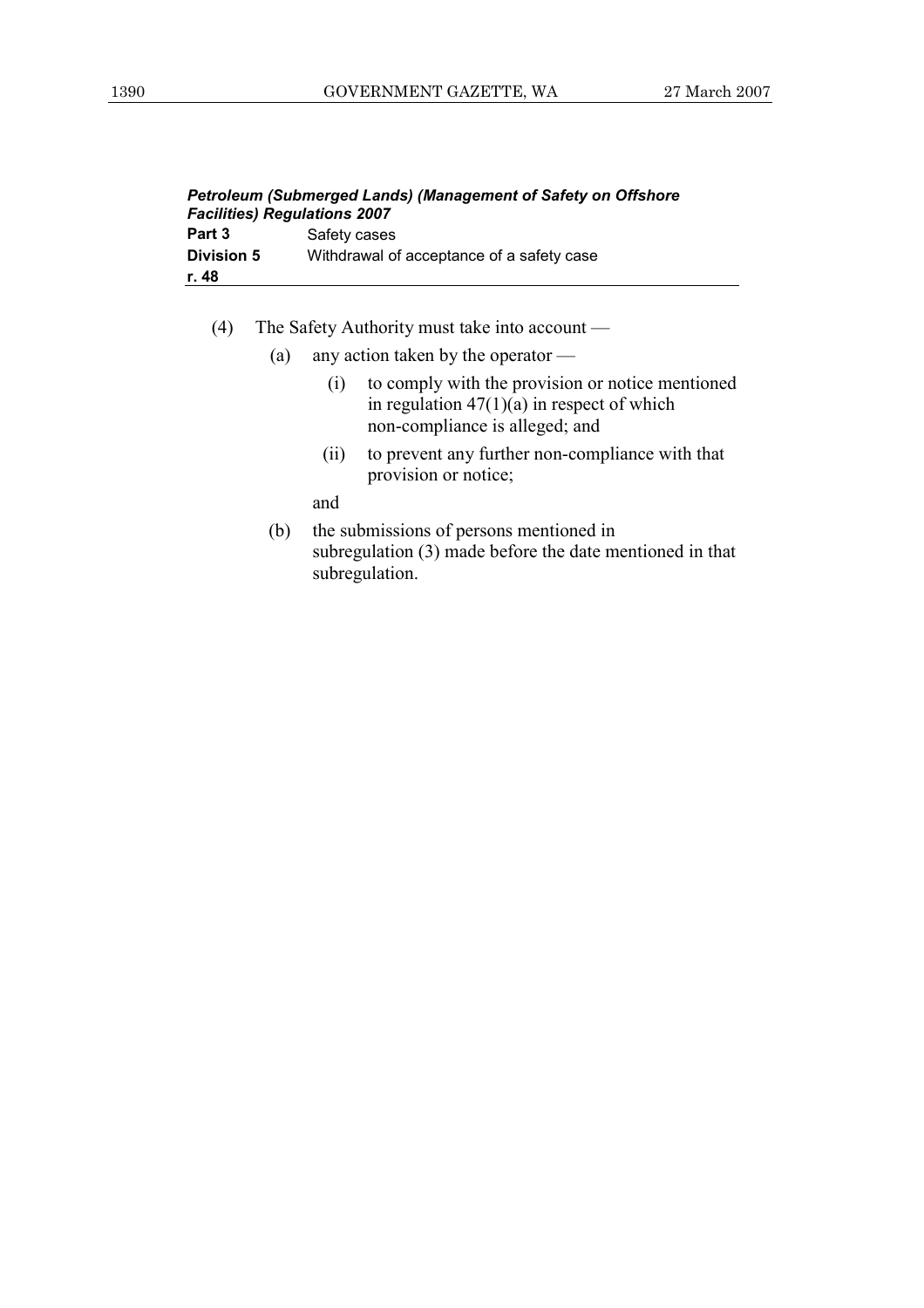#### *Petroleum (Submerged Lands) (Management of Safety on Offshore Facilities) Regulations 2007*  Validation **Part 4**

**r. 49**

### **Part 4 — Validation**

#### **49. Validation of proposed facilities and proposed significant changes to existing facilities**

 $(1)$  In this regulation —

 **"existing facility"** means a facility that is or has been in use, or is available for use in the adjacent area;

 **"significant change to an existing facility"** includes the decommissioning of the facility.

- (2) The Safety Authority may, by notice in writing, require the operator of a proposed facility, or an existing facility, to provide a validation —
	- (a) in respect of the proposed facility; or
	- (b) in respect of a proposed significant change to an existing facility.
- (3) A validation of a proposed facility is a statement in writing by an independent person in respect of the design, construction and installation (including instrumentation, process layout and process control systems) of the facility, to the extent that these matters are covered by the scope of the validation agreed between the Safety Authority and the operator.
- (4) A validation of a proposed significant change to an existing facility is a statement in writing by an independent person in respect of the proposed change, to the extent required by the scope of the validation agreed between the Safety Authority and the operator.
- (5) The validation must establish, to the level of assurance reasonably required by the Safety Authority —
	- (a) in the case of a proposed facility, that the design, construction and installation (including instrumentation,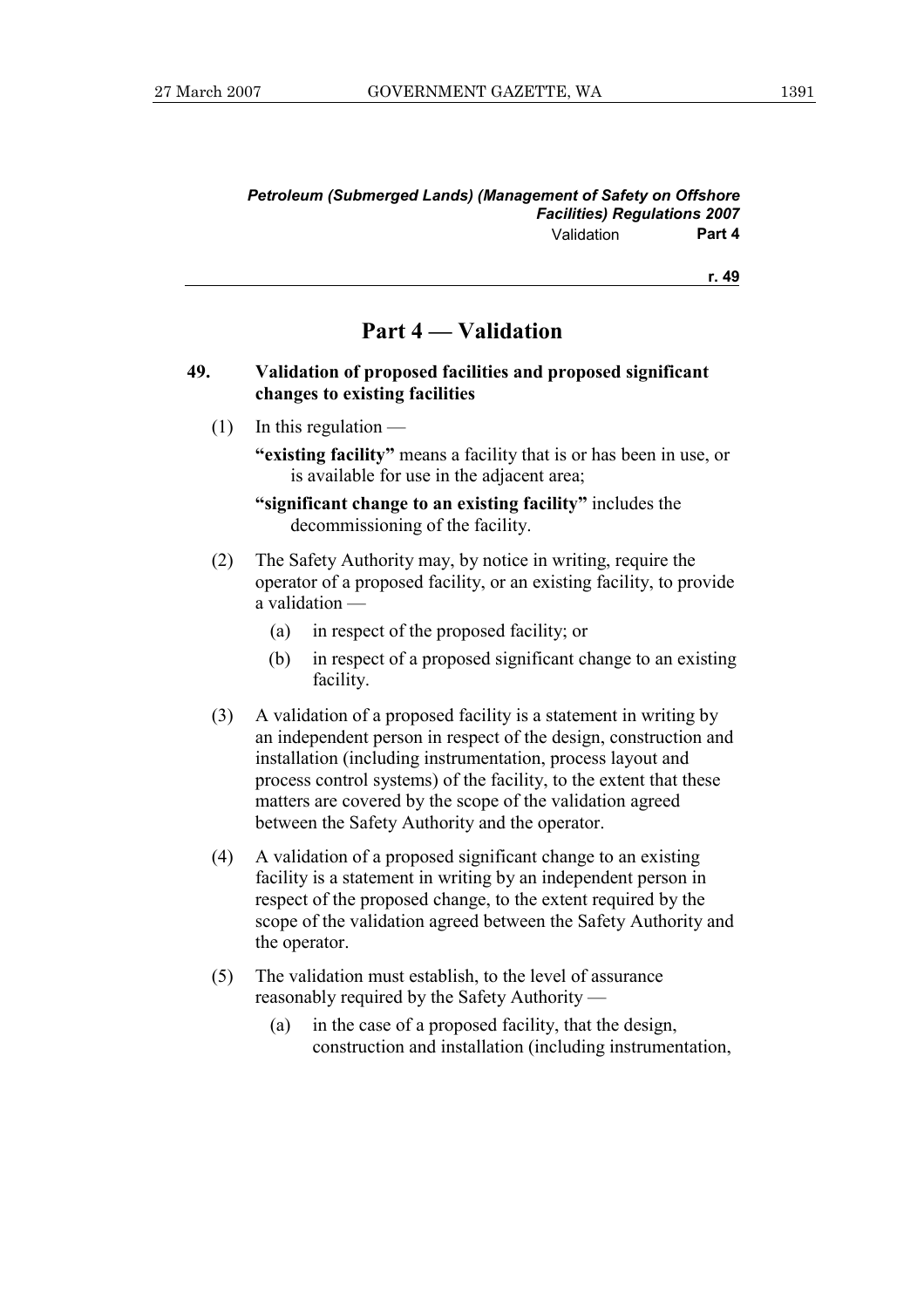#### *Petroleum (Submerged Lands) (Management of Safety on Offshore Facilities) Regulations 2007*  **Part 4 Validation**

**r. 49**

process layout and process control systems) of the facility incorporate measures that —

- (i) will protect the safety and health of persons at the facility; and
- (ii) are consistent with the formal safety assessment for the facility;

and

- (b) in the case of an existing facility that, after any proposed change or changes, the facility incorporates measures that will protect the safety and health of persons at the facility.
- (6) An operator who has provided material for a validation must satisfy the Safety Authority that each person who undertook the validation had the necessary competence, ability and access to data, in respect of each matter being validated, to arrive at an independent opinion on the matter.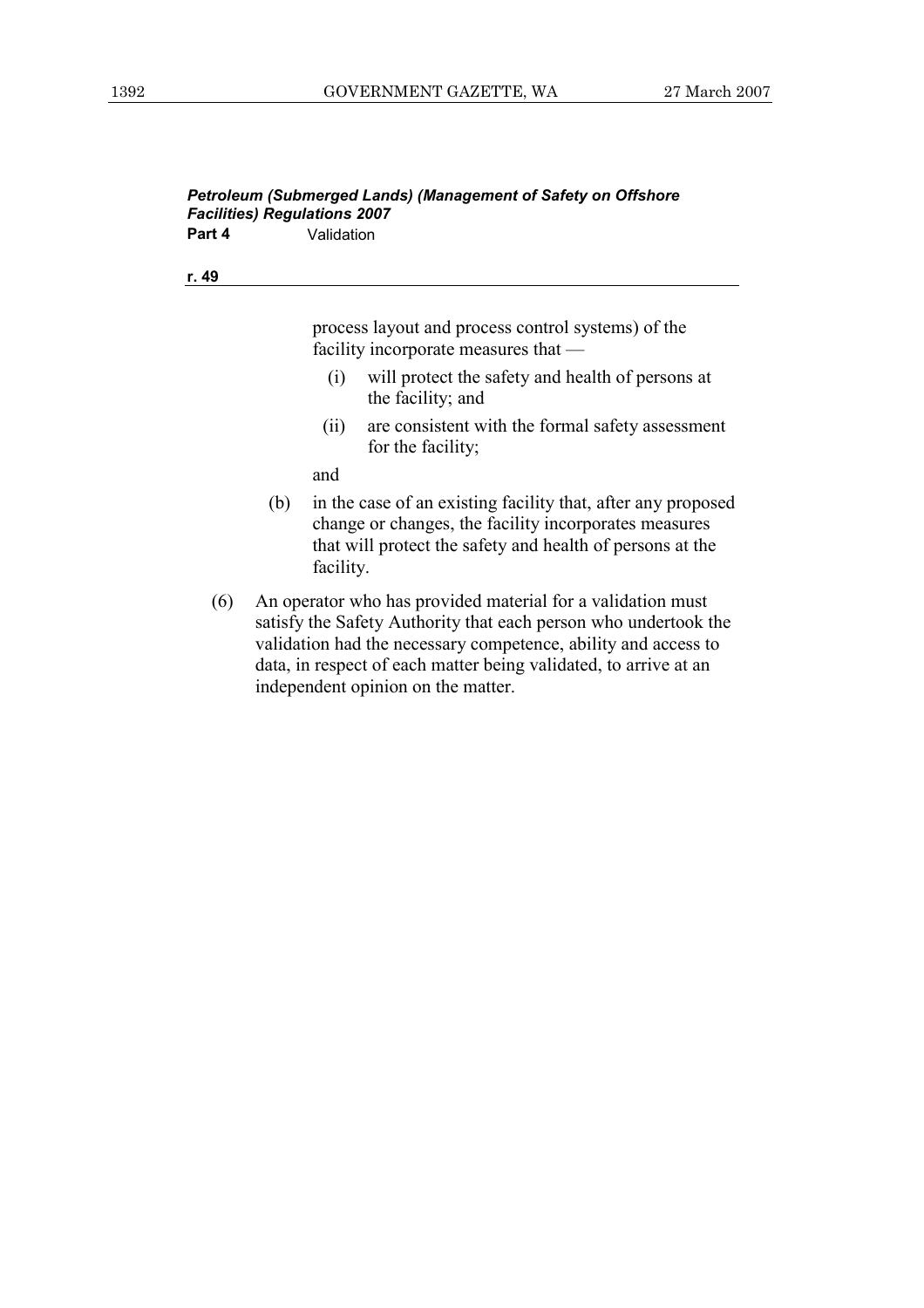### **Part 5 — Accidents and dangerous occurrences at or near facilities**

#### **50. Dangerous occurrence**

 For the purposes of the definition of "dangerous occurrence" in clause 3 of Schedule 5 to the Act, the following occurrences that occur at or near a facility are declared to be dangerous occurrences —

- (a) an occurrence that did not cause, but could reasonably have been expected to cause —
	- (i) the death of, or serious personal injury to, a person; or
	- (ii) a member of the workforce to be incapacitated from performing work for the period mentioned in regulation 51;
- (b) an occurrence that was, or resulted in, any of the following events —
	- (i) a fire or explosion;
	- (ii) a collision of a marine vessel with the facility;
	- (iii) an uncontrolled release of hydrocarbon vapour exceeding 1 kg;
	- (iv) an uncontrolled release of petroleum liquids exceeding 80 litres;
	- (v) a well kick exceeding 50 barrels;
	- (vi) an unplanned event that required the emergency response plan mentioned in regulation 31(1) to be implemented;
	- (vii) damage to safety-critical equipment;
- (c) an occurrence of another kind that a reasonable operator would consider to require an immediate investigation.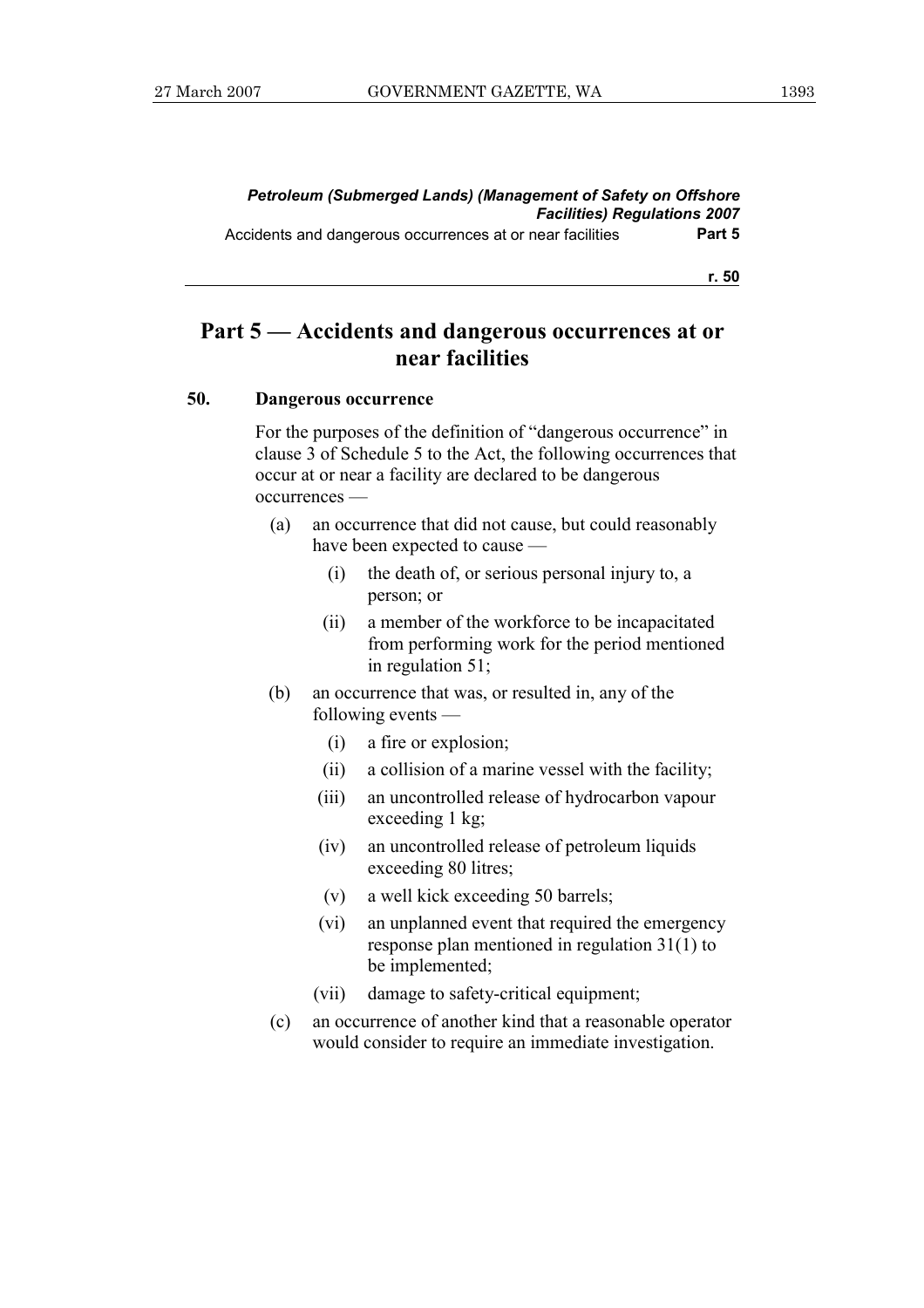**Part 5** Accidents and dangerous occurrences at or near facilities

**r. 51**

#### **51. Period of incapacity for work caused by accident at a facility**

 For the purposes of clause 71(1)(b) of Schedule 5 to the Act the period prescribed in relation to an accident at or near a facility is 3 or more days.

#### **52. Notices of accidents and dangerous occurrences**

 For the purposes of clause 71(2)(a) of Schedule 5 to the Act, notice of an accident or dangerous occurrence that occurs at or near a facility —

- (a) may be oral or written; and
- (b) must be provided as soon as practicable
	- (i) after the first occurrence of the accident or dangerous occurrence; or
	- (ii) in the event that the accident or dangerous occurrence is not detected by the operator at the time of its first occurrence, after the operator detects the accident or dangerous occurrence;

and

 (c) must contain all material details concerning the accident or dangerous occurrence that are reasonably available to the operator at the time of the notification.

#### **53. Reports of accidents and dangerous occurrences**

- (1) For the purposes of clause 71(2)(b) of Schedule 5 to the Act, a report of an accident or dangerous occurrence that occurs at or near a facility —
	- (a) must be in writing; and
	- (b) unless otherwise agreed by the Safety Authority, must be provided —
		- (i) within 3 days after the first occurrence of the accident or dangerous occurrence; or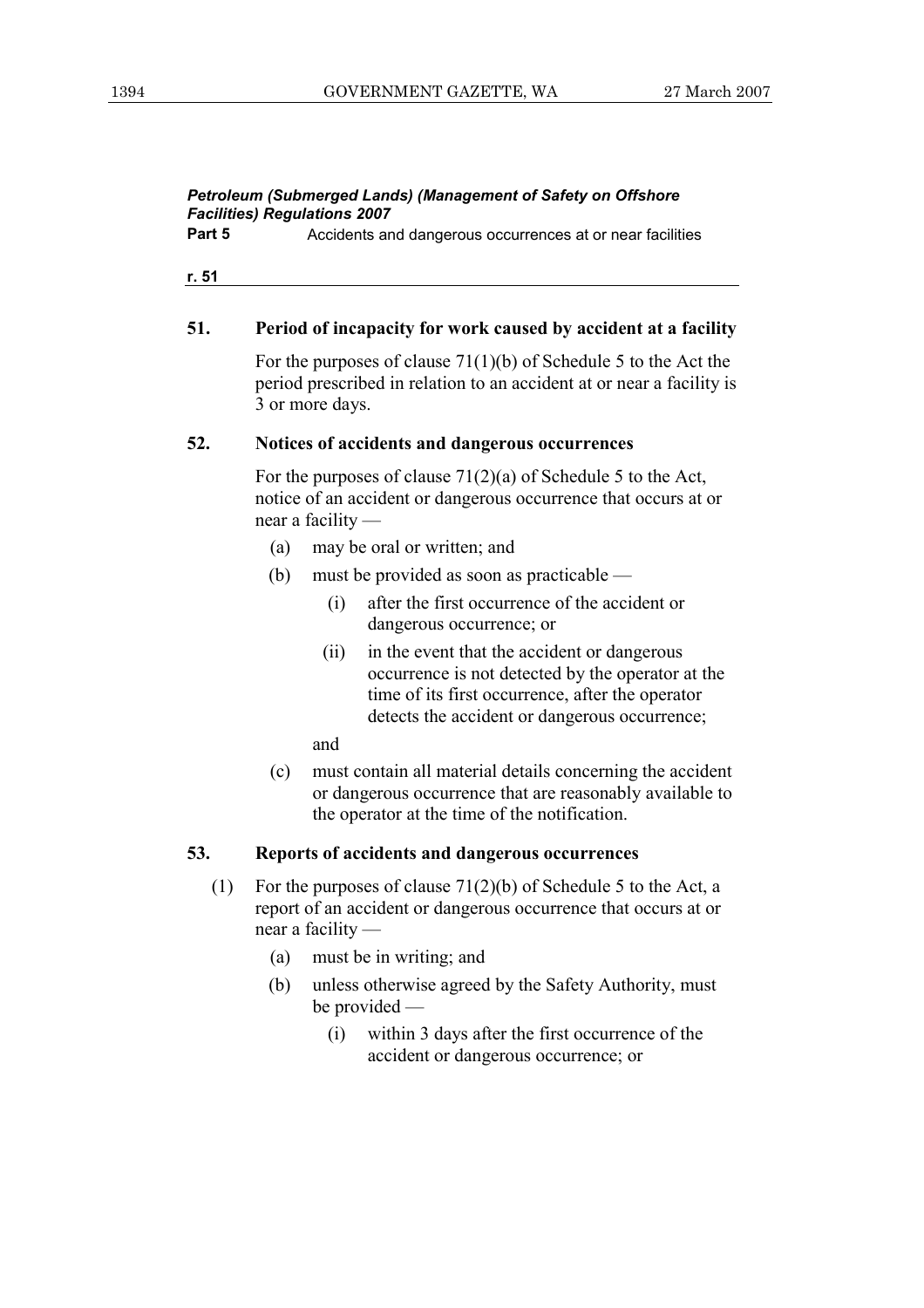|                                     | Petroleum (Submerged Lands) (Management of Safety on Offshore |
|-------------------------------------|---------------------------------------------------------------|
| <b>Facilities) Regulations 2007</b> |                                                               |
| Part 5                              | Accidents and dangerous occurrences at or near facilities     |

- **r. 54**
- (ii) in the event that the accident or dangerous occurrence is not detected by the operator at the time of its first occurrence, within 3 days after the operator detects the accident or dangerous occurrence;

and

- (c) must contain material details concerning the accident or dangerous occurrence of the types determined by the Safety Authority.
- (2) A determination mentioned in subregulation (1)(c) must be
	- (a) in writing; and
	- (b) published in the *Gazette*.
- (3) As soon as practicable, but not later than 15 days after the end of each month, the operator of a facility must submit, to the Safety Authority, a written report, for that month, stating —
	- (a) the number of deaths of persons at or near the facility; and
	- (b) the number and types of injuries to persons at or near the facility, other than minor injuries not requiring treatment or requiring treatment only in the nature of first aid.

#### **54. Interference with accident sites**

- (1) A person must not interfere with a site at or near a facility if, before the completion of the inspection of the site by an OHS inspector, there was —
	- (a) an accident causing the death of, or serious personal injury to, a person; or
	- (b) an accident causing a member of the workforce to be incapacitated from performing work for the period mentioned in regulation 51; or
	- (c) a dangerous occurrence.

Penalty: a fine of \$2 200.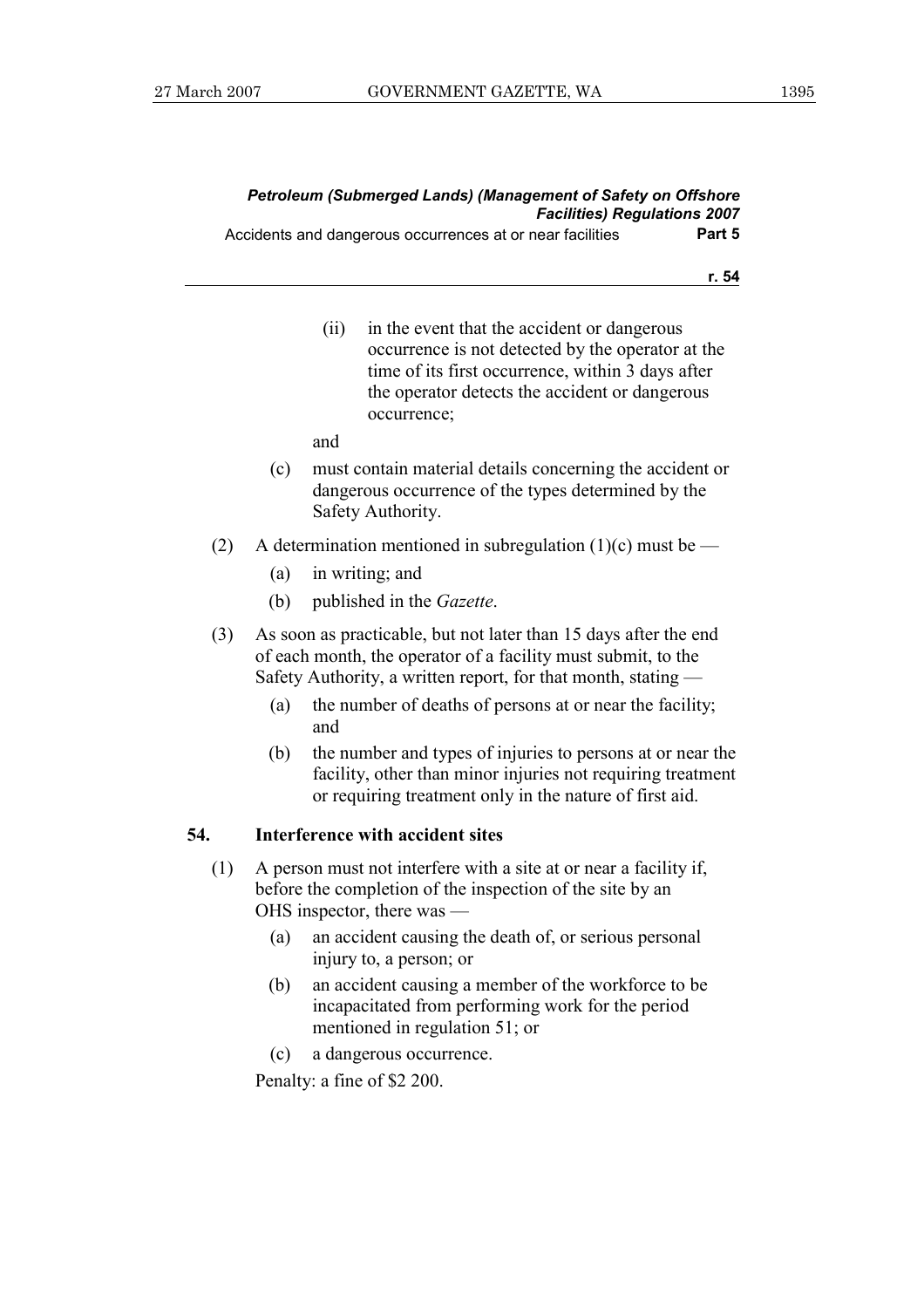| Petroleum (Submerged Lands) (Management of Safety on Offshore<br><b>Facilities) Regulations 2007</b> |     |                                                                                       |                                                                                                                                                                                                                                                                                                                                       |  |  |
|------------------------------------------------------------------------------------------------------|-----|---------------------------------------------------------------------------------------|---------------------------------------------------------------------------------------------------------------------------------------------------------------------------------------------------------------------------------------------------------------------------------------------------------------------------------------|--|--|
| Part 5                                                                                               |     |                                                                                       | Accidents and dangerous occurrences at or near facilities                                                                                                                                                                                                                                                                             |  |  |
| r. 54                                                                                                |     |                                                                                       |                                                                                                                                                                                                                                                                                                                                       |  |  |
|                                                                                                      |     |                                                                                       |                                                                                                                                                                                                                                                                                                                                       |  |  |
| (2)                                                                                                  |     | It is a defence to a prosecution for an offence under<br>subregulation $(1)$ that     |                                                                                                                                                                                                                                                                                                                                       |  |  |
|                                                                                                      | (a) |                                                                                       | the person was acting with the written or oral authority<br>of an OHS inspector; or                                                                                                                                                                                                                                                   |  |  |
|                                                                                                      | (b) | the person was acting, in a reasonable manner, for any<br>of the following purposes - |                                                                                                                                                                                                                                                                                                                                       |  |  |
|                                                                                                      |     | (i)                                                                                   | helping or rescuing a sick, injured or endangered<br>person;                                                                                                                                                                                                                                                                          |  |  |
|                                                                                                      |     | (ii)                                                                                  | maintaining the safety of the facility or of<br>persons at the facility;                                                                                                                                                                                                                                                              |  |  |
|                                                                                                      |     | (iii)                                                                                 | reducing danger to the facility or to persons at<br>the facility;                                                                                                                                                                                                                                                                     |  |  |
|                                                                                                      |     | (iv)                                                                                  | retrieving, or attempting to retrieve, the body of a<br>dead person;                                                                                                                                                                                                                                                                  |  |  |
|                                                                                                      |     | <sub>or</sub>                                                                         |                                                                                                                                                                                                                                                                                                                                       |  |  |
|                                                                                                      | (c) |                                                                                       | notice of, and a report about, the accident or dangerous<br>occurrence had been given under clause 71(1) of<br>Schedule 5 to the Act but an OHS inspector had not<br>entered the facility at or near which the accident or<br>dangerous occurrence occurred in response to the notice<br>within 3 working days of notice being given. |  |  |
|                                                                                                      |     |                                                                                       |                                                                                                                                                                                                                                                                                                                                       |  |  |
|                                                                                                      |     |                                                                                       |                                                                                                                                                                                                                                                                                                                                       |  |  |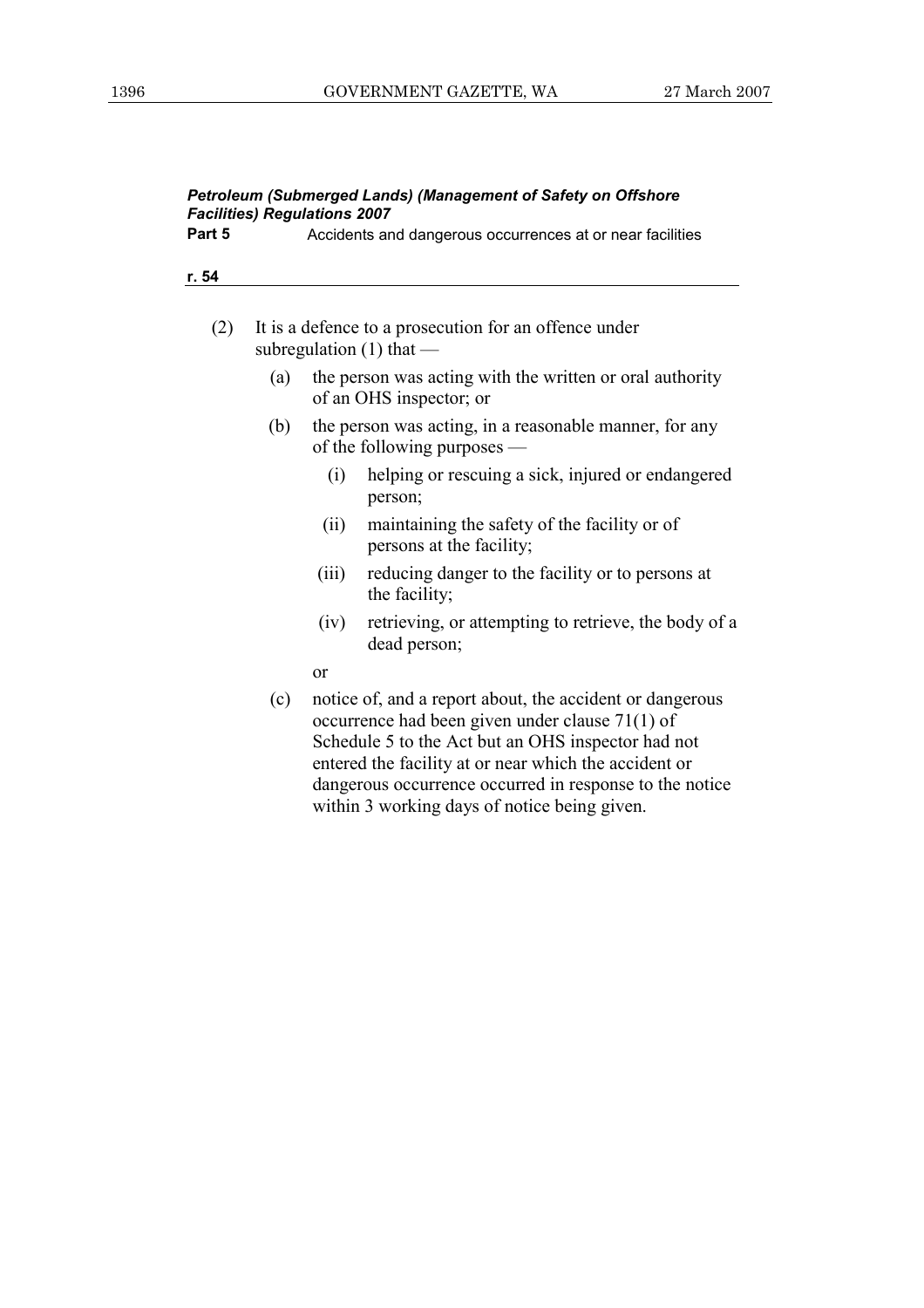#### *Petroleum (Submerged Lands) (Management of Safety on Offshore Facilities) Regulations 2007*  Miscellaneous **Part 6**

**r. 55**

#### **Part 6 — Miscellaneous**

#### **55. Details in applications or submissions**

- (1) An application or submission (however described) that a person is required or permitted to make or give to the Safety Authority under these regulations must include —
	- (a) the person's name; and
	- (b) if applicable, the name of the person's agent; and
	- (c) the person's or agent's address in Australia; and
	- (d) the person's or agent's telephone number and facsimile number.
- (2) If there is a change to any of the details mentioned in subregulation (1), the person or agent must notify the Safety Authority in writing as soon as practicable.
- (3) Despite any provision of these regulations, the Safety Authority may delay proceeding with an application or submission until the person or agent has complied with this regulation.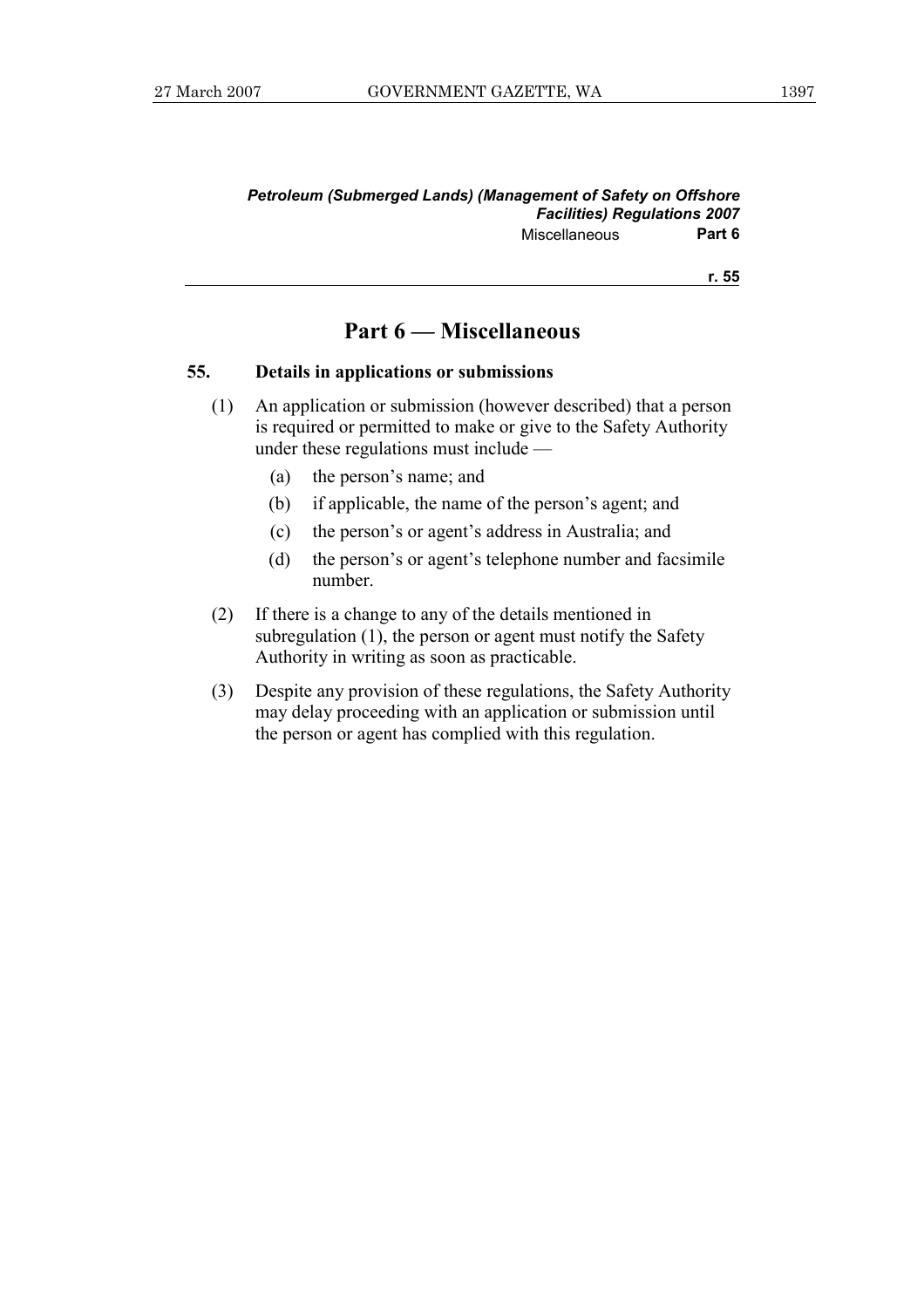*Petroleum (Submerged Lands) (Management of Safety on Offshore Facilities) Regulations 2007*  **Part 7 Transitional provisions** 

**r. 56**

### **Part 7 — Transitional provisions**

#### **56. Terms used in this Part**

In this Part —

 **"commencement day"** means the day on which these regulations come into operation;

 **"the Schedule"** means the "*Schedule of Specific Requirements as to Offshore Petroleum Exploration and Production 1995*" annexed to a direction under section 101 of the Act and as in force immediately before commencement day.

#### **57. Requests for information**

- (1) A request made for the purposes of the Schedule by the Director before commencement day to provide information about a matter to be included in a safety case, and not complied with before that day, continues in force as if it had been issued by the Safety Authority under regulation 36 on the date that it was issued by the Director.
- (2) Subregulation (1) does not affect the period for compliance with the request.

#### **58. Existing safety cases remain in force**

 A safety case that was submitted to the Director under the Schedule in relation to a fixed or mobile platform and which was in force immediately before commencement day is to be taken to be —

- (a) a safety case accepted by the Safety Authority under regulation 37 for the facility that is the subject of the safety case; and
- (b) accepted on such day as is nominated by the Safety Authority as the day on which the Director was satisfied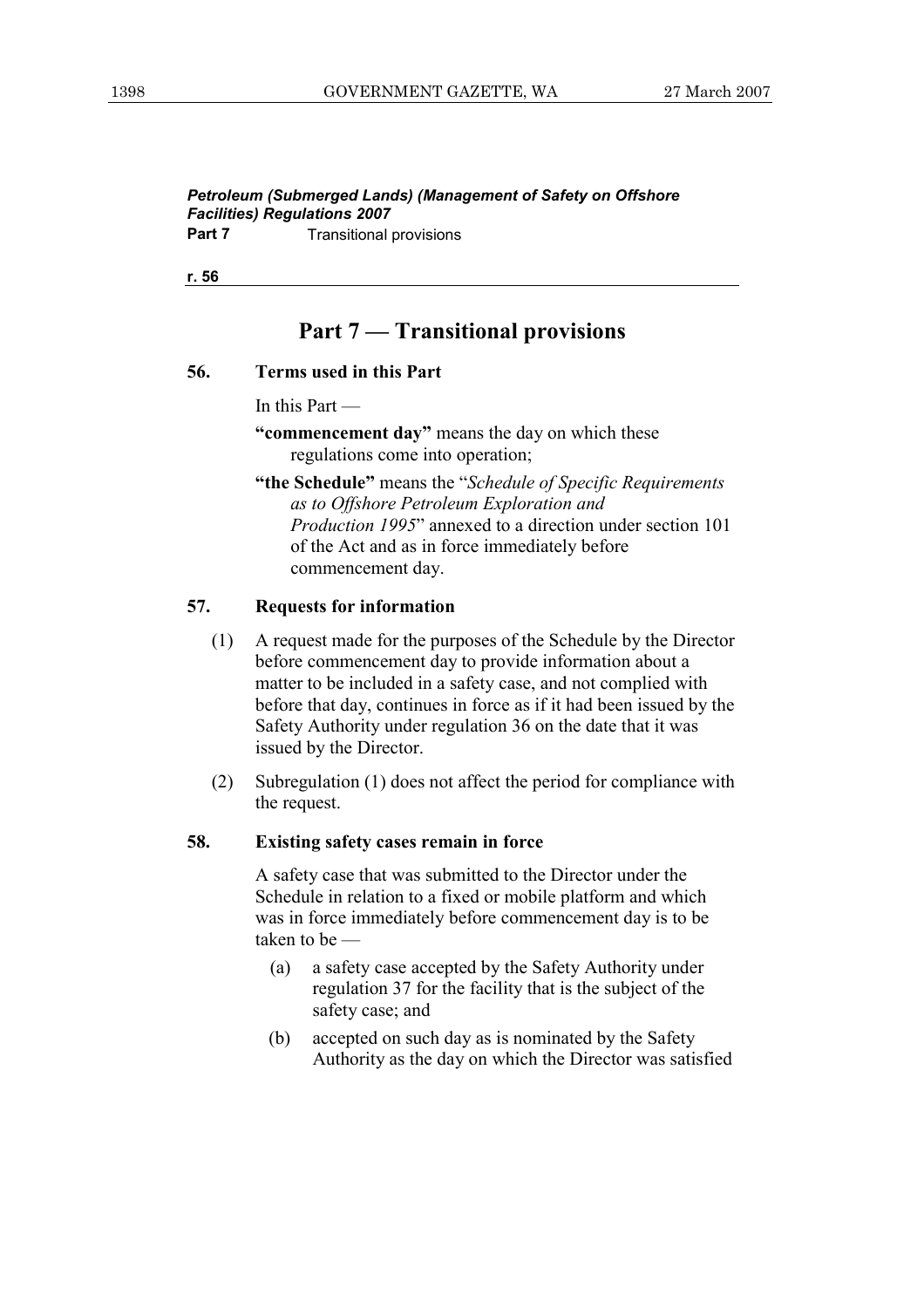#### *Petroleum (Submerged Lands) (Management of Safety on Offshore Facilities) Regulations 2007*  Transitional provisions **Part 7**

**r. 59**

that the requirements of the Schedule had been met by the submitted safety case; and

 (c) in force on the same terms that applied immediately before commencement day.

#### **59. Safety case submitted before commencement day**

- (1) If a safety case in relation to a fixed or mobile platform was submitted to the Director under the Schedule before commencement day but the Director was not satisfied, before that day, that the requirements of the Schedule had been met by the submitted safety case *—* 
	- (a) the safety case is to be taken to be submitted under regulation 35 as a safety case for the facility that is the subject of the safety case; and
	- (b) the Safety Authority must give the operator a reasonable opportunity to change and resubmit the safety case to meet any new requirements arising from the enactment of the *Petroleum Legislation Amendment and Repeal Act 2005* Part 4 and these regulations.
- (2) The time limits for
	- (a) the power to seek further information in regulation 36; and
	- (b) notification of a decision on the safety case under regulation 38,

 commence on commencement day as if the safety case were submitted on that day.

#### **60. Revised safety case submitted before commencement day**

 (1) If a safety case in relation to a fixed or mobile platform was revised and resubmitted to the Director under the Schedule before commencement day but the Director was not satisfied,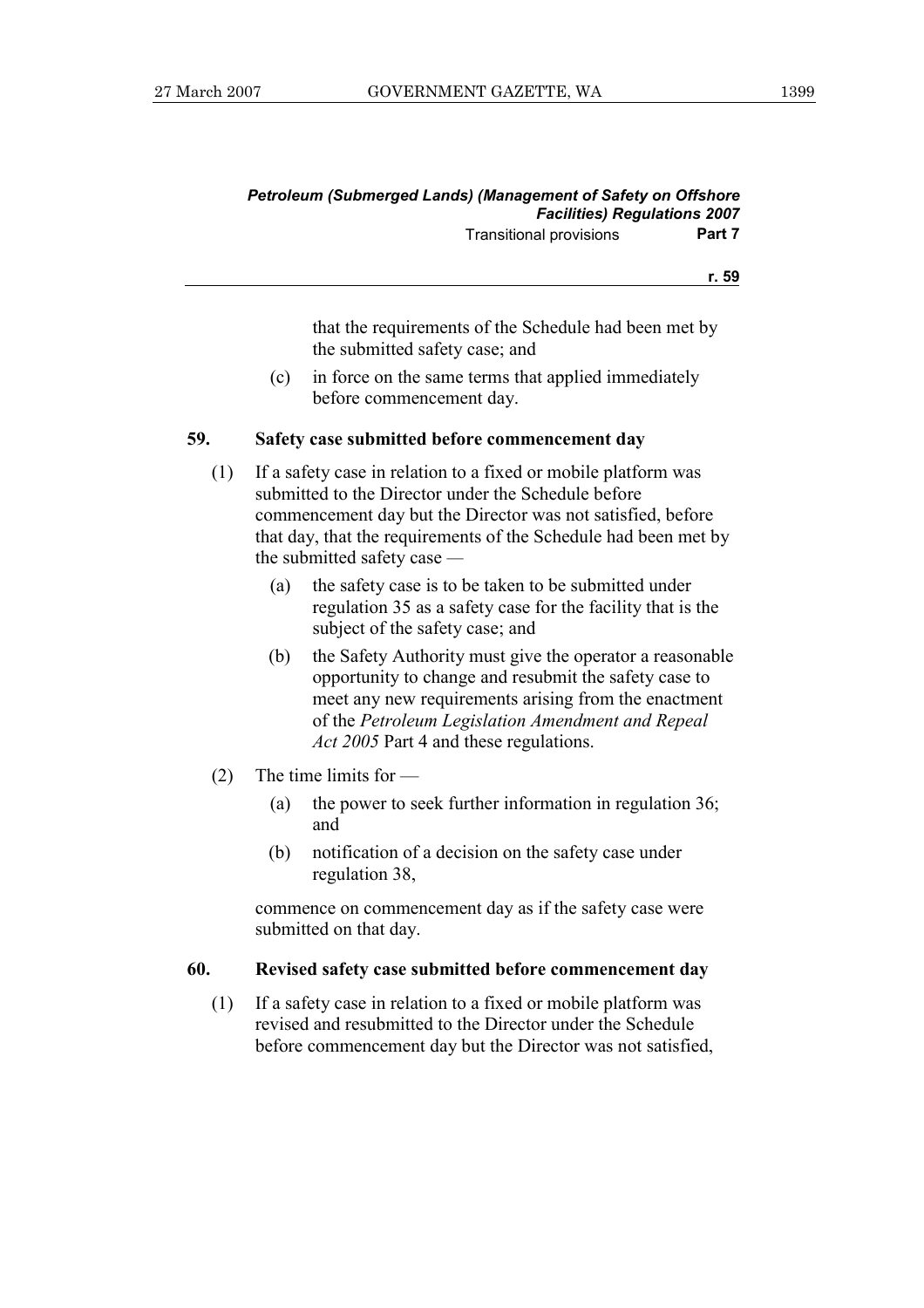before that day, that the requirements of the Schedule had been met by the revised and resubmitted safety case *—* 

- (a) the revised safety case is to be taken to be submitted under regulation 40 as a revised safety case for the facility that is the subject of the safety case; and
- (b) the Safety Authority must give the operator a reasonable opportunity to change and resubmit the revised safety case to meet any new requirements arising from the enactment of the *Petroleum Legislation Amendment and Repeal Act 2005* Part 4 and these regulations.
- (2) The time limits for
	- (a) the power to seek further information under regulation 43; and
	- (b) notification of a decision on the revised safety case under regulation 45,

 commence on commencement day as if the revised safety case were resubmitted on that day.

#### **61. Transitional provisions for certain facilities**

 $(1)$  In this regulation —

 **"new facility"** means a vessel or structure that —

- (a) becomes a facility for the first time on or after commencement day; or
- (b) enters the adjacent area for the first time within 3 months after commencement day.
- (2) A person who, during the first 3 months after commencement day, in the adjacent area, engages in a prescribed activity in relation to a new facility that does not have an operator does not commit an offence under regulation 5.
- (3) A person who, during the first 6 months after commencement day, in the adjacent area, engages in a prescribed activity in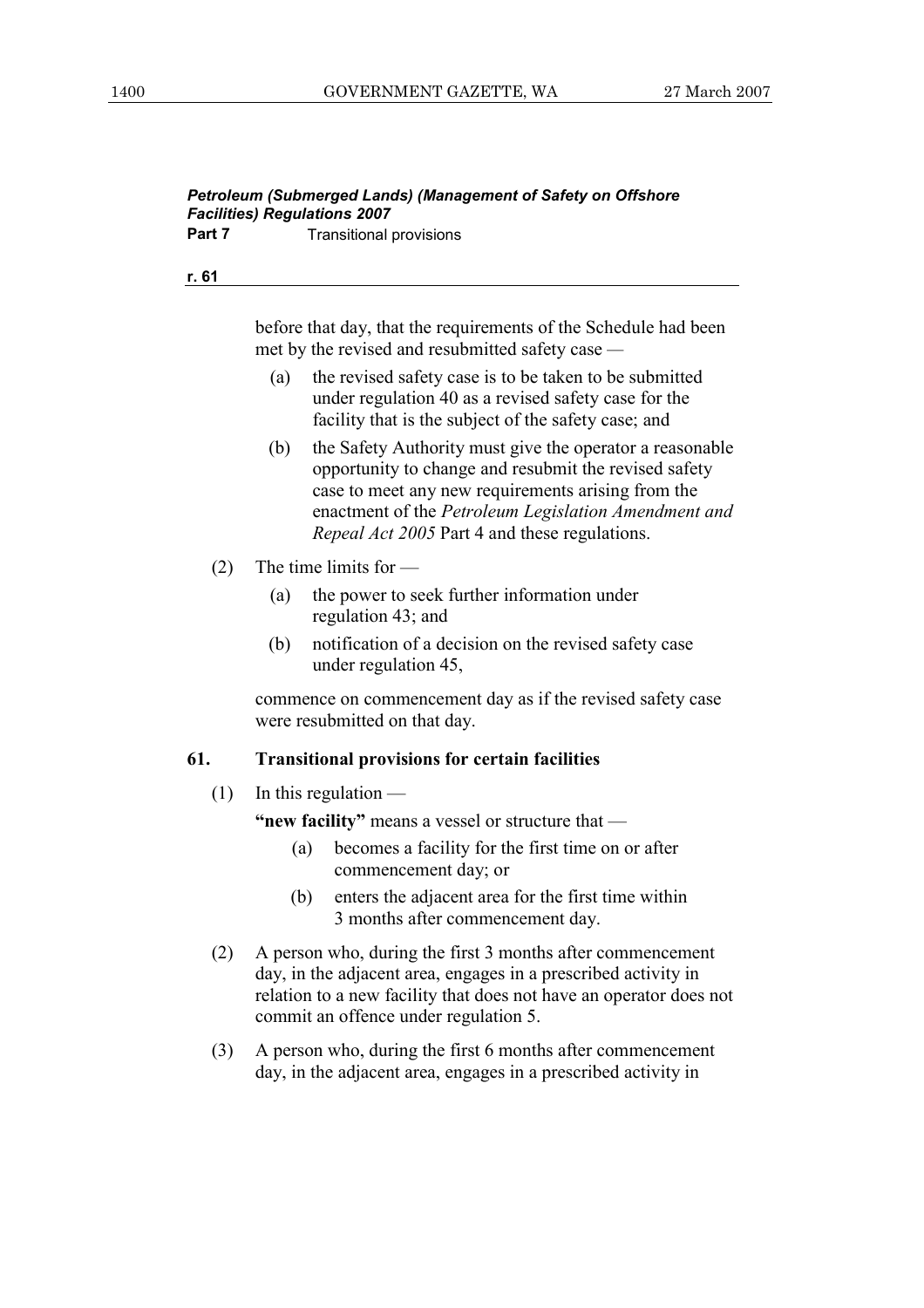|     |                                                                                                                                                                                                                               | <b>Petroleum (Submerged Lands) (Management of Safety on Offshore</b><br><b>Facilities) Regulations 2007</b>                                  |        |
|-----|-------------------------------------------------------------------------------------------------------------------------------------------------------------------------------------------------------------------------------|----------------------------------------------------------------------------------------------------------------------------------------------|--------|
|     |                                                                                                                                                                                                                               | <b>Transitional provisions</b>                                                                                                               | Part 7 |
|     |                                                                                                                                                                                                                               |                                                                                                                                              | r. 61  |
|     |                                                                                                                                                                                                                               | relation to a new facility without there being a safety case in<br>force for the facility does not commit an offence under<br>regulation 10. |        |
| (4) | A person who, in the adjacent area, engages in a prescribed<br>activity in relation to a new facility without there being a safety<br>case in force for the facility does not commit an offence under<br>regulation 10 if $-$ |                                                                                                                                              |        |
|     | (a)                                                                                                                                                                                                                           | a safety case for the facility was submitted to the Safety<br>Authority before the end of the first 6 months after<br>commencement day; and  |        |
|     | (b)                                                                                                                                                                                                                           | the Safety Authority has not made a decision on the<br>safety case.                                                                          |        |

By Command of the Governor,

G. M. PIKE, Clerk of the Executive Council.